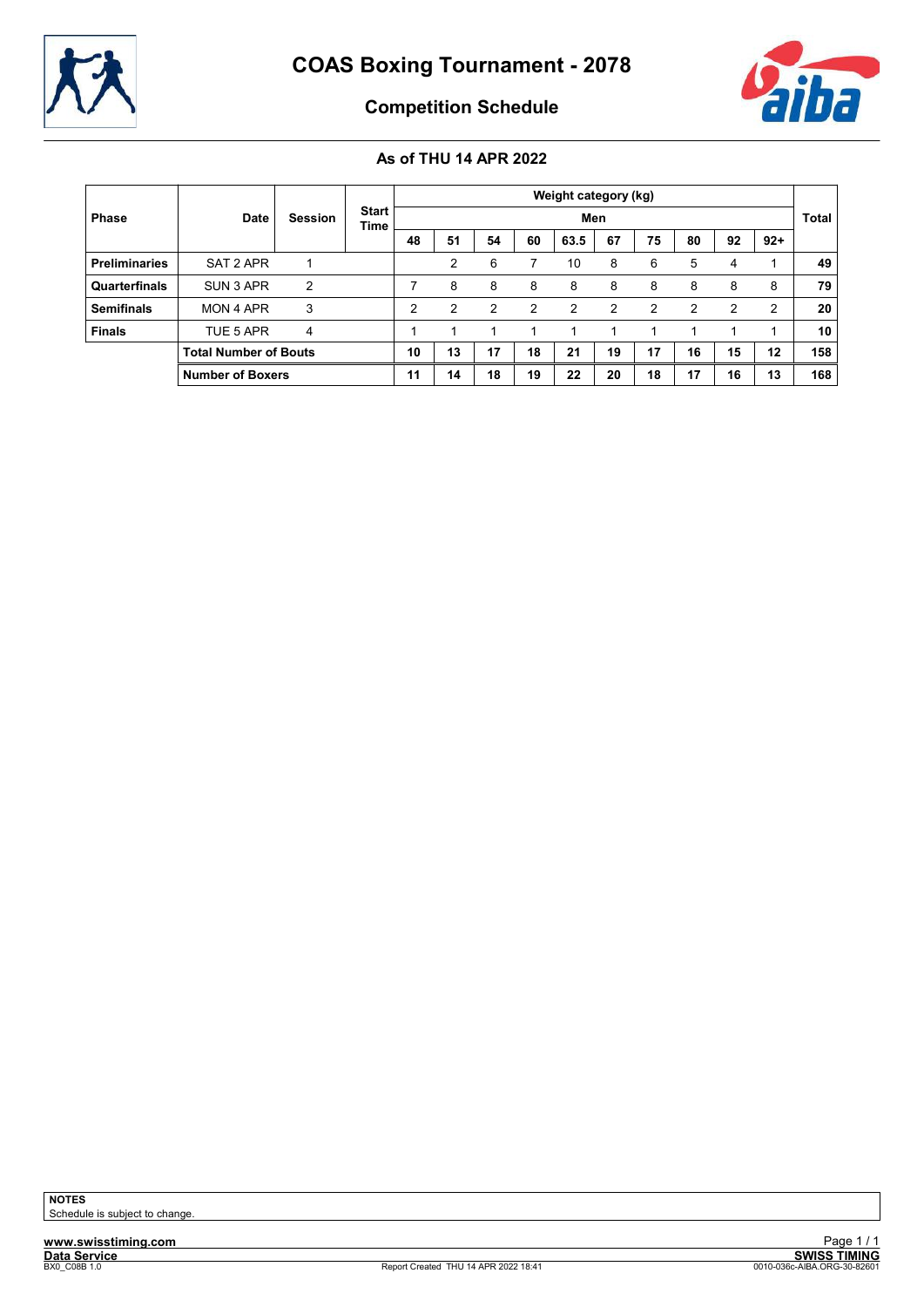



### Session 1

|                |                | Order Bout Weight Category |          | Corner                    | Name                                                            | Seed                                                     | Team<br>Code   | Winner                                                                                                     | Result     | <b>Decision</b> |                                           |
|----------------|----------------|----------------------------|----------|---------------------------|-----------------------------------------------------------------|----------------------------------------------------------|----------------|------------------------------------------------------------------------------------------------------------|------------|-----------------|-------------------------------------------|
| $\mathbf{1}$   |                | 1 Fly (51kg)               | Referee: | <b>RED</b><br><b>BLUE</b> | PTE. KASIRAM OLI<br>PTE. PREM BOGATI<br><b>TARARAM SHRESTHA</b> | Judge 1:                                                 | 19BDE<br>24BDE | <b>BLUE</b><br><b>UMESH LAMA</b>                                                                           | DSQ        | R <sub>2</sub>  | 8:10                                      |
|                |                |                            |          |                           |                                                                 | Judge 2:<br>Judge 3:<br>Judge 4:<br>Judge 5:             |                | DIPENDRA BAKHUNCHHE<br>DAN BDR DARLAMI<br>TEJ BDR DEUBA<br>LALITA MAHARJAN                                 |            |                 | 8:10<br>9:9<br>8:10<br>8:10               |
| 2              |                | 2 Fly (51kg)               |          | <b>RED</b><br><b>BLUE</b> | L/CPL. SAROJ TAMANG<br><b>L/CPL. SUBAS TAMANG</b>               |                                                          | 10BDE<br>02BDE | <b>BLUE</b>                                                                                                | <b>WP</b>  | 5:0             |                                           |
|                |                |                            | Referee: |                           | DEVENDRA SINGH THAKURI                                          | Judge 1:<br>Judge 2:<br>Judge 3:<br>Judge 4:<br>Judge 5: |                | <b>DIPAK SHRESTHA</b><br>MAHENDRA K.C.<br><b>ARJUN SIGU</b><br>SUSHIL THAPA<br>DAN BDR DARLAMI             |            |                 | 26:30<br>27:30<br>27:30<br>28:29<br>27:30 |
| 3              | 3              | Bantam (54kg)              |          | <b>RED</b><br><b>BLUE</b> | L/CPL. BHIM BDR THARU<br>PTE. BUDDHI TAMANG                     |                                                          | 26BDE<br>24BDE | <b>RED</b>                                                                                                 | <b>ABD</b> | R <sub>1</sub>  |                                           |
|                |                |                            | Referee: |                           | HARI CHANDRA KHADKA                                             | Judge 1:<br>Judge 2:<br>Judge 3:<br>Judge 4:<br>Judge 5: |                | <b>BIMALA SHRESTHA</b><br>PREM CHAUDHARY<br>AASHISH DUWADI<br><b>RABI SUNUWAR</b><br><b>GANESH PRADHAN</b> |            |                 | $\ddot{\phantom{1}}$                      |
|                |                |                            |          |                           |                                                                 |                                                          |                |                                                                                                            |            |                 |                                           |
| 4              | 4              | Bantam (54kg)              |          | <b>RED</b><br><b>BLUE</b> | CPL. PRITHIVI PRAKASH MALLA<br>L/CPL. MISCHAL DIP SUNUWAR       |                                                          | 15BDE<br>14BDE | <b>BLUE</b>                                                                                                | <b>WO</b>  |                 |                                           |
|                |                |                            | Referee: |                           | <b>UMESH LAMA</b>                                               | Judge 1:<br>Judge 2:<br>Judge 3:<br>Judge 4:<br>Judge 5: |                | DEVENDRA SINGH THAKURI<br>DOL BDR CHAUDHARY<br>PURAN SUNUWAR<br>SABINA SHRESTHA<br>NIRU GURUNG             |            |                 |                                           |
|                |                |                            |          |                           |                                                                 |                                                          |                |                                                                                                            |            |                 |                                           |
| 5              | 5              | Bantam (54kg)              |          | <b>RED</b><br><b>BLUE</b> | PTE. HEMANTA KUWAR<br>L/CPL. BHIM BDR THARU                     |                                                          | 28BDE<br>26BDE | <b>RED</b>                                                                                                 | <b>WP</b>  | 4:1             |                                           |
|                |                |                            | Referee: |                           | DEVENDRA SINGH THAKURI                                          | Judge 1:<br>Judge 2:<br>Judge 3:<br>Judge 4:<br>Judge 5: |                | PREM CHAUDHARY<br>DAN BDR DARLAMI<br>SUSHIL THAPA<br>DOL BDR CHAUDHARY<br>PURAN SUNUWAR                    |            |                 | 28:29<br>29:28<br>29:28<br>30:27<br>29:28 |
|                |                |                            |          |                           |                                                                 |                                                          |                |                                                                                                            |            |                 |                                           |
| 6              | 6              | Bantam (54kg)              |          | <b>RED</b><br><b>BLUE</b> | PTE. GOVINDA REGMI<br>PTE. JAY PRAKASH CHAUDHARI                |                                                          | 19BDE<br>09BDE | <b>BLUE</b>                                                                                                | <b>WP</b>  | 5:0             |                                           |
|                |                |                            | Referee: |                           | DIPENDRA BAKHUNCHHE                                             | Judge 1:<br>Judge 2:<br>Judge 3:<br>Judge 4:<br>Judge 5: |                | <b>BIMALA SHRESTHA</b><br>PREM CHAUDHARY<br>DAN BDR DARLAMI<br>SUSHIL THAPA<br>TEJ BDR DEUBA               |            |                 | 27:30<br>27:30<br>27:30<br>27:30<br>27:30 |
| $\overline{7}$ | $\overline{7}$ | Bantam (54kg)              |          | <b>RED</b><br><b>BLUE</b> | L/CPL. HOM BDR THAPA<br>CPL. BIKRAM B.K.                        |                                                          | 21BDE<br>17BDE | <b>RED</b>                                                                                                 | <b>WP</b>  | 5:0             |                                           |
|                |                |                            | Referee: |                           | DIPENDRA BAKHUNCHHE                                             | Judge 1:<br>Judge 2:<br>Judge 3:<br>Judge 4:<br>Judge 5: |                | <b>BIMALA SHRESTHA</b><br>PREM CHAUDHARY<br>DAN BDR DARLAMI<br>SUSHIL THAPA<br>TEJ BDR DEUBA               |            |                 | 30:27<br>30:27<br>30:27<br>30:27<br>30:27 |
| 8              |                | 8 Bantam (54kg)            |          | <b>RED</b><br><b>BLUE</b> | PTE. JEEVAN GURUNG<br>PTE. BIKRAM JAGARI                        |                                                          | 06BDE<br>23BDE | <b>RED</b>                                                                                                 | <b>WP</b>  | 5:0             |                                           |
|                |                |                            | Referee: |                           | <b>DIPAK SHRESTHA</b>                                           | Judge 1:<br>Judge 2:<br>Judge 3:<br>Judge 4:<br>Judge 5: |                | <b>GANESH PRADHAN</b><br>SUSHIL THAPA<br>SABINA SHRESTHA<br><b>ARJUN SIGU</b><br>AASHISH DUWADI            |            |                 | 30:27<br>30:27<br>30:27<br>30:27<br>30:27 |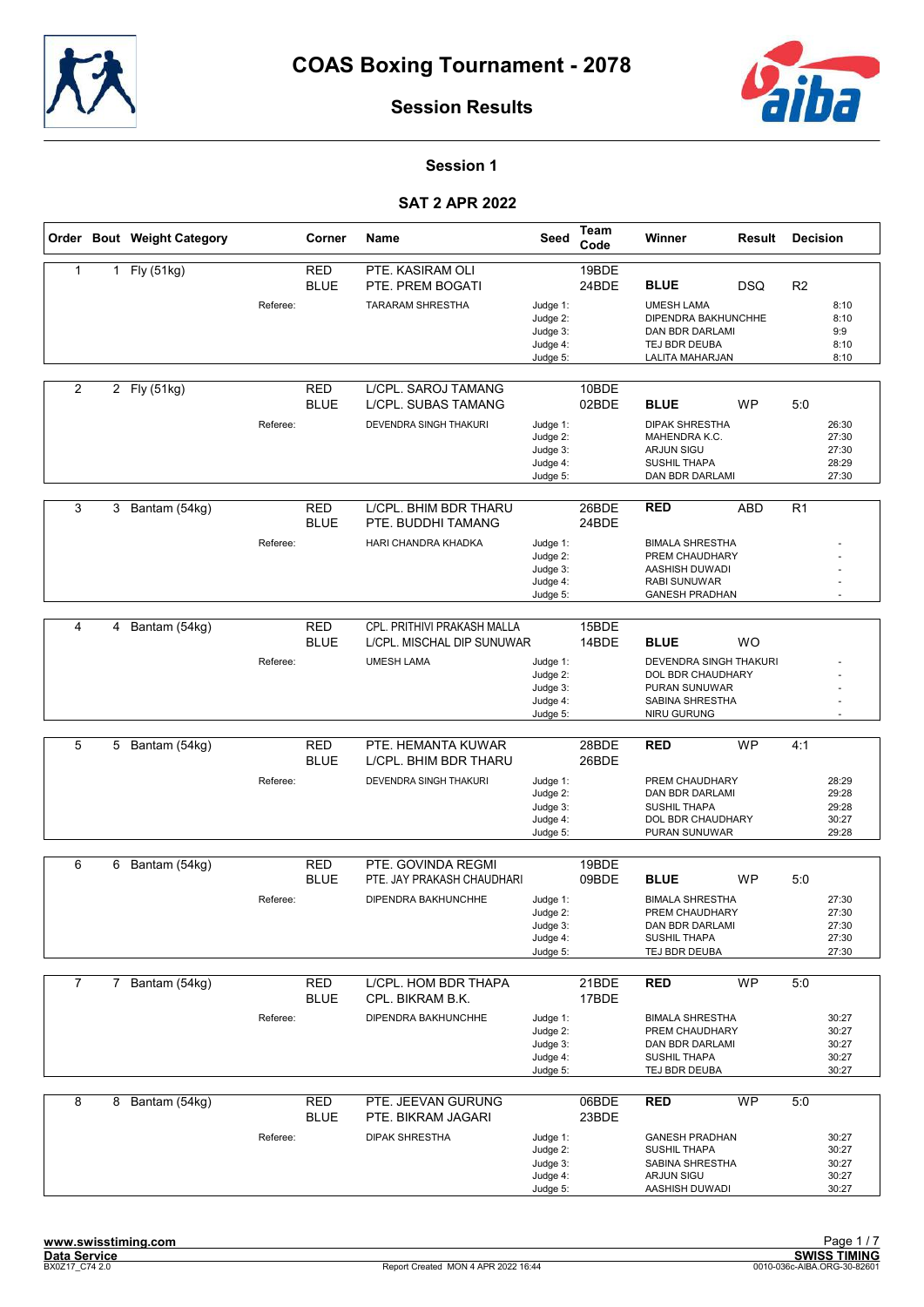



### Session 1

|    |    | Order Bout Weight Category |          | Corner                    | Name                                             | Seed                                                     | Team<br>Code   | Winner                                                                                                          | Result     | <b>Decision</b> |                                           |
|----|----|----------------------------|----------|---------------------------|--------------------------------------------------|----------------------------------------------------------|----------------|-----------------------------------------------------------------------------------------------------------------|------------|-----------------|-------------------------------------------|
| 9  | 9  | Light (60kg)               |          | <b>RED</b><br><b>BLUE</b> | PTE. NARENDRA SING MAHAR<br>PTE. PRAKASH DUWADI  |                                                          | 24BDE<br>27BDE | <b>BLUE</b>                                                                                                     | <b>WP</b>  | 5:0             |                                           |
|    |    |                            | Referee: |                           | PREM CHAUDHARY                                   | Judge 1:<br>Judge 2:<br>Judge 3:<br>Judge 4:<br>Judge 5: |                | <b>TARARAM SHRESTHA</b><br><b>LALITA MAHARJAN</b><br><b>NIRU GURUNG</b><br>MAHENDRA K.C.<br>HARI CHANDRA KHADKA |            |                 | 28:29<br>28:29<br>28:29<br>28:29<br>27:30 |
| 10 | 10 | Light (60kg)               |          | <b>RED</b><br><b>BLUE</b> | L/CPL. ASHRIT BOHARA<br>L/CPL. AJYA TAMANG       |                                                          | 01BDE<br>15BDE | <b>RED</b>                                                                                                      | <b>RSC</b> | R <sub>1</sub>  |                                           |
|    |    |                            | Referee: |                           | <b>SUSHIL THAPA</b>                              | Judge 1:<br>Judge 2:<br>Judge 3:<br>Judge 4:<br>Judge 5: |                | <b>UMESH LAMA</b><br>DOL BDR CHAUDHARY<br>RABI SUNUWAR<br>DIPAK SHRESTHA<br>PURAN SUNUWAR                       |            |                 |                                           |
| 11 | 11 | Light (60kg)               |          | <b>RED</b><br><b>BLUE</b> | PTE. NARESH DEWAN<br>PTE. MAIKAL JAGEBU          |                                                          | 05BDE<br>19BDE | <b>RED</b>                                                                                                      | <b>ABD</b> | R <sub>2</sub>  |                                           |
|    |    |                            | Referee: |                           | <b>UMESH LAMA</b>                                | Judge 1:<br>Judge 2:<br>Judge 3:<br>Judge 4:<br>Judge 5: |                | <b>DIPENDRA BAKHUNCHHE</b><br>DAN BDR DARLAMI<br>LALITA MAHARJAN<br>AASHISH DUWADI<br>SABINA SHRESTHA           |            |                 | 10:8<br>10:8<br>10:9<br>10:8<br>10:9      |
| 12 | 12 | Light (60kg)               |          | <b>RED</b>                | PTE. PARMESHOR KUNWAR                            |                                                          | 23BDE          | RED                                                                                                             | <b>WP</b>  | 3:2             |                                           |
|    |    |                            | Referee: | <b>BLUE</b>               | PTE. PRAKASH DUWADI<br><b>UMESH LAMA</b>         | Judge 1:<br>Judge 2:<br>Judge 3:<br>Judge 4:             | 27BDE          | <b>DIPAK SHRESTHA</b><br><b>BIMALA SHRESTHA</b><br>SABINA SHRESTHA<br>DIPENDRA BAKHUNCHHE                       |            |                 | 29:28<br>28:29<br>27:30<br>29:28          |
|    |    |                            |          |                           |                                                  | Judge 5:                                                 |                | DOL BDR CHAUDHARY                                                                                               |            |                 | 29:28                                     |
| 13 |    | 13 Light (60kg)            |          | <b>RED</b><br><b>BLUE</b> | <b>GUNNER DIPENDRA RANA</b><br>PTE. PADAM BOHARA |                                                          | 13BDE<br>22BDE | <b>BLUE</b>                                                                                                     | <b>DSQ</b> | R <sub>2</sub>  |                                           |
|    |    |                            | Referee: |                           | TEJ BDR DEUBA                                    | Judge 1:<br>Judge 2:<br>Judge 3:<br>Judge 4:<br>Judge 5: |                | <b>BIMALA SHRESTHA</b><br><b>NIRU GURUNG</b><br>LALITA MAHARJAN<br>SABINA SHRESTHA<br>PURAN SUNUWAR             |            |                 | 10:9<br>10:9<br>9:10<br>9:10<br>9:10      |
| 14 | 14 | Light (60kg)               |          | <b>RED</b>                | <b>SGT. NARAYAN THAPA</b>                        |                                                          | 10BDE          | <b>RED</b>                                                                                                      | <b>ABD</b> | R <sub>2</sub>  |                                           |
|    |    |                            |          | <b>BLUE</b>               | L/CPL. REWANT BHUJEL                             |                                                          | 09BDE          |                                                                                                                 |            |                 |                                           |
|    |    |                            | Referee: |                           | DOL BDR CHAUDHARY                                | Judge 1:<br>Judge 2:<br>Judge 3:<br>Judge 4:<br>Judge 5: |                | MAHENDRA K.C.<br>AASHISH DUWADI<br><b>SUSHIL THAPA</b><br>DAN BDR DARLAMI<br><b>DIPAK SHRESTHA</b>              |            |                 | 10:9<br>10:9<br>10:9<br>10:9<br>10:9      |
| 15 |    | 15 Light (60kg)            |          | <b>RED</b><br><b>BLUE</b> | PTE. PAWAN NEPALI<br>PTE. ASHOK SHAHI            |                                                          | 02BDE<br>26BDE | <b>RED</b>                                                                                                      | <b>WP</b>  | 5:0             |                                           |
|    |    |                            | Referee: |                           | MAHENDRA K.C.                                    | Judge 1:<br>Judge 2:<br>Judge 3:<br>Judge 4:<br>Judge 5: |                | PREM CHAUDHARY<br>DAN BDR DARLAMI<br>HARI CHANDRA KHADKA<br>DIPENDRA BAKHUNCHHE<br><b>GANESH PRADHAN</b>        |            |                 | 30:27<br>30:27<br>30:27<br>29:28<br>30:27 |
| 16 |    | 16 Light Welter (63.5kg)   |          | <b>RED</b>                | L/CPL. RAJKUMAR RAI                              |                                                          | 03BDE          |                                                                                                                 |            |                 |                                           |
|    |    |                            | Referee: | <b>BLUE</b>               | PTE. DHIRENDRA KUMAR B.K.<br><b>ARJUN SIGU</b>   | Judge 1:<br>Judge 2:<br>Judge 3:<br>Judge 4:<br>Judge 5: | 04BDE          | <b>BLUE</b><br>DOL BDR CHAUDHARY<br>SABINA SHRESTHA<br>AASHISH DUWADI<br><b>BIMALA SHRESTHA</b><br>NIRU GURUNG  | <b>WO</b>  |                 |                                           |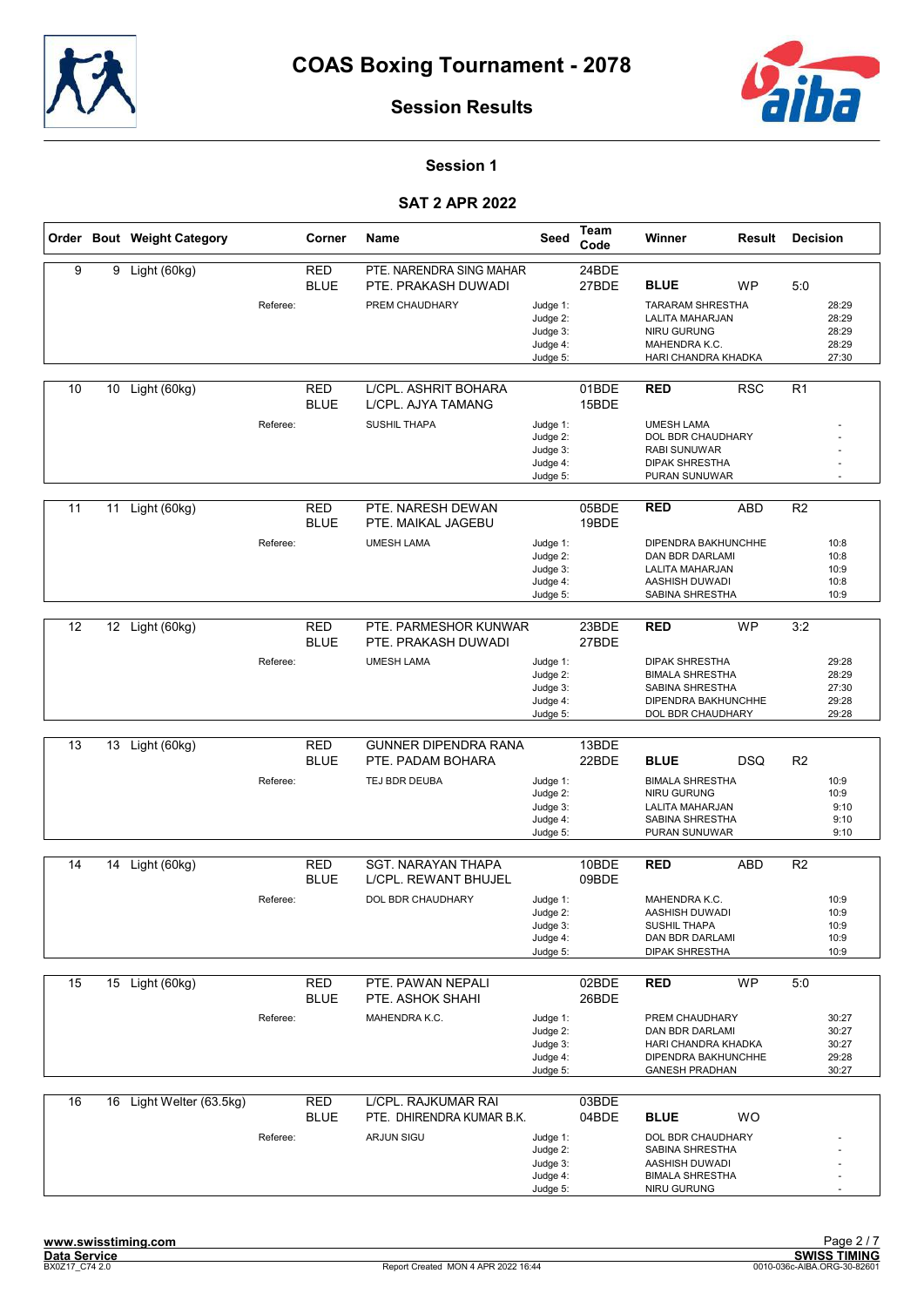



### Session 1

|    |    | Order Bout Weight Category |          | Corner                    | Name                                               | Seed                                                     | Team<br>Code   | Winner                                                                                                          | Result     | <b>Decision</b> |                                           |
|----|----|----------------------------|----------|---------------------------|----------------------------------------------------|----------------------------------------------------------|----------------|-----------------------------------------------------------------------------------------------------------------|------------|-----------------|-------------------------------------------|
| 17 | 17 | Light Welter (63.5kg)      |          | <b>RED</b><br><b>BLUE</b> | PTE. DHIRAJ RANA<br>CPL/CLK. SAMRAT MAHARJAN       |                                                          | 07BDE<br>01BDE | <b>BLUE</b>                                                                                                     | <b>ABD</b> | R <sub>2</sub>  |                                           |
|    |    |                            | Referee: |                           | <b>RABI SUNUWAR</b>                                | Judge 1:<br>Judge 2:<br>Judge 3:<br>Judge 4:<br>Judge 5: |                | <b>NIRU GURUNG</b><br>LALITA MAHARJAN<br>DIPENDRA BAKHUNCHHE<br>HARI CHANDRA KHADKA<br><b>GANESH PRADHAN</b>    |            |                 | 9:10<br>9:10<br>9:10<br>9:10<br>9:10      |
| 18 | 18 | Light Welter (63.5kg)      |          | <b>RED</b><br><b>BLUE</b> | PTE. YAM BDR JARGA<br>PTE. MANOJ RANA              |                                                          | 02BDE<br>28BDE | <b>BLUE</b>                                                                                                     | <b>WP</b>  | 4:0             |                                           |
|    |    |                            | Referee: |                           | <b>BIMALA SHRESTHA</b>                             | Judge 1:<br>Judge 2:<br>Judge 3:<br>Judge 4:<br>Judge 5: |                | PREM CHAUDHARY<br>DAN BDR DARLAMI<br><b>SUSHIL THAPA</b><br><b>ARJUN SIGU</b><br>PURAN SUNUWAR                  |            |                 | 26:30<br>26:30<br>28:28<br>26:30<br>26:30 |
| 19 | 19 | Light Welter (63.5kg)      |          | <b>RED</b><br><b>BLUE</b> | L/CPL. NABIN SHARMA<br>PTE. AYUSHMAN GURUNG        |                                                          | 23BDE<br>06BDE | <b>BLUE</b>                                                                                                     | ABD        | R1              |                                           |
|    |    |                            | Referee: |                           | <b>GANESH PRADHAN</b>                              | Judge 1:<br>Judge 2:<br>Judge 3:<br>Judge 4:<br>Judge 5: |                | <b>RABI SUNUWAR</b><br>HARI CHANDRA KHADKA<br>TEJ BDR DEUBA<br>NIRU GURUNG<br>LALITA MAHARJAN                   |            |                 |                                           |
| 20 | 20 | Light Welter (63.5kg)      |          | <b>RED</b>                | PTE. RAJAN KUMAR SARU MAGAR                        |                                                          | 19BDE          | <b>RED</b>                                                                                                      | <b>ABD</b> | R <sub>2</sub>  |                                           |
|    |    |                            | Referee: | <b>BLUE</b>               | L/CPL AJAY KHADKA<br>DAN BDR DARLAMI               | Judge 1:                                                 | 15BDE          | <b>SUSHIL THAPA</b>                                                                                             |            |                 | 10:9                                      |
|    |    |                            |          |                           |                                                    | Judge 2:<br>Judge 3:<br>Judge 4:<br>Judge 5:             |                | <b>UMESH LAMA</b><br><b>DIPAK SHRESTHA</b><br>MAHENDRA K.C.<br>DIPENDRA BAKHUNCHHE                              |            |                 | 9:10<br>9:10<br>9:10<br>9:10              |
|    |    |                            |          |                           |                                                    |                                                          |                |                                                                                                                 |            |                 |                                           |
| 21 | 21 | Light Welter (63.5kg)      |          | <b>RED</b><br><b>BLUE</b> | PTE. BEG BDR DISHA<br>LICPL. SOM RAJ SINGH THAKURI |                                                          | 24BDE<br>21BDE | <b>BLUE</b>                                                                                                     | <b>WP</b>  | 5:0             |                                           |
|    |    |                            | Referee: |                           | NIRU GURUNG                                        | Judge 1:<br>Judge 2:<br>Judge 3:<br>Judge 4:<br>Judge 5: |                | <b>RABI SUNUWAR</b><br><b>ARJUN SIGU</b><br>MAHENDRA K.C.<br>TEJ BDR DEUBA<br>DEVENDRA SINGH THAKURI            |            |                 | 28:29<br>28:29<br>27:30<br>28:29<br>28:29 |
|    |    |                            |          |                           |                                                    |                                                          |                |                                                                                                                 |            |                 |                                           |
| 22 |    | 22 Light Welter (63.5kg)   |          | <b>RED</b><br><b>BLUE</b> | PTE. SAROJ RANA BHAT<br>PTE. DHIRENDRA KUMAR B.K.  |                                                          | 22BDE<br>04BDE | <b>RED</b>                                                                                                      | <b>WP</b>  | 5:0             |                                           |
|    |    |                            | Referee: |                           | <b>HARI CHANDRA KHADKA</b>                         | Judge 1:<br>Judge 2:<br>Judge 3:<br>Judge 4:             |                | NIRU GURUNG<br>MAHENDRA K.C.<br><b>RABI SUNUWAR</b><br>TEJ BDR DEUBA                                            |            |                 | 28:27<br>28:27<br>28:27<br>28:27          |
|    |    |                            |          |                           |                                                    | Judge 5:                                                 |                | SUSHIL THAPA                                                                                                    |            |                 | 29:26                                     |
| 23 | 23 | Light Welter (63.5kg)      |          | <b>RED</b><br><b>BLUE</b> | PTE. ISTAN BASHNET<br>PTE. PRAKASH SHRESTHA        |                                                          | 27BDE<br>26BDE | <b>BLUE</b>                                                                                                     | <b>WO</b>  |                 |                                           |
|    |    |                            | Referee: |                           | SABINA SHRESTHA                                    | Judge 1:<br>Judge 2:<br>Judge 3:<br>Judge 4:<br>Judge 5: |                | DIPENDRA BAKHUNCHHE<br>DOL BDR CHAUDHARY<br><b>TARARAM SHRESTHA</b><br>HARI CHANDRA KHADKA<br><b>UMESH LAMA</b> |            |                 |                                           |
| 24 |    | 24 Light Welter (63.5kg)   |          | <b>RED</b><br><b>BLUE</b> | L/CPL. SHER BDR PALLI<br>CPL/CLK. SAMRAT MAHARJAN  |                                                          | 09BDE<br>01BDE | <b>BLUE</b>                                                                                                     | <b>RSC</b> | R <sub>1</sub>  |                                           |
|    |    |                            | Referee: |                           | <b>TARARAM SHRESTHA</b>                            | Judge 1:<br>Judge 2:<br>Judge 3:<br>Judge 4:<br>Judge 5: |                | <b>GANESH PRADHAN</b><br><b>RABI SUNUWAR</b><br>LALITA MAHARJAN<br>PREM CHAUDHARY<br>DAN BDR DARLAMI            |            |                 |                                           |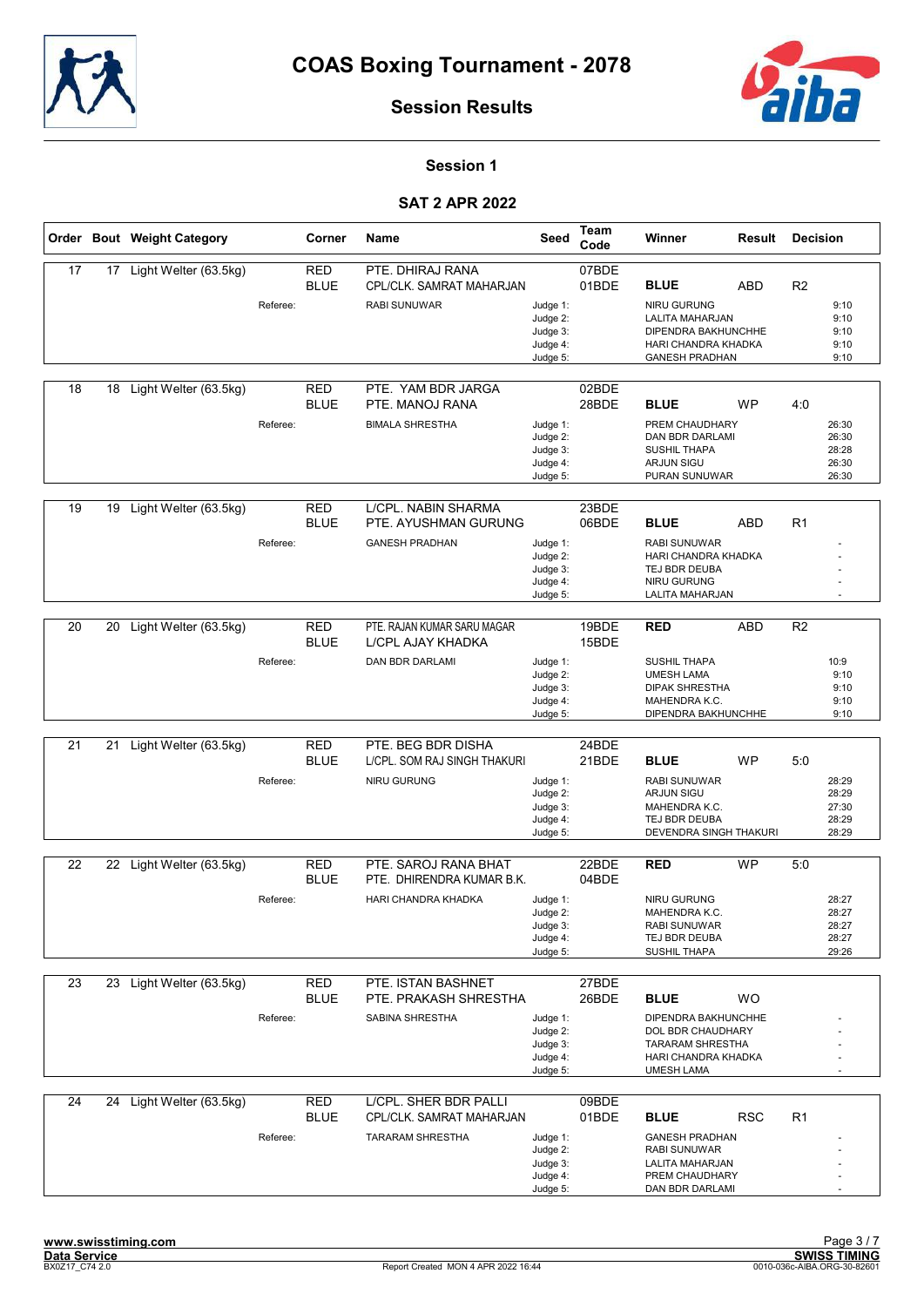



## Session 1

|    |    | Order Bout Weight Category |          | Corner                    | Name                                         | Seed                                                     | Team<br>Code   | Winner                                                                                                     | Result     | <b>Decision</b>                           |  |
|----|----|----------------------------|----------|---------------------------|----------------------------------------------|----------------------------------------------------------|----------------|------------------------------------------------------------------------------------------------------------|------------|-------------------------------------------|--|
| 25 | 25 | Light Welter (63.5kg)      |          | <b>RED</b><br><b>BLUE</b> | PTE. MANOJ RANA<br>CPL. KRISHNA TAMANG       |                                                          | 28BDE<br>05BDE | <b>RED</b>                                                                                                 | <b>WP</b>  | 5:0                                       |  |
|    |    |                            | Referee: |                           | DIPENDRA BAKHUNCHHE                          | Judge 1:<br>Judge 2:<br>Judge 3:<br>Judge 4:<br>Judge 5: |                | <b>BIMALA SHRESTHA</b><br>NIRU GURUNG<br>TEJ BDR DEUBA<br>MAHENDRA K.C.<br>SABINA SHRESTHA                 |            | 29:28<br>30:27<br>30:27<br>29:28<br>29:28 |  |
| 26 | 26 | Welter (67kg)              |          | <b>RED</b><br><b>BLUE</b> | CPL. LILA BDR RAYMAJHI<br>PTE. JAGAT THAPA   |                                                          | 14BDE<br>22BDE | <b>RED</b>                                                                                                 | <b>WP</b>  | 5:0                                       |  |
|    |    |                            | Referee: |                           | <b>LALITA MAHARJAN</b>                       | Judge 1:<br>Judge 2:<br>Judge 3:<br>Judge 4:<br>Judge 5: |                | <b>NIRU GURUNG</b><br><b>DAN BDR DARLAMI</b><br>SABINA SHRESTHA<br>RABI SUNUWAR<br><b>DIPAK SHRESTHA</b>   |            | 29:28<br>30:27<br>29:28<br>29:28<br>30:27 |  |
| 27 |    | 27 Welter (67kg)           |          | <b>RED</b><br><b>BLUE</b> | <b>SGT. NABIN RAI</b><br>PTE. GOVINDA TAMANG |                                                          | 09BDE<br>21BDE | <b>BLUE</b>                                                                                                | ABD        | R <sub>3</sub>                            |  |
|    |    |                            | Referee: |                           | PURAN SUNUWAR                                | Judge 1:<br>Judge 2:<br>Judge 3:<br>Judge 4:<br>Judge 5: |                | <b>SUSHIL THAPA</b><br><b>GANESH PRADHAN</b><br>MAHENDRA K.C.<br>DAN BDR DARLAMI<br>DIPENDRA BAKHUNCHHE    |            | 18:20<br>20:18<br>19:19<br>20:18<br>19:19 |  |
|    |    |                            |          |                           |                                              |                                                          |                |                                                                                                            |            |                                           |  |
| 28 | 28 | Welter (67kg)              |          | RED<br><b>BLUE</b>        | L/CPL. DINESH BANIYA<br>PTE. BIRENDRA GIRI   |                                                          | 23BDE<br>06BDE | <b>RED</b>                                                                                                 | <b>WO</b>  |                                           |  |
|    |    |                            | Referee: |                           | HARI CHANDRA KHADKA                          | Judge 1:<br>Judge 2:<br>Judge 3:<br>Judge 4:<br>Judge 5: |                | <b>UMESH LAMA</b><br>DOL BDR CHAUDHARY<br>SABINA SHRESTHA<br><b>ARJUN SIGU</b><br>PREM CHAUDHARY           |            |                                           |  |
|    |    |                            |          |                           |                                              |                                                          |                |                                                                                                            |            |                                           |  |
| 29 | 29 | Welter (67kg)              |          | RED<br><b>BLUE</b>        | L/CPL. LALU ALE MAGAR<br>PTE. SABIN KUMAL    |                                                          | 16BDE<br>01BDE | <b>RED</b>                                                                                                 | ABD        | R <sub>2</sub>                            |  |
|    |    |                            | Referee: |                           | DEVENDRA SINGH THAKURI                       | Judge 1:<br>Judge 2:<br>Judge 3:<br>Judge 4:<br>Judge 5: |                | MAHENDRA K.C.<br>DOL BDR CHAUDHARY<br><b>DIPAK SHRESTHA</b><br>DAN BDR DARLAMI<br>PREM CHAUDHARY           |            | 10:9<br>10:9<br>10:9<br>10:9<br>10:9      |  |
| 30 | 30 | Welter (67kg)              |          | <b>RED</b>                | L/CPL. HARI PULAMI                           |                                                          | 28BDE          | <b>RED</b>                                                                                                 | <b>WP</b>  | 4:1                                       |  |
|    |    |                            |          | <b>BLUE</b>               | CPL. LILA BDR RAYMAJHI                       |                                                          | 14BDE          |                                                                                                            |            |                                           |  |
|    |    |                            | Referee: |                           | <b>DIPAK SHRESTHA</b>                        | Judge 1:<br>Judge 2:<br>Judge 3:<br>Judge 4:             |                | PREM CHAUDHARY<br>MAHENDRA K.C.<br>PURAN SUNUWAR<br><b>ARJUN SIGU</b>                                      |            | 28:29<br>30:27<br>29:28<br>30:27          |  |
|    |    |                            |          |                           |                                              | Judge 5:                                                 |                | DOL BDR CHAUDHARY                                                                                          |            | 30:27                                     |  |
| 31 |    | 31 Welter (67kg)           |          | RED                       | PTE. NIRMAL THAPA                            |                                                          | 27BDE          |                                                                                                            |            |                                           |  |
|    |    |                            |          | <b>BLUE</b>               | L/CPL. SUMAN SOMAI                           |                                                          | 07BDE          | <b>BLUE</b>                                                                                                | <b>WO</b>  |                                           |  |
|    |    |                            | Referee: |                           | DIPENDRA BAKHUNCHHE                          | Judge 1:<br>Judge 2:<br>Judge 3:<br>Judge 4:<br>Judge 5: |                | NIRU GURUNG<br>MAHENDRA K.C.<br>PURAN SUNUWAR<br>TEJ BDR DEUBA<br><b>GANESH PRADHAN</b>                    |            |                                           |  |
| 32 |    | 32 Welter (67kg)           |          | <b>RED</b><br><b>BLUE</b> | PTE. HIM BDR SUNAR<br>PTE. KRISHNA THAPA     |                                                          | 15BDE<br>02BDE | RED                                                                                                        | <b>ABD</b> | R <sub>3</sub>                            |  |
|    |    |                            | Referee: |                           | <b>DIPAK SHRESTHA</b>                        | Judge 1:<br>Judge 2:<br>Judge 3:<br>Judge 4:<br>Judge 5: |                | <b>ARJUN SIGU</b><br>HARI CHANDRA KHADKA<br>DAN BDR DARLAMI<br><b>BIMALA SHRESTHA</b><br>DOL BDR CHAUDHARY |            | 18:20<br>19:19<br>19:19<br>20:18<br>19:19 |  |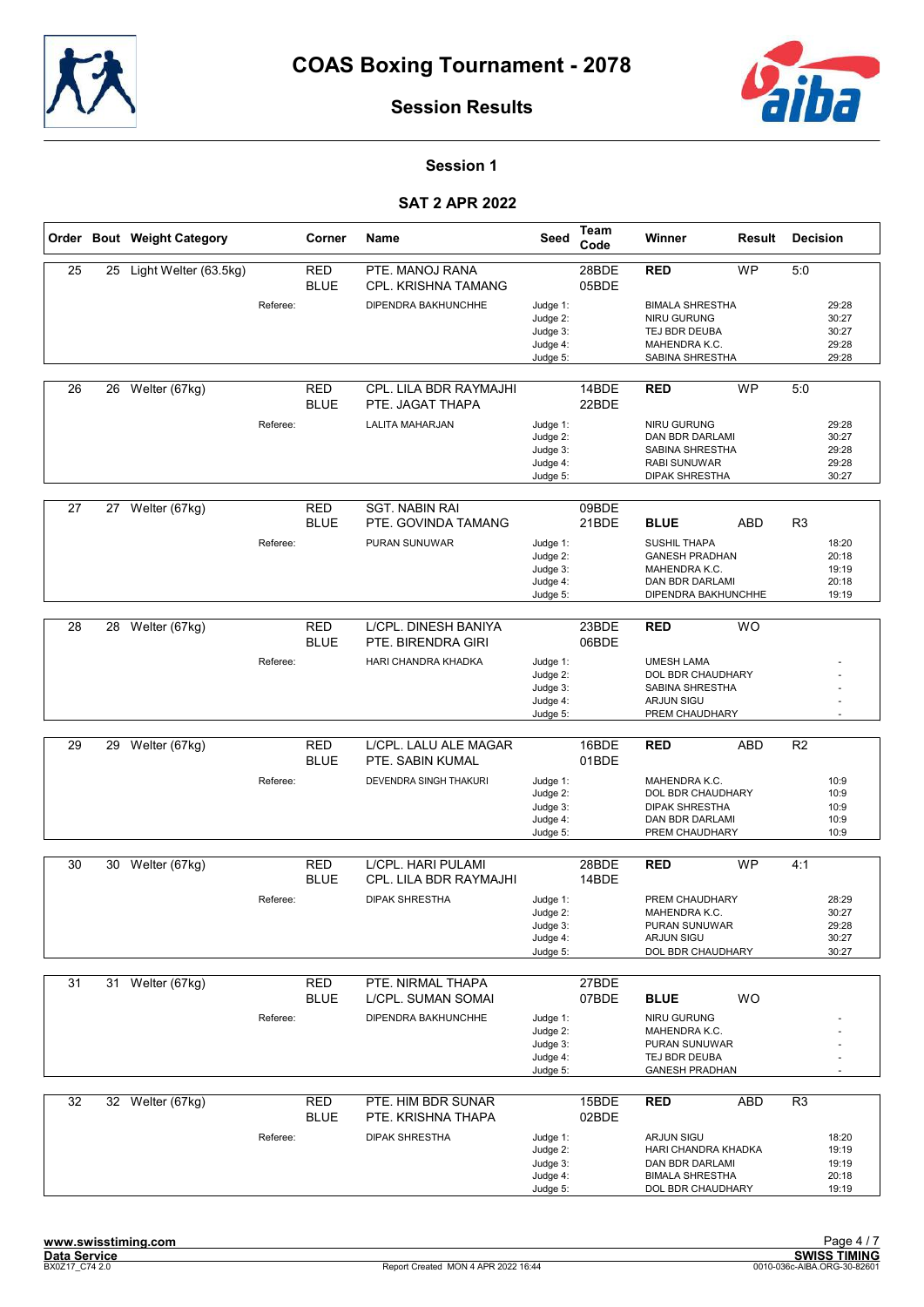



Session 1

|    |    | Order Bout Weight Category |          | Corner                    | <b>Name</b>                                                   | Seed                                                     | Team<br>Code   | Winner                                                                                                       | Result     | <b>Decision</b> |                                             |
|----|----|----------------------------|----------|---------------------------|---------------------------------------------------------------|----------------------------------------------------------|----------------|--------------------------------------------------------------------------------------------------------------|------------|-----------------|---------------------------------------------|
| 33 | 33 | Welter (67kg)              |          | <b>RED</b><br><b>BLUE</b> | PTE. GOVINDA TAMANG<br><b>SGT. PRAKASH GIRI</b>               |                                                          | 21BDE<br>10BDE | <b>BLUE</b>                                                                                                  | <b>WP</b>  | 3:2             |                                             |
|    |    |                            | Referee: |                           | TEJ BDR DEUBA                                                 | Judge 1:<br>Judge 2:<br>Judge 3:<br>Judge 4:<br>Judge 5: |                | <b>SUSHIL THAPA</b><br>DAN BDR DARLAMI<br><b>ARJUN SIGU</b><br>NIRU GURUNG<br><b>GANESH PRADHAN</b>          |            |                 | 29:27<br>28:28 *<br>26:30<br>29:27<br>27:29 |
| 34 | 34 | Middle (75kg)              |          | <b>RED</b><br><b>BLUE</b> | PTE. KUMAR KHATRI<br>L/CPL. ANUPAM JARGA MAGAR                |                                                          | 23BDE<br>09BDE | <b>RED</b>                                                                                                   | <b>RSC</b> | R <sub>3</sub>  |                                             |
|    |    |                            | Referee: |                           | PREM CHAUDHARY                                                | Judge 1:<br>Judge 2:<br>Judge 3:<br>Judge 4:<br>Judge 5: |                | SABINA SHRESTHA<br><b>SUSHIL THAPA</b><br>MAHENDRA K.C.<br><b>RABI SUNUWAR</b><br>DEVENDRA SINGH THAKURI     |            |                 | 19:19<br>19:19<br>19:19<br>19:19<br>19:19   |
| 35 | 35 | Middle (75kg)              |          | <b>RED</b><br><b>BLUE</b> | L/CPL. GOVENDA KHADKA<br>PTE UMESH NEUPANE                    |                                                          | 21BDE<br>24BDE | <b>BLUE</b>                                                                                                  | <b>RSC</b> | R <sub>1</sub>  |                                             |
|    |    |                            | Referee: |                           | TEJ BDR DEUBA                                                 | Judge 1:<br>Judge 2:<br>Judge 3:<br>Judge 4:<br>Judge 5: |                | DIPENDRA BAKHUNCHHE<br><b>BIMALA SHRESTHA</b><br><b>ARJUN SIGU</b><br><b>GANESH PRADHAN</b><br>PURAN SUNUWAR |            |                 |                                             |
| 36 | 36 | Middle (75kg)              |          | <b>RED</b><br><b>BLUE</b> | L/CPL. GOVINDA B.K.<br>PTE. KUMAR KHATRI                      |                                                          | 15BDE<br>23BDE | <b>BLUE</b>                                                                                                  | <b>RSC</b> | R <sub>2</sub>  |                                             |
|    |    |                            | Referee: |                           | DOL BDR CHAUDHARY                                             | Judge 1:<br>Judge 2:<br>Judge 3:<br>Judge 4:<br>Judge 5: |                | LALITA MAHARJAN<br>MAHENDRA K.C.<br>PURAN SUNUWAR<br>SABINA SHRESTHA<br><b>UMESH LAMA</b>                    |            |                 | 9:10<br>9:10<br>9:10<br>9:10<br>9:10        |
|    |    |                            |          |                           |                                                               |                                                          |                |                                                                                                              |            |                 |                                             |
| 37 | 37 | Middle (75kg)              |          | <b>RED</b><br><b>BLUE</b> | PTE. RAM G PAUDEL<br>PTE. BUDDHI MAN MAGAR                    |                                                          | 27BDE<br>28BDE | <b>BLUE</b>                                                                                                  | <b>ABD</b> | R <sub>2</sub>  |                                             |
|    |    |                            | Referee: |                           | <b>ARJUN SIGU</b>                                             | Judge 1:<br>Judge 2:<br>Judge 3:<br>Judge 4:<br>Judge 5: |                | <b>GANESH PRADHAN</b><br>LALITA MAHARJAN<br><b>PURAN SUNUWAR</b><br>HARI CHANDRA KHADKA<br><b>UMESH LAMA</b> |            |                 | 9:10<br>9:10<br>9:10<br>9:10<br>9:10        |
| 38 | 38 | Middle (75kg)              |          | <b>RED</b><br><b>BLUE</b> | <b>CPL. RAJKUMAR TAMANG</b><br>PTE. RAMESH K.C.               |                                                          | 22BDE<br>25BDE | <b>RED</b>                                                                                                   | <b>WO</b>  |                 |                                             |
|    |    |                            | Referee: |                           | <b>TARARAM SHRESTHA</b>                                       | Judge 1:<br>Judge 2:<br>Judge 3:<br>Judge 4:<br>Judge 5: |                | DAN BDR DARLAMI<br>PURAN SUNUWAR<br>NIRU GURUNG<br><b>DIPAK SHRESTHA</b><br>RABI SUNUWAR                     |            |                 |                                             |
| 39 | 39 | Middle (75kg)              |          | <b>RED</b><br><b>BLUE</b> | PTE. BASANTA B.C.<br>L/CPL. NAWARAJ GURUNG                    |                                                          | 26BDE<br>06BDE | <b>RED</b>                                                                                                   | <b>RSC</b> | R3              |                                             |
|    |    |                            | Referee: |                           | <b>TARARAM SHRESTHA</b>                                       | Judge 1:<br>Judge 2:<br>Judge 3:<br>Judge 4:<br>Judge 5: |                | DAN BDR DARLAMI<br><b>ARJUN SIGU</b><br>PREM CHAUDHARY<br><b>DIPAK SHRESTHA</b><br><b>GANESH PRADHAN</b>     |            |                 | 20:18<br>19:19<br>18:20<br>19:19<br>18:20   |
| 40 | 40 | Light Heavy (80kg)         |          | <b>RED</b><br><b>BLUE</b> | <b>GUNNER GEESH KUMAR SHRESTHA</b><br>PTE. RUDRA PRASHAD OJHA |                                                          | 16BDE<br>19BDE | <b>RED</b>                                                                                                   | <b>ABD</b> | R <sub>1</sub>  |                                             |
|    |    |                            | Referee: |                           | LALITA MAHARJAN                                               | Judge 1:<br>Judge 2:<br>Judge 3:<br>Judge 4:<br>Judge 5: |                | MAHENDRA K.C.<br><b>UMESH LAMA</b><br>DOL BDR CHAUDHARY<br><b>BIMALA SHRESTHA</b><br>DAN BDR DARLAMI         |            |                 |                                             |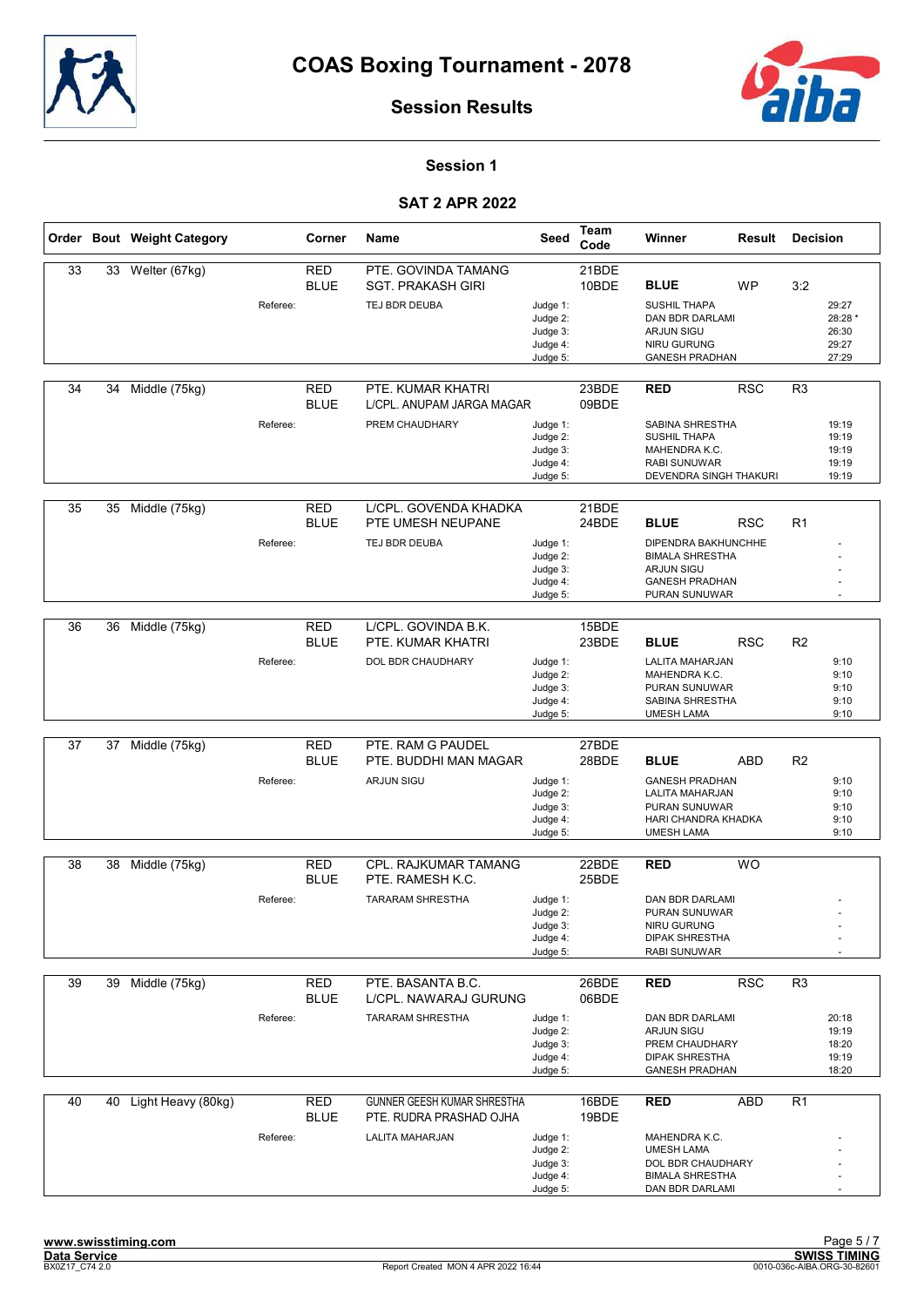



## Session 1

|    |    | Order Bout Weight Category |          | Corner                    | Name                                                              | Seed                                                     | Team<br>Code   | Winner                                                                                                        | <b>Result</b> | <b>Decision</b> |                                           |
|----|----|----------------------------|----------|---------------------------|-------------------------------------------------------------------|----------------------------------------------------------|----------------|---------------------------------------------------------------------------------------------------------------|---------------|-----------------|-------------------------------------------|
| 41 | 41 | Light Heavy (80kg)         |          | <b>RED</b><br><b>BLUE</b> | <b>L/CPL. CHHONG GURUNG</b><br><b>GUNNER GEESH KUMAR SHRESTHA</b> |                                                          | 06BDE<br>16BDE | <b>BLUE</b>                                                                                                   | <b>RSC</b>    | R <sub>1</sub>  |                                           |
|    |    |                            | Referee: |                           | PREM CHAUDHARY                                                    | Judge 1:<br>Judge 2:<br>Judge 3:<br>Judge 4:<br>Judge 5: |                | DAN BDR DARLAMI<br><b>BIMALA SHRESTHA</b><br>SABINA SHRESTHA<br>DEVENDRA SINGH THAKURI<br>HARI CHANDRA KHADKA |               |                 |                                           |
| 42 | 42 | Light Heavy (80kg)         |          | <b>RED</b><br><b>BLUE</b> | PTE. PROMOD RANA MAGAR<br>CPL. KRISHNA RAJ SHAHI                  |                                                          | 28BDE<br>02BDE | <b>BLUE</b>                                                                                                   | WP            | 5:0             |                                           |
|    |    |                            | Referee: |                           | DOL BDR CHAUDHARY                                                 | Judge 1:<br>Judge 2:<br>Judge 3:<br>Judge 4:<br>Judge 5: |                | NIRU GURUNG<br><b>BIMALA SHRESTHA</b><br>SABINA SHRESTHA<br><b>SUSHIL THAPA</b><br><b>DIPAK SHRESTHA</b>      |               |                 | 27:30<br>27:30<br>27:30<br>27:30<br>25:30 |
| 43 | 43 |                            |          | <b>RED</b>                | PTE. DHIRENDRA B.K.                                               |                                                          | 24BDE          |                                                                                                               |               |                 |                                           |
|    |    | Light Heavy (80kg)         |          | <b>BLUE</b>               | <b>CPL. MUNAL PUN MAGAR</b>                                       |                                                          | 09BDE          | <b>BLUE</b>                                                                                                   | <b>WP</b>     | 4:1             |                                           |
|    |    |                            | Referee: |                           | ARJUN SIGU                                                        | Judge 1:<br>Judge 2:<br>Judge 3:<br>Judge 4:<br>Judge 5: |                | MAHENDRA K.C.<br>LALITA MAHARJAN<br>SABINA SHRESTHA<br><b>DEVENDRA SINGH THAKURI</b><br>DAN BDR DARLAMI       |               |                 | 29:28<br>28:29<br>27:30<br>27:30<br>27:30 |
|    |    |                            |          |                           |                                                                   |                                                          |                |                                                                                                               |               |                 |                                           |
| 44 | 44 | Light Heavy (80kg)         |          | <b>RED</b><br><b>BLUE</b> | PTE. MAHESH KUMAR BOHORA<br>CPL. BAL BDR THAPA                    |                                                          | 22BDE<br>01BDE | <b>RED</b>                                                                                                    | <b>RSC</b>    | R <sub>1</sub>  |                                           |
|    |    |                            | Referee: |                           | HARI CHANDRA KHADKA                                               | Judge 1:                                                 |                | PURAN SUNUWAR<br>DAN BDR DARLAMI                                                                              |               |                 |                                           |
|    |    |                            |          |                           |                                                                   | Judge 2:<br>Judge 3:                                     |                | NIRU GURUNG                                                                                                   |               |                 |                                           |
|    |    |                            |          |                           |                                                                   | Judge 4:<br>Judge 5:                                     |                | PREM CHAUDHARY<br>DIPENDRA BAKHUNCHHE                                                                         |               |                 |                                           |
|    |    |                            |          |                           |                                                                   |                                                          |                |                                                                                                               |               |                 |                                           |
| 45 | 45 | Heavy (92kg)               |          | <b>RED</b><br><b>BLUE</b> | L/CPL. DIL KUMAR SUNDAS<br>PTE. PAWAN MOKTAN                      |                                                          | 03BDE<br>23BDE | <b>BLUE</b>                                                                                                   | <b>WO</b>     |                 |                                           |
|    |    |                            | Referee: |                           | HARI CHANDRA KHADKA                                               | Judge 1:                                                 |                | <b>TARARAM SHRESTHA</b>                                                                                       |               |                 |                                           |
|    |    |                            |          |                           |                                                                   | Judge 2:<br>Judge 3:                                     |                | <b>RABI SUNUWAR</b><br>MAHENDRA K.C.                                                                          |               |                 |                                           |
|    |    |                            |          |                           |                                                                   | Judge 4:<br>Judge 5:                                     |                | LALITA MAHARJAN<br>NIRU GURUNG                                                                                |               |                 |                                           |
| 46 | 46 |                            |          | <b>RED</b>                | CPL. CHANDAN BDR SINGH                                            |                                                          | 15BDE          |                                                                                                               |               |                 |                                           |
|    |    | Heavy (92kg)               |          | <b>BLUE</b>               | CPL. NAWARAJ SHRESTHA                                             |                                                          | 01BDE          | <b>BLUE</b>                                                                                                   | <b>ABD</b>    | R <sub>2</sub>  |                                           |
|    |    |                            | Referee: |                           | DEVENDRA SINGH THAKURI                                            | Judge 1:                                                 |                | <b>GANESH PRADHAN</b>                                                                                         |               |                 | 9:10                                      |
|    |    |                            |          |                           |                                                                   | Judge 2:<br>Judge 3:                                     |                | <b>DOL BDR CHAUDHARY</b><br>SABINA SHRESTHA                                                                   |               |                 | 9:10<br>9:10                              |
|    |    |                            |          |                           |                                                                   | Judge 4:<br>Judge 5:                                     |                | AASHISH DUWADI<br><b>DIPAK SHRESTHA</b>                                                                       |               |                 | 9:10<br>9:10                              |
|    |    |                            |          |                           |                                                                   |                                                          |                |                                                                                                               |               |                 |                                           |
| 47 | 47 | Heavy (92kg)               |          | <b>RED</b><br><b>BLUE</b> | L/CPL. MAN BDR THAPA<br>L/CPL. PRADIP GHORASAINI                  |                                                          | 14BDE<br>19BDE | <b>RED</b>                                                                                                    | <b>WP</b>     | 4:1             |                                           |
|    |    |                            | Referee: |                           | DIPENDRA BAKHUNCHHE                                               | Judge 1:                                                 |                | DAN BDR DARLAMI                                                                                               |               |                 | 28:29                                     |
|    |    |                            |          |                           |                                                                   | Judge 2:<br>Judge 3:                                     |                | TEJ BDR DEUBA<br><b>ARJUN SIGU</b>                                                                            |               |                 | 29:28<br>29:28                            |
|    |    |                            |          |                           |                                                                   | Judge 4:<br>Judge 5:                                     |                | SUSHIL THAPA<br>PURAN SUNUWAR                                                                                 |               |                 | 29:28<br>29:28                            |
| 48 |    | 48 Heavy (92kg)            |          | <b>RED</b><br><b>BLUE</b> | L/CPL. MADAN KARKI<br>CPL. KHATU RAM CHAUDHARI                    |                                                          | 16BDE<br>21BDE | RED                                                                                                           | <b>WO</b>     |                 |                                           |
|    |    |                            | Referee: |                           | DIPENDRA BAKHUNCHHE                                               | Judge 1:                                                 |                | MAHENDRA K.C.                                                                                                 |               |                 |                                           |
|    |    |                            |          |                           |                                                                   | Judge 2:<br>Judge 3:                                     |                | ARJUN SIGU<br>PREM CHAUDHARY                                                                                  |               |                 |                                           |
|    |    |                            |          |                           |                                                                   | Judge 4:<br>Judge 5:                                     |                | DOL BDR CHAUDHARY<br><b>DIPAK SHRESTHA</b>                                                                    |               |                 |                                           |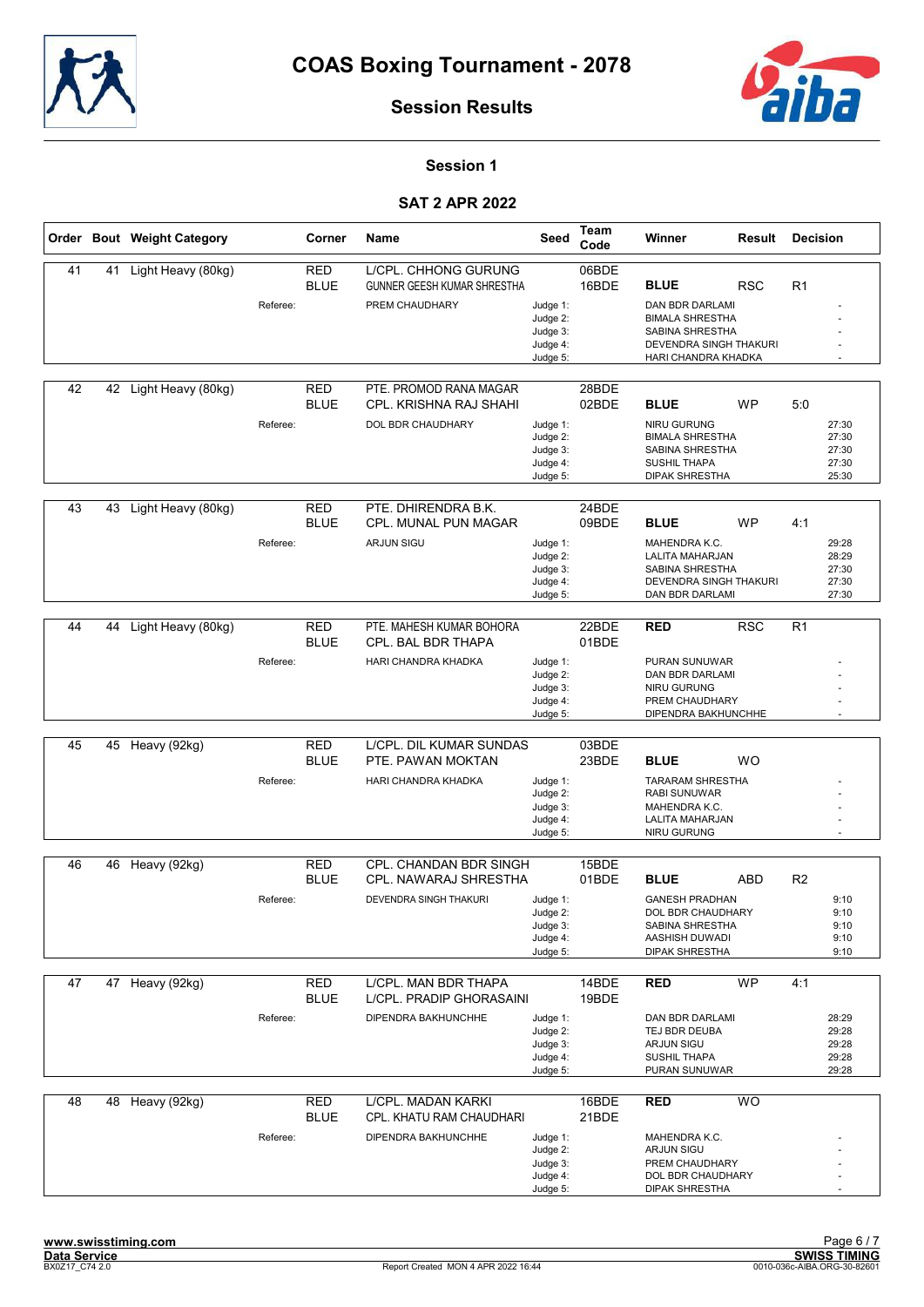



## Session 1

| Order |    | <b>Bout</b> Weight Category |          | Corner                    | <b>Name</b>                                     | Seed                 | Team<br>Code   | Winner                                      | Result    | <b>Decision</b> |
|-------|----|-----------------------------|----------|---------------------------|-------------------------------------------------|----------------------|----------------|---------------------------------------------|-----------|-----------------|
| 49    | 49 | Super Heavy (92+kg)         |          | <b>RED</b><br><b>BLUE</b> | CPL. REMU CHAUDHARI<br>CPL. SHYAM KUMAR GHISING |                      | 13BDE<br>16BDE | <b>RED</b>                                  | <b>WO</b> |                 |
|       |    |                             | Referee: |                           | <b>TARARAM SHRESTHA</b>                         | Judge 1:             |                | <b>GANESH PRADHAN</b>                       |           |                 |
|       |    |                             |          |                           |                                                 | Judge 2:<br>Judge 3: |                | <b>PURAN SUNUWAR</b><br><b>SUSHIL THAPA</b> |           |                 |
|       |    |                             |          |                           |                                                 | Judge 4:             |                | NIRU GURUNG                                 |           | ۰               |
|       |    |                             |          |                           |                                                 | Judge 5:             |                | <b>BIMALA SHRESTHA</b>                      |           |                 |

| <b>LEGEND</b>       |                       |     |          |                                     |                         |    |              |                             |
|---------------------|-----------------------|-----|----------|-------------------------------------|-------------------------|----|--------------|-----------------------------|
|                     | Preferred winner      | ABD | Abandon  | DSQ                                 | <b>Disqualification</b> | Rn | Round number |                             |
| <b>RSC</b>          | Referee Stops Contest | WO  | Walkover | <b>WP</b>                           | Win on points           |    |              |                             |
|                     |                       |     |          |                                     |                         |    |              |                             |
|                     | www.swisstiming.com   |     |          |                                     |                         |    |              | Page 7/7                    |
| <b>Data Service</b> |                       |     |          |                                     |                         |    |              | <b>SWISS TIMING</b>         |
| BX0Z17 C74 2.0      |                       |     |          | Report Created MON 4 APR 2022 16:44 |                         |    |              | 0010-036c-AIBA.ORG-30-82601 |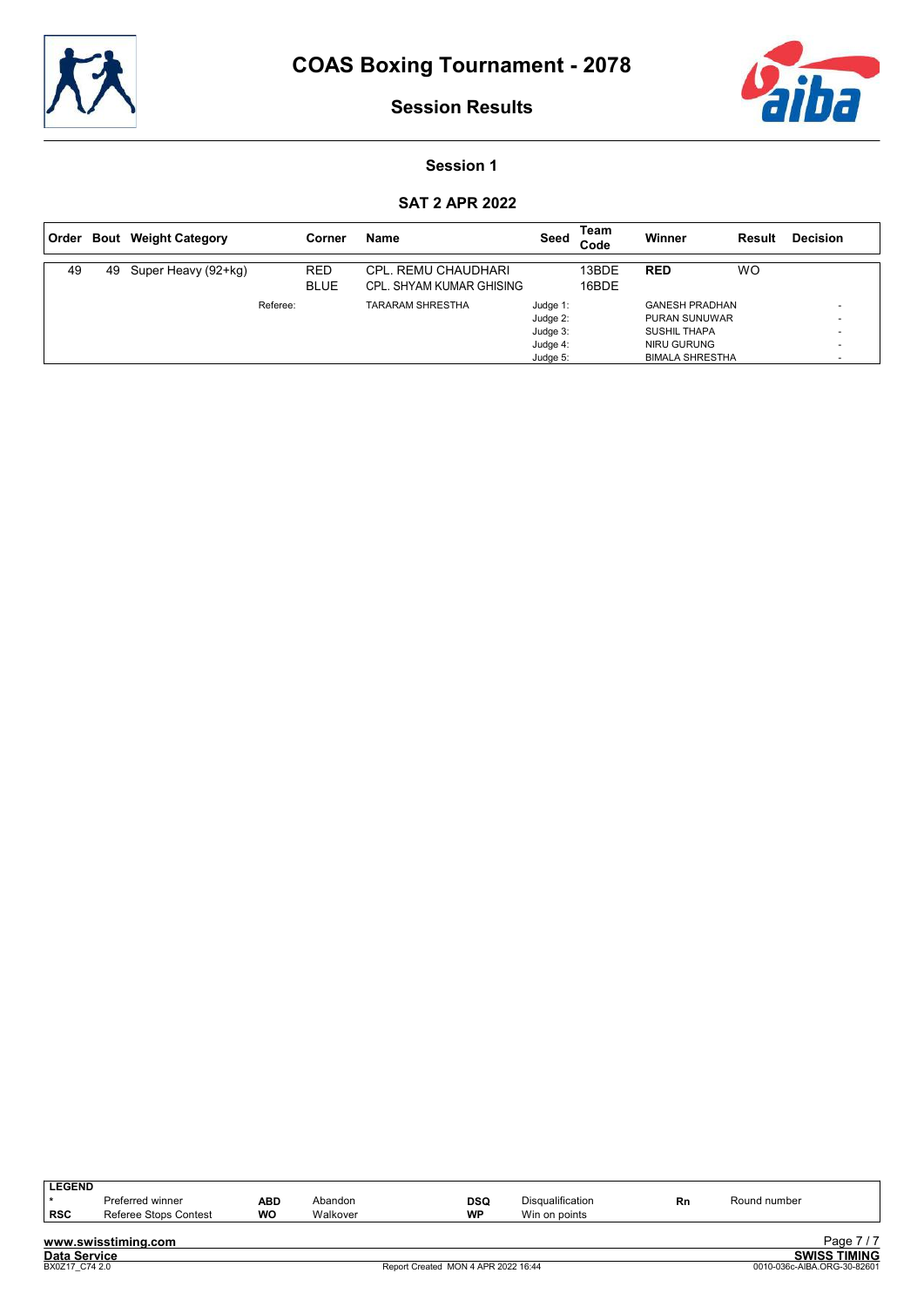



## Session 2

|                |    | Order Bout Weight Category |          | Corner                    | Name                                               | Seed                 | Team<br>Code   | Winner                                       | Result     | <b>Decision</b> |                |
|----------------|----|----------------------------|----------|---------------------------|----------------------------------------------------|----------------------|----------------|----------------------------------------------|------------|-----------------|----------------|
| $\mathbf{1}$   | 50 | Minimum (48kg)             |          | <b>RED</b><br><b>BLUE</b> | PTE. MANOJ GAUTAM<br>PTE. DIPESH GURUNG            |                      | 28BDE<br>03BDE | <b>RED</b>                                   | <b>WO</b>  |                 |                |
|                |    |                            | Referee: |                           | <b>SUSHIL THAPA</b>                                | Judge 1:             |                | <b>RABI SUNUWAR</b>                          |            |                 |                |
|                |    |                            |          |                           |                                                    | Judge 2:             |                | PURAN SUNUWAR                                |            |                 |                |
|                |    |                            |          |                           |                                                    | Judge 3:<br>Judge 4: |                | TEJ BDR DEUBA<br><b>DIPAK SHRESTHA</b>       |            |                 |                |
|                |    |                            |          |                           |                                                    | Judge 5:             |                | DIPENDRA BAKHUNCHHE                          |            |                 | $\sim$         |
|                |    |                            |          |                           |                                                    |                      |                |                                              |            |                 |                |
| 2              | 51 | Minimum (48kg)             |          | <b>RED</b><br><b>BLUE</b> | CPL. BHUPENDRA THAPA<br>L/CPL. CHANDRA KUMAR SUNAR |                      | 05BDE<br>21BDE | <b>BLUE</b>                                  | <b>WO</b>  |                 |                |
|                |    |                            | Referee: |                           | MAHENDRA K.C.                                      | Judge 1:             |                | DAN BDR DARLAMI                              |            |                 |                |
|                |    |                            |          |                           |                                                    | Judge 2:             |                | <b>BIMALA SHRESTHA</b>                       |            |                 |                |
|                |    |                            |          |                           |                                                    | Judge 3:<br>Judge 4: |                | <b>ARJUN SIGU</b><br><b>GANESH PRADHAN</b>   |            |                 |                |
|                |    |                            |          |                           |                                                    | Judge 5:             |                | PURAN SUNUWAR                                |            |                 |                |
|                |    |                            |          |                           |                                                    |                      |                |                                              |            |                 |                |
| 3              | 52 | Minimum (48kg)             |          | <b>RED</b><br><b>BLUE</b> | PTE. NABRAJ LAMICHHANE<br>PTE. LAXMAN BOHORA       |                      | 23BDE<br>07BDE | <b>BLUE</b>                                  | <b>RSC</b> | R <sub>3</sub>  |                |
|                |    |                            | Referee: |                           | <b>SUSHIL THAPA</b>                                | Judge 1:             |                | <b>RABI SUNUWAR</b>                          |            |                 | 18:20          |
|                |    |                            |          |                           |                                                    | Judge 2:             |                | <b>PURAN SUNUWAR</b>                         |            |                 | 18:20          |
|                |    |                            |          |                           |                                                    | Judge 3:             |                | TEJ BDR DEUBA                                |            |                 | 17:20          |
|                |    |                            |          |                           |                                                    | Judge 4:<br>Judge 5: |                | <b>DIPAK SHRESTHA</b><br>DIPENDRA BAKHUNCHHE |            |                 | 18:20<br>17:20 |
|                |    |                            |          |                           |                                                    |                      |                |                                              |            |                 |                |
| $\overline{4}$ | 53 | Minimum (48kg)             |          | <b>RED</b>                | PTE. BISHESHAN KARKI                               |                      | 14BDE          |                                              |            |                 |                |
|                |    |                            |          | <b>BLUE</b>               | PTE. MANOJ GAUTAM                                  |                      | 28BDE          | <b>BLUE</b>                                  | <b>ABD</b> | R1              |                |
|                |    |                            | Referee: |                           | DEVENDRA SINGH THAKURI                             | Judge 1:             |                |                                              |            |                 |                |
|                |    |                            |          |                           |                                                    | Judge 2:             |                |                                              |            |                 |                |
|                |    |                            |          |                           |                                                    |                      |                |                                              |            |                 |                |
|                |    |                            |          |                           |                                                    |                      |                |                                              |            |                 |                |
|                |    |                            |          |                           |                                                    |                      |                |                                              |            |                 |                |
| 5              | 54 | Minimum (48kg)             |          | <b>RED</b>                | <b>GUNNER YAMRAJ THAPA MAGAR</b>                   |                      | 16BDE          | <b>RED</b>                                   | <b>RSC</b> | R <sub>2</sub>  |                |
|                |    |                            |          | <b>BLUE</b>               | PTE. YAM BDR PAUDEL                                |                      | 27BDE          |                                              |            |                 |                |
|                |    |                            | Referee: |                           | MAHENDRA K.C.                                      | Judge 1:             |                | DAN BDR DARLAMI                              |            |                 | 10:8           |
|                |    |                            |          |                           |                                                    | Judge 2:             |                | <b>BIMALA SHRESTHA</b>                       |            |                 | 10:9           |
|                |    |                            |          |                           |                                                    | Judge 3:<br>Judge 4: |                | <b>ARJUN SIGU</b><br>LALITA MAHARJAN         |            |                 | 10:9<br>10:9   |
|                |    |                            |          |                           |                                                    | Judge 5:             |                | NIRU GURUNG                                  |            |                 | 10:9           |
|                |    |                            |          |                           |                                                    |                      |                |                                              |            |                 |                |
| 6              | 55 | Minimum (48kg)             |          | <b>RED</b>                | PTE. RAJU RAWAT                                    |                      | 01BDE          | <b>RED</b>                                   | <b>WP</b>  | 5:0             |                |
|                |    |                            |          | <b>BLUE</b>               | L/CPL. CHANDRA KUMAR SUNAR                         |                      | 21BDE          |                                              |            |                 |                |
|                |    |                            | Referee: |                           | <b>TARARAM SHRESTHA</b>                            | Judge 1:             |                | <b>GANESH PRADHAN</b>                        |            |                 | 30:26          |
|                |    |                            |          |                           |                                                    | Judge 2:             |                | <b>SUSHIL THAPA</b>                          |            |                 | 29:27          |
|                |    |                            |          |                           |                                                    | Judge 3:             |                | PREM CHAUDHARY                               |            |                 | 30:26          |
|                |    |                            |          |                           |                                                    | Judge 4:<br>Judge 5: |                | DAN BDR DARLAMI<br>LALITA MAHARJAN           |            |                 | 30:26<br>29:27 |
|                |    |                            |          |                           |                                                    |                      |                |                                              |            |                 |                |
| 7              | 56 | Minimum (48kg)             |          | <b>RED</b>                | PTE. LAXMAN BOHORA                                 |                      | 07BDE          |                                              |            |                 |                |
|                |    |                            |          | <b>BLUE</b>               | L/CPL. BINDO BDR BHAT                              |                      | 15BDE          | <b>BLUE</b>                                  | <b>WP</b>  | 4:1             |                |
|                |    |                            | Referee: |                           | <b>UMESH LAMA</b>                                  | Judge 1:             |                | <b>BIMALA SHRESTHA</b>                       |            |                 | 27:27 *        |
|                |    |                            |          |                           |                                                    | Judge 2:             |                | NIRU GURUNG                                  |            |                 | 27:27 *        |
|                |    |                            |          |                           |                                                    | Judge 3:             |                | DOL BDR CHAUDHARY                            |            |                 | 27:27 *        |
|                |    |                            |          |                           |                                                    | Judge 4:             |                | <b>GANESH PRADHAN</b>                        |            |                 | 26:28          |
|                |    |                            |          |                           |                                                    | Judge 5:             |                | SABINA SHRESTHA                              |            |                 | * 27:27        |
| 8              |    | 57 Fly (51kg)              |          | <b>RED</b>                | PTE. AMBER BDR PARIYAR                             |                      | 22BDE          | <b>RED</b>                                   | <b>WP</b>  | 5:0             |                |
|                |    |                            |          | <b>BLUE</b>               | PTE. ISHAN NEPAL                                   |                      | 14BDE          |                                              |            |                 |                |
|                |    |                            | Referee: |                           | PURAN SUNUWAR                                      | Judge 1:             |                | <b>DIPAK SHRESTHA</b>                        |            |                 | 29:28          |
|                |    |                            |          |                           |                                                    | Judge 2:             |                | LALITA MAHARJAN                              |            |                 | 30:27          |
|                |    |                            |          |                           |                                                    | Judge 3:<br>Judge 4: |                | DOL BDR CHAUDHARY<br><b>BIMALA SHRESTHA</b>  |            |                 | 30:27<br>29:28 |
|                |    |                            |          |                           |                                                    | Judge 5:             |                | DIPENDRA BAKHUNCHHE                          |            |                 | 30:27          |
|                |    |                            |          |                           |                                                    |                      |                |                                              |            |                 |                |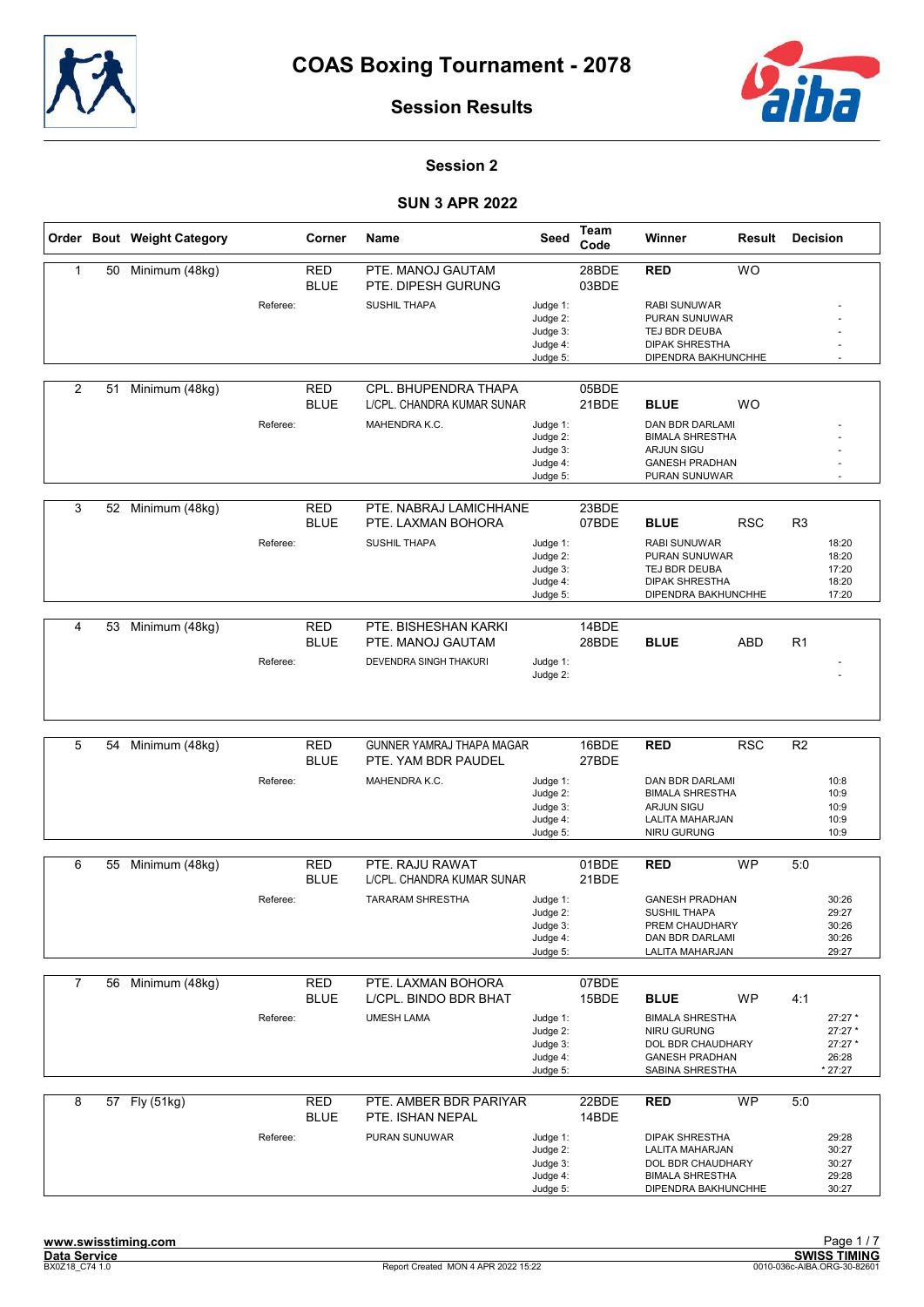



## Session 2

|    |    | Order Bout Weight Category |          | Corner                    | <b>Name</b>                                                  | Seed                                                     | Team<br>Code   | Winner                                                                                                                       | Result     | <b>Decision</b> |                                           |
|----|----|----------------------------|----------|---------------------------|--------------------------------------------------------------|----------------------------------------------------------|----------------|------------------------------------------------------------------------------------------------------------------------------|------------|-----------------|-------------------------------------------|
| 9  | 58 | Fly (51kg)                 | Referee: | <b>RED</b><br><b>BLUE</b> | PTE. HARISH CHAND<br>GUNNER BISHWANATH B.K.<br>TEJ BDR DEUBA | Judge 1:<br>Judge 2:<br>Judge 3:                         | 15BDE<br>16BDE | <b>BLUE</b><br><b>DAN BDR DARLAMI</b><br>NIRU GURUNG<br><b>UMESH LAMA</b>                                                    | <b>RSC</b> | R <sub>1</sub>  |                                           |
|    |    |                            |          |                           |                                                              | Judge 4:<br>Judge 5:                                     |                | SABINA SHRESTHA<br>MAHENDRA K.C.                                                                                             |            |                 |                                           |
| 10 | 59 | Fly (51kg)                 |          | <b>RED</b><br><b>BLUE</b> | PTE. GANESH SHRESTHA<br>PTE. PADAM KUWAR                     |                                                          | 01BDE<br>27BDE | <b>BLUE</b>                                                                                                                  | <b>WP</b>  | 3:2             |                                           |
|    |    |                            | Referee: |                           | <b>DAN BDR DARLAMI</b>                                       | Judge 1:<br>Judge 2:<br>Judge 3:<br>Judge 4:<br>Judge 5: |                | <b>LALITA MAHARJAN</b><br><b>GANESH PRADHAN</b><br><b>RABI SUNUWAR</b><br><b>BIMALA SHRESTHA</b><br><b>ARJUN SIGU</b>        |            |                 | 28:29<br>28:29<br>30:27<br>28:29<br>29:28 |
| 11 |    | 60 Fly (51kg)              |          | <b>RED</b><br><b>BLUE</b> | PTE. NIJAN LIMBU<br>PTE. DHAN BDR GURUNG                     |                                                          | 03BDE<br>23BDE | <b>RED</b>                                                                                                                   | <b>WP</b>  | 5:0             |                                           |
|    |    |                            | Referee: |                           | <b>GANESH PRADHAN</b>                                        | Judge 1:<br>Judge 2:<br>Judge 3:<br>Judge 4:<br>Judge 5: |                | MAHENDRA K.C.<br>SABINA SHRESTHA<br>NIRU GURUNG<br>DIPENDRA BAKHUNCHHE<br>DEVENDRA SINGH THAKURI                             |            |                 | 30:27<br>29:28<br>30:27<br>30:27<br>30:27 |
| 12 | 61 | Fly (51kg)                 |          | <b>RED</b><br>BLUE        | PTE. BIMAL GHARTI<br>PTE. PREM BOGATI                        |                                                          | 28BDE<br>24BDE | <b>RED</b>                                                                                                                   | <b>WP</b>  | 3:0             |                                           |
|    |    |                            | Referee: |                           | <b>BIMALA SHRESTHA</b>                                       | Judge 1:<br>Judge 2:<br>Judge 3:<br>Judge 4:<br>Judge 5: |                | <b>DIPAK SHRESTHA</b><br>LALITA MAHARJAN<br><b>RABI SUNUWAR</b><br>PURAN SUNUWAR<br>TEJ BDR DEUBA                            |            |                 | 29:27<br>29:27<br>29:27<br>28:28<br>28:28 |
| 13 |    | 62 Fly (51kg)              |          | <b>RED</b><br><b>BLUE</b> | L/CPL. SUBAS TAMANG<br>PTE. AMBER BDR PARIYAR                |                                                          | 02BDE<br>22BDE | <b>RED</b>                                                                                                                   | <b>WO</b>  |                 |                                           |
|    |    |                            | Referee: |                           |                                                              | Judge 1:<br>Judge 2:                                     |                |                                                                                                                              |            |                 |                                           |
| 14 | 63 | Fly (51kg)                 |          | <b>RED</b>                | <b>GUNNER BISHWANATH B.K.</b>                                |                                                          | 16BDE          |                                                                                                                              |            |                 |                                           |
|    |    |                            | Referee: | <b>BLUE</b>               | PTE. PADAM KUWAR<br>DIPENDRA BAKHUNCHHE                      | Judge 1:<br>Judge 2:<br>Judge 3:<br>Judge 4:<br>Judge 5: | 27BDE          | <b>BLUE</b><br>TEJ BDR DEUBA<br><b>LALITA MAHARJAN</b><br>DEVENDRA SINGH THAKURI<br>SABINA SHRESTHA<br><b>DIPAK SHRESTHA</b> | <b>WP</b>  | 5:0             | 27:30<br>28:29<br>28:29<br>27:30<br>27:30 |
| 15 |    | 64 Fly (51kg)              |          | RED<br><b>BLUE</b>        | PTE. NIJAN LIMBU<br>PTE. NIRAJ RAI                           |                                                          | 03BDE<br>21BDE | <b>RED</b>                                                                                                                   | <b>WP</b>  | 5:0             |                                           |
|    |    |                            | Referee: |                           | <b>BIMALA SHRESTHA</b>                                       | Judge 1:<br>Judge 2:<br>Judge 3:<br>Judge 4:<br>Judge 5: |                | PURAN SUNUWAR<br>NIRU GURUNG<br>LALITA MAHARJAN<br><b>RABI SUNUWAR</b><br>SUSHIL THAPA                                       |            |                 | 29:28<br>29:28<br>30:27<br>29:28<br>29:28 |
| 16 | 65 | Bantam (54kg)              |          | <b>RED</b><br><b>BLUE</b> | L/CPL. YAM BDR BHARAGHARE<br>PTE. BAL BDR KHADKA             |                                                          | 16BDE<br>10BDE | <b>BLUE</b>                                                                                                                  | WP         | 5:0             |                                           |
|    |    |                            | Referee: |                           | LALITA MAHARJAN                                              | Judge 1:<br>Judge 2:<br>Judge 3:<br>Judge 4:<br>Judge 5: |                | TEJ BDR DEUBA<br><b>DIPAK SHRESTHA</b><br>DOL BDR CHAUDHARY<br>MAHENDRA K.C.<br>DAN BDR DARLAMI                              |            |                 | 27:30<br>27:30<br>28:29<br>27:30<br>27:30 |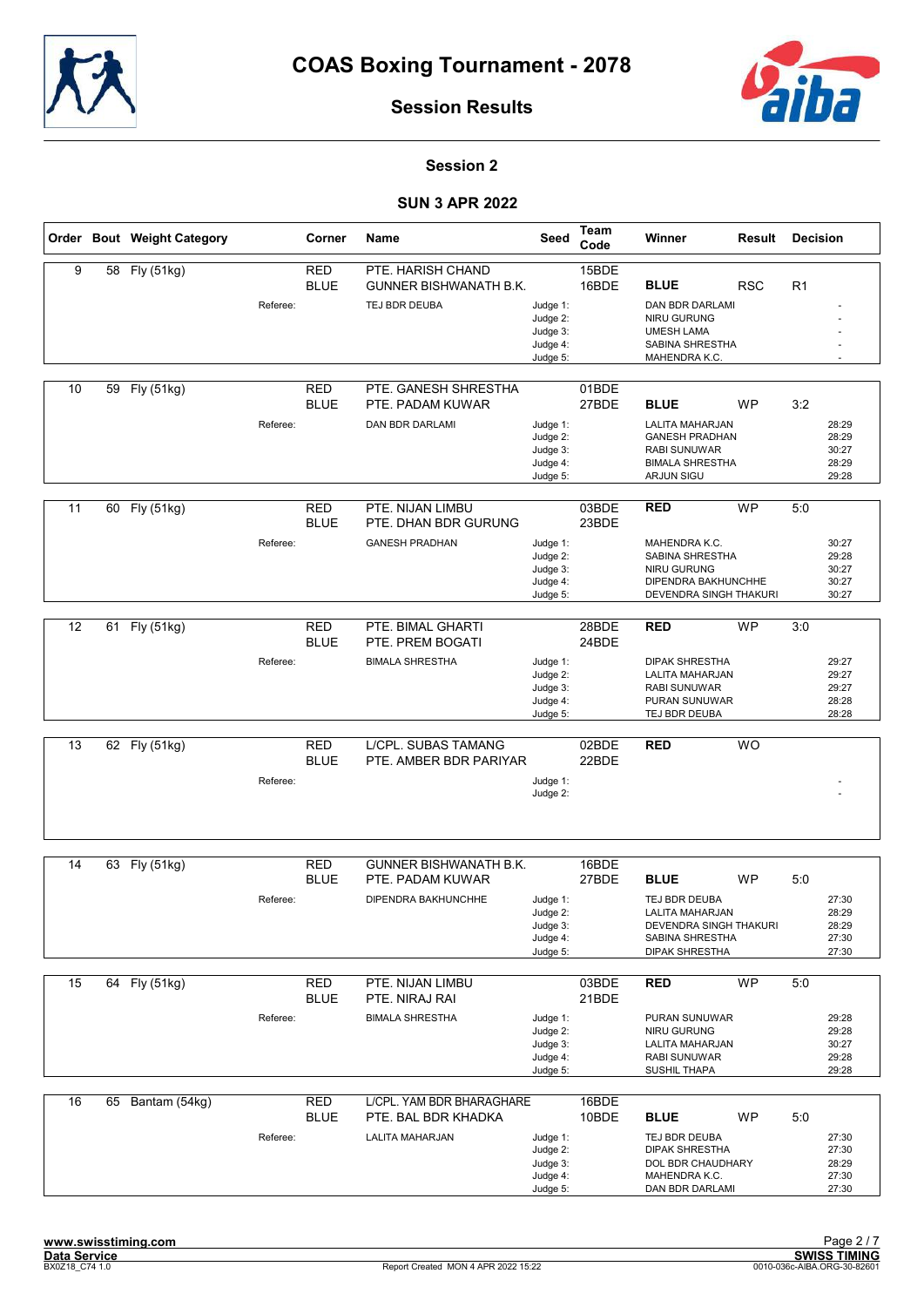



## Session 2

|    |    | Order Bout Weight Category |          | Corner                    | Name                                                | Seed                                                     | Team<br>Code   | Winner                                                                                                        | Result     | <b>Decision</b> |                                           |
|----|----|----------------------------|----------|---------------------------|-----------------------------------------------------|----------------------------------------------------------|----------------|---------------------------------------------------------------------------------------------------------------|------------|-----------------|-------------------------------------------|
| 17 | 66 | Bantam (54kg)              |          | <b>RED</b><br><b>BLUE</b> | PTE. KESHAR BDR NEPALI<br>PTE. JAYANTA MAINALI      |                                                          | 03BDE<br>01BDE | <b>BLUE</b>                                                                                                   | <b>WP</b>  | 5:0             |                                           |
|    |    |                            | Referee: |                           | <b>ARJUN SIGU</b>                                   | Judge 1:<br>Judge 2:<br>Judge 3:<br>Judge 4:<br>Judge 5: |                | <b>DEVENDRA SINGH THAKURI</b><br>NIRU GURUNG<br>DOL BDR CHAUDHARY<br>SABINA SHRESTHA<br>SUSHIL THAPA          |            |                 | 27:30<br>27:30<br>27:30<br>27:30<br>28:29 |
| 18 | 67 | Bantam (54kg)              |          | <b>RED</b><br><b>BLUE</b> | PTE. BHUWAN RANA<br>PTE. SUBASH GURUNG              |                                                          | 04BDE<br>02BDE | <b>RED</b>                                                                                                    | <b>RSC</b> | R1              |                                           |
|    |    |                            | Referee: |                           | <b>RABI SUNUWAR</b>                                 | Judge 1:<br>Judge 2:<br>Judge 3:<br>Judge 4:<br>Judge 5: |                | PURAN SUNUWAR<br><b>GANESH PRADHAN</b><br><b>DOL BDR CHAUDHARY</b><br>MAHENDRA K.C.<br>DAN BDR DARLAMI        |            |                 |                                           |
| 19 | 68 | Bantam (54kg)              |          | <b>RED</b><br><b>BLUE</b> | L/CPL. MISCHAL DIP SUNUWAR<br>PTE. RAJ KUMAR TAMANG |                                                          | 14BDE<br>22BDE | <b>RED</b>                                                                                                    | <b>WP</b>  | 4:1             |                                           |
|    |    |                            | Referee: |                           | PREM CHAUDHARY                                      | Judge 1:<br>Judge 2:<br>Judge 3:<br>Judge 4:<br>Judge 5: |                | <b>SUSHIL THAPA</b><br><b>GANESH PRADHAN</b><br><b>UMESH LAMA</b><br><b>ARJUN SIGU</b><br><b>RABI SUNUWAR</b> |            |                 | 30:27<br>30:27<br>28:29<br>30:27<br>30:27 |
| 20 | 69 | Bantam (54kg)              |          | <b>RED</b><br><b>BLUE</b> | PTE. HEMANTA KUWAR<br>PTE. JAY PRAKASH CHAUDHARI    |                                                          | 28BDE<br>09BDE | <b>RED</b>                                                                                                    | <b>WO</b>  |                 |                                           |
|    |    |                            | Referee: |                           |                                                     | Judge 1:<br>Judge 2:                                     |                |                                                                                                               |            |                 |                                           |
| 21 | 70 | Bantam (54kg)              |          | <b>RED</b>                | L/CPL. HOM BDR THAPA                                |                                                          | 21BDE          |                                                                                                               |            |                 |                                           |
|    |    |                            | Referee: | <b>BLUE</b>               | PTE. JEEVAN GURUNG<br>DIPENDRA BAKHUNCHHE           | Judge 1:<br>Judge 2:<br>Judge 3:<br>Judge 4:<br>Judge 5: | 06BDE          | <b>BLUE</b><br>LALITA MAHARJAN<br>NIRU GURUNG<br>PREM CHAUDHARY<br>DAN BDR DARLAMI<br>PURAN SUNUWAR           | <b>ABD</b> | R <sub>3</sub>  | 18:20<br>20:18<br>18:20<br>18:20<br>18:20 |
| 22 | 71 | Bantam (54kg)              |          | <b>RED</b>                | PTE. BAL BDR KHADKA                                 |                                                          | 10BDE          |                                                                                                               |            |                 |                                           |
|    |    |                            | Referee: | <b>BLUE</b>               | PTE. JAYANTA MAINALI<br><b>DIPAK SHRESTHA</b>       | Judge 1:<br>Judge 2:<br>Judge 3:<br>Judge 4:<br>Judge 5: | 01BDE          | <b>BLUE</b><br><b>GANESH PRADHAN</b><br>MAHENDRA K.C.<br>DAN BDR DARLAMI<br><b>UMESH LAMA</b><br>RABI SUNUWAR | <b>WP</b>  | 5:0             | 27:30<br>27:30<br>27:30<br>27:30<br>27:30 |
| 23 |    | 72 Bantam (54kg)           |          | <b>RED</b><br><b>BLUE</b> | PTE. BHUWAN RANA<br>L/CPL. MISCHAL DIP SUNUWAR      |                                                          | 04BDE<br>14BDE | <b>BLUE</b>                                                                                                   | <b>WP</b>  | 5:0             |                                           |
|    |    |                            | Referee: |                           | DOL BDR CHAUDHARY                                   | Judge 1:<br>Judge 2:<br>Judge 3:<br>Judge 4:<br>Judge 5: |                | LALITA MAHARJAN<br>TEJ BDR DEUBA<br>SABINA SHRESTHA<br><b>DIPAK SHRESTHA</b><br>PREM CHAUDHARY                |            |                 | 27:30<br>27:30<br>27:30<br>28:29<br>27:30 |
| 24 |    | 73 Light (60kg)            |          | <b>RED</b><br><b>BLUE</b> | L/CPL. BAL BDR RAI<br>L/CPL. ASHRIT BOHARA          |                                                          | 03BDE<br>01BDE | <b>BLUE</b>                                                                                                   | <b>WP</b>  | 5:0             |                                           |
|    |    |                            | Referee: |                           | <b>DIPAK SHRESTHA</b>                               | Judge 1:<br>Judge 2:<br>Judge 3:<br>Judge 4:<br>Judge 5: |                | PREM CHAUDHARY<br>DAN BDR DARLAMI<br><b>BIMALA SHRESTHA</b><br>PURAN SUNUWAR<br><b>UMESH LAMA</b>             |            |                 | 26:30<br>26:30<br>26:30<br>26:30<br>26:30 |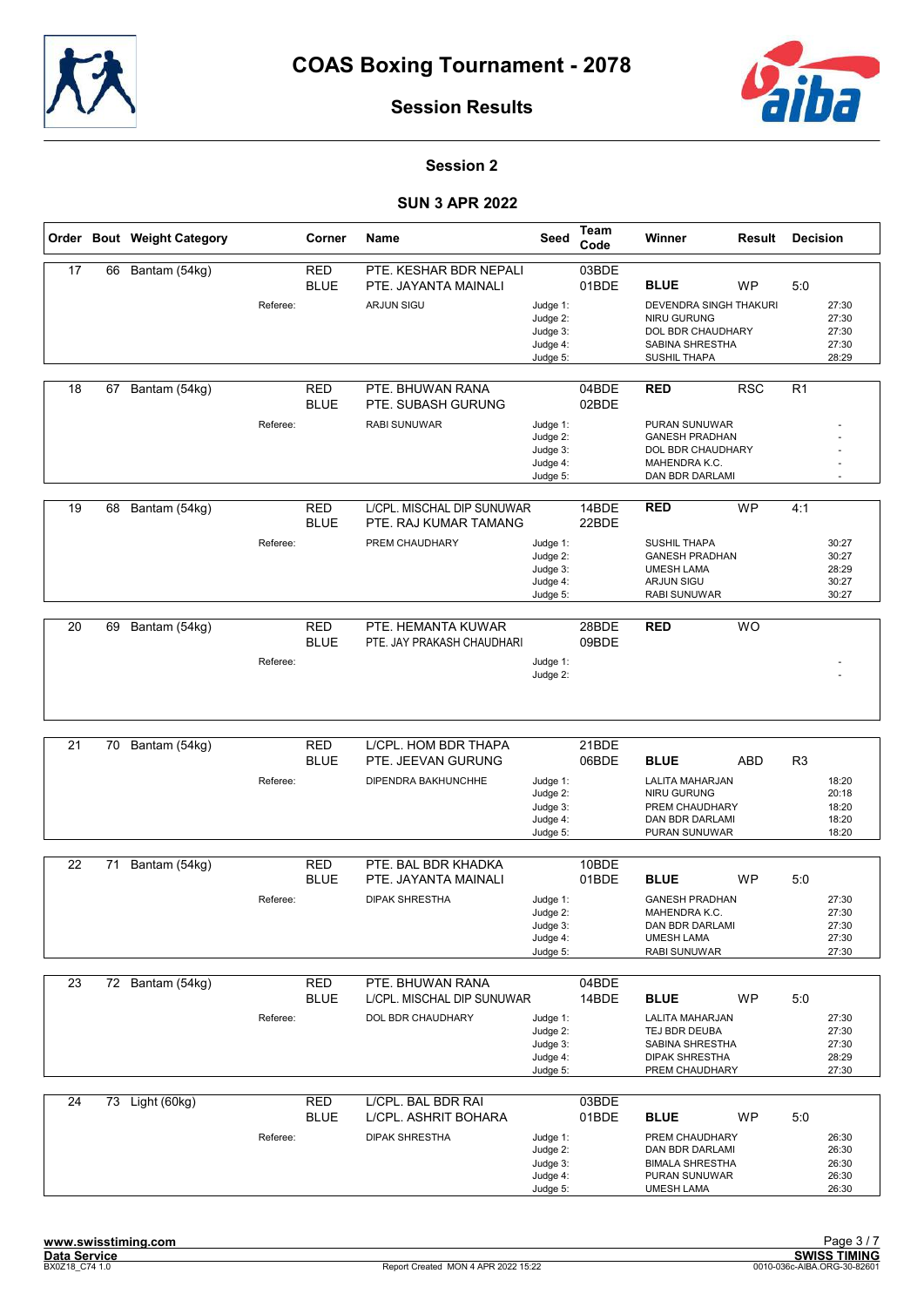



## Session 2

|    |    | Order Bout Weight Category |          | Corner                    | Name                                                      | Seed                                                     | Team<br>Code   | Winner                                                                                                     | Result     | <b>Decision</b>                                 |
|----|----|----------------------------|----------|---------------------------|-----------------------------------------------------------|----------------------------------------------------------|----------------|------------------------------------------------------------------------------------------------------------|------------|-------------------------------------------------|
| 25 |    | 74 Light (60kg)            |          | <b>RED</b><br><b>BLUE</b> | PTE. KHAGENDRA ROKA MAGAR<br><b>GUNNER BABU RAM MAGAR</b> |                                                          | 28BDE<br>16BDE | <b>BLUE</b>                                                                                                | <b>WP</b>  | 5:0                                             |
|    |    |                            | Referee: |                           | <b>SABINA SHRESTHA</b>                                    | Judge 1:<br>Judge 2:<br>Judge 3:<br>Judge 4:             |                | MAHENDRA K.C.<br><b>ARJUN SIGU</b><br><b>BIMALA SHRESTHA</b><br>NIRU GURUNG<br>PREM CHAUDHARY              |            | 27:30<br>27:30<br>27:30<br>27:30<br>28:29       |
|    |    |                            |          |                           |                                                           | Judge 5:                                                 |                |                                                                                                            |            |                                                 |
| 26 |    | 75 Light (60kg)            |          | <b>RED</b><br><b>BLUE</b> | PTE. BHUPESH KUMAR VHAM<br>L/CPL. TILAK BDR BUDA          |                                                          | 04BDE<br>21BDE | <b>RED</b>                                                                                                 | <b>ABD</b> | R <sub>2</sub>                                  |
|    |    |                            | Referee: |                           | NIRU GURUNG                                               | Judge 1:<br>Judge 2:<br>Judge 3:<br>Judge 4:<br>Judge 5: |                | <b>BIMALA SHRESTHA</b><br>TEJ BDR DEUBA<br>SABINA SHRESTHA<br>PREM CHAUDHARY<br>LALITA MAHARJAN            |            | 10:9<br>10:9<br>10:9<br>10:9<br>10:9            |
| 27 | 76 | Light (60kg)               |          | <b>RED</b><br><b>BLUE</b> | PTE. NARESH DEWAN<br><b>NCE. HIMAL THAPA</b>              |                                                          | 05BDE<br>14BDE | <b>RED</b>                                                                                                 | <b>ABD</b> | R2                                              |
|    |    |                            | Referee: |                           | <b>SUSHIL THAPA</b>                                       | Judge 1:<br>Judge 2:<br>Judge 3:<br>Judge 4:<br>Judge 5: |                | PURAN SUNUWAR<br>LALITA MAHARJAN<br>DOL BDR CHAUDHARY<br>TEJ BDR DEUBA<br><b>GANESH PRADHAN</b>            |            | 10:9<br>10:9<br>10:9<br>10:9<br>10:9            |
|    |    |                            |          |                           |                                                           |                                                          |                |                                                                                                            |            |                                                 |
| 28 | 77 | Light (60kg)               |          | <b>RED</b><br><b>BLUE</b> | PTE. PARMESHOR KUNWAR<br>PTE. PADAM BOHARA                |                                                          | 23BDE<br>22BDE | <b>RED</b>                                                                                                 | <b>WP</b>  | 3:2                                             |
|    |    |                            | Referee: |                           | TEJ BDR DEUBA                                             | Judge 1:<br>Judge 2:<br>Judge 3:<br>Judge 4:<br>Judge 5: |                | <b>GANESH PRADHAN</b><br><b>BIMALA SHRESTHA</b><br>PURAN SUNUWAR<br><b>RABI SUNUWAR</b><br>DAN BDR DARLAMI |            | 30:27<br>29:28<br>27:30<br>29:28<br>27:30       |
|    |    |                            |          |                           |                                                           |                                                          |                |                                                                                                            |            |                                                 |
| 29 | 78 | Light (60kg)               |          | <b>RED</b><br><b>BLUE</b> | <b>SGT. NARAYAN THAPA</b><br>PTE. PAWAN NEPALI            |                                                          | 10BDE<br>02BDE | <b>BLUE</b>                                                                                                | DSQ        | R <sub>2</sub>                                  |
|    |    |                            | Referee: |                           | <b>RABI SUNUWAR</b>                                       | Judge 1:<br>Judge 2:<br>Judge 3:<br>Judge 4:<br>Judge 5: |                | NIRU GURUNG<br><b>ARJUN SIGU</b><br><b>DIPAK SHRESTHA</b><br>TEJ BDR DEUBA<br>MAHENDRA K.C.                |            | 10:9<br>9:10<br>9:10<br>9:10<br>9:10            |
| 30 |    | 81 Light Welter (63.5kg)   |          | <b>RED</b>                | GUNNER SUJAN SUNARI MAGAR                                 |                                                          | 16BDE          | <b>RED</b>                                                                                                 | <b>WP</b>  | 5:0                                             |
|    |    |                            |          | <b>BLUE</b>               | PTE. AYUSHMAN GURUNG                                      |                                                          | 06BDE          |                                                                                                            |            |                                                 |
|    |    |                            | Referee: |                           | <b>DIPAK SHRESTHA</b>                                     | Judge 1:<br>Judge 2:<br>Judge 3:<br>Judge 4:<br>Judge 5: |                | TEJ BDR DEUBA<br><b>BIMALA SHRESTHA</b><br>DAN BDR DARLAMI<br>SABINA SHRESTHA<br>LALITA MAHARJAN           |            | 30:26<br>30:27<br>30:26<br>30:27<br>30:27       |
| 31 |    | 82 Light Welter (63.5kg)   |          | <b>RED</b>                | PTE. RAJAN KUMAR SARU MAGAR                               |                                                          | 19BDE          | <b>RED</b>                                                                                                 | <b>ABD</b> | R <sub>1</sub>                                  |
|    |    |                            |          | <b>BLUE</b>               | <b>GUNNER YUBRAJ MALLA</b>                                |                                                          | 13BDE          |                                                                                                            |            |                                                 |
|    |    |                            | Referee: |                           | DOL BDR CHAUDHARY                                         | Judge 1:<br>Judge 2:<br>Judge 3:<br>Judge 4:<br>Judge 5: |                | PURAN SUNUWAR<br><b>GANESH PRADHAN</b><br><b>SUSHIL THAPA</b><br>NIRU GURUNG<br>PREM CHAUDHARY             |            |                                                 |
| 32 |    | 83 Light Welter (63.5kg)   |          | <b>RED</b>                | PTE. LUM BDR B.K.                                         |                                                          | 18BDE          |                                                                                                            |            |                                                 |
|    |    |                            |          | <b>BLUE</b>               | PTE. SUJIT THARU                                          |                                                          | 14BDE          | <b>BLUE</b>                                                                                                | WP         | 4:1                                             |
|    |    |                            | Referee: |                           | ARJUN SIGU                                                | Judge 1:<br>Judge 2:<br>Judge 3:<br>Judge 4:<br>Judge 5: |                | MAHENDRA K.C.<br>SABINA SHRESTHA<br>DAN BDR DARLAMI<br>TEJ BDR DEUBA<br>DOL BDR CHAUDHARY                  |            | 28:28 *<br>29:27<br>28:28 *<br>28:28 *<br>27:29 |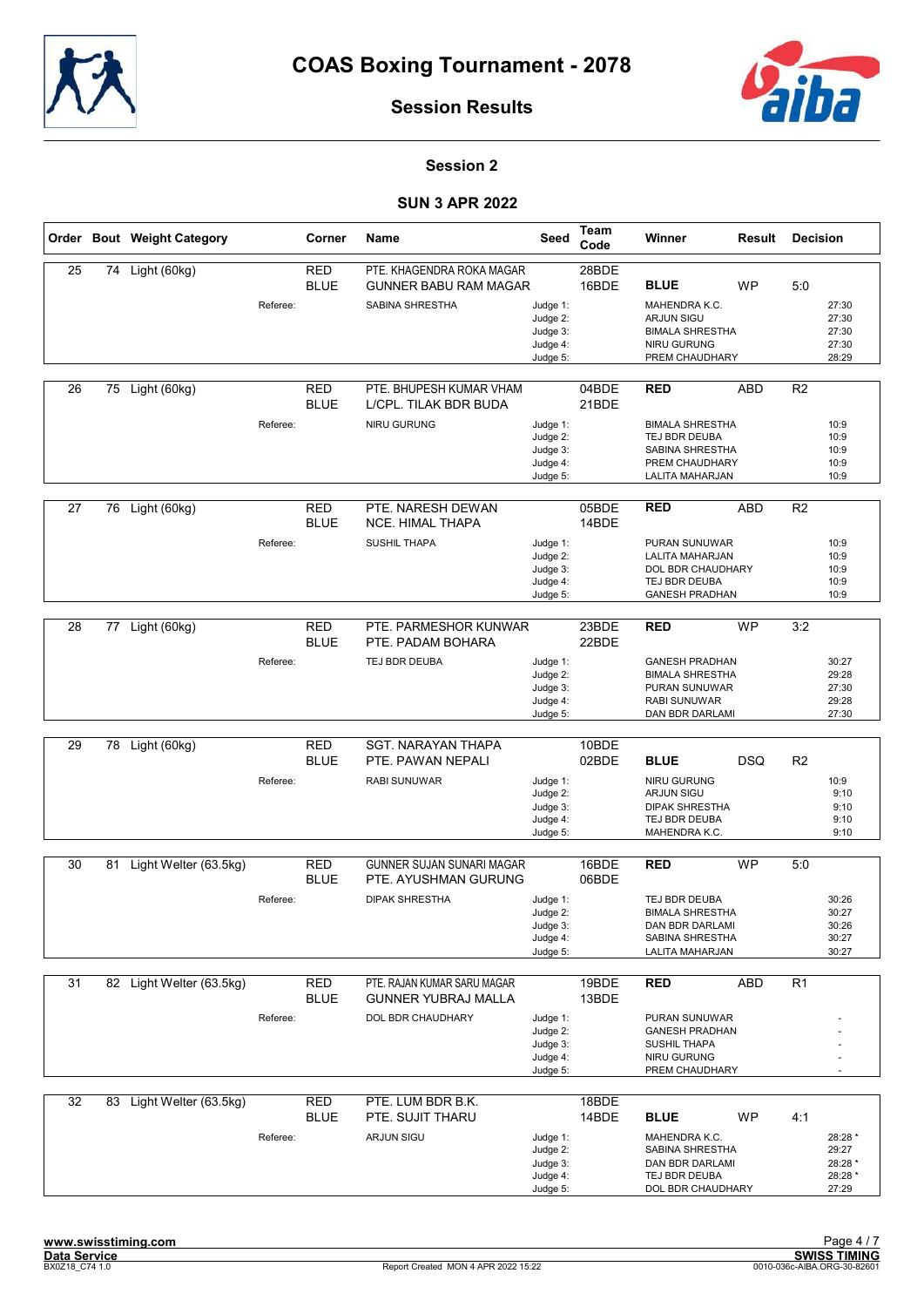



## Session 2

|    |    | Order Bout Weight Category |          | Corner                    | Name                                                 | Seed                                                     | Team<br>Code   | Winner                                                                                                   | Result     | <b>Decision</b> |                                           |
|----|----|----------------------------|----------|---------------------------|------------------------------------------------------|----------------------------------------------------------|----------------|----------------------------------------------------------------------------------------------------------|------------|-----------------|-------------------------------------------|
| 33 | 84 | Light Welter (63.5kg)      |          | <b>RED</b><br><b>BLUE</b> | L/CPL. SOM RAJ SINGH THAKURI<br>PTE. LAXMAN PANT     |                                                          | 21BDE<br>10BDE | <b>BLUE</b>                                                                                              | RSC-I      | R <sub>3</sub>  |                                           |
|    |    |                            | Referee: |                           | PREM CHAUDHARY                                       | Judge 1:<br>Judge 2:<br>Judge 3:<br>Judge 4:<br>Judge 5: |                | <b>PURAN SUNUWAR</b><br>SUSHIL THAPA<br>NIRU GURUNG<br><b>GANESH PRADHAN</b><br><b>BIMALA SHRESTHA</b>   |            |                 | 18:20<br>20:18<br>20:18<br>20:18<br>20:18 |
| 34 | 89 | Welter (67kg)              |          | <b>RED</b><br>BLUE        | <b>MAJOR BINOD SHAKHYA</b><br>L/CPL. DINESH BANIYA   |                                                          | 24BDE<br>23BDE | <b>BLUE</b>                                                                                              | <b>ABD</b> | R <sub>2</sub>  |                                           |
|    |    |                            | Referee: |                           | DAN BDR DARLAMI                                      | Judge 1:<br>Judge 2:<br>Judge 3:<br>Judge 4:<br>Judge 5: |                | DIPENDRA BAKHUNCHHE<br>LALITA MAHARJAN<br><b>BIMALA SHRESTHA</b><br>PURAN SUNUWAR<br><b>RABI SUNUWAR</b> |            |                 | 9:10<br>9:10<br>9:10<br>9:10<br>9:10      |
| 35 | 90 | Welter (67kg)              |          | <b>RED</b><br><b>BLUE</b> | L/CPL. YAGYA BDR THAPA<br>CPL. BINOD BDR CHAND       |                                                          | 26BDE<br>05BDE | <b>RED</b>                                                                                               | <b>WP</b>  | 3:2             |                                           |
|    |    |                            | Referee: |                           | <b>GANESH PRADHAN</b>                                | Judge 1:<br>Judge 2:<br>Judge 3:<br>Judge 4:<br>Judge 5: |                | TEJ BDR DEUBA<br>PREM CHAUDHARY<br><b>SUSHIL THAPA</b><br><b>DIPAK SHRESTHA</b><br>DOL BDR CHAUDHARY     |            |                 | 29:28<br>29:28<br>29:28<br>28:29<br>28:29 |
| 36 | 91 | Welter (67kg)              |          | <b>RED</b>                | PTE. SURAJ GHALE                                     |                                                          | 19BDE          | <b>RED</b>                                                                                               | <b>WO</b>  |                 |                                           |
|    |    |                            |          | <b>BLUE</b>               | L/CPL. BIMAL BASNET                                  |                                                          | 03BDE          |                                                                                                          |            |                 |                                           |
|    |    |                            | Referee: |                           |                                                      | Judge 1:<br>Judge 2:                                     |                |                                                                                                          |            |                 |                                           |
|    |    |                            |          |                           |                                                      |                                                          |                |                                                                                                          |            |                 |                                           |
| 37 | 92 | Welter (67kg)              |          | <b>RED</b><br><b>BLUE</b> | L/CPL. LALU ALE MAGAR<br><b>GUNNER RAI BDR SHAHI</b> |                                                          | 16BDE<br>13BDE | <b>RED</b>                                                                                               | <b>ABD</b> | R <sub>1</sub>  |                                           |
|    |    |                            | Referee: |                           | DEVENDRA SINGH THAKURI                               | Judge 1:<br>Judge 2:<br>Judge 3:<br>Judge 4:<br>Judge 5: |                | SABINA SHRESTHA<br>NIRU GURUNG<br>LALITA MAHARJAN<br><b>RABI SUNUWAR</b><br>MAHENDRA K.C.                |            |                 |                                           |
| 38 | 97 | Middle (75kg)              |          | <b>RED</b>                | CPL. BISHNU BISTA                                    |                                                          | 01BDE          | <b>RED</b>                                                                                               | <b>ABD</b> | R <sub>1</sub>  |                                           |
|    |    |                            |          | <b>BLUE</b>               | PTE. HARI KARKI                                      |                                                          | 04BDE          |                                                                                                          |            |                 |                                           |
|    |    |                            | Referee: |                           | MAHENDRA K.C.                                        | Judge 1:                                                 |                | <b>NIRU GURUNG</b>                                                                                       |            |                 |                                           |
|    |    |                            |          |                           |                                                      | Judge 2:<br>Judge 3:                                     |                | <b>RABI SUNUWAR</b><br><b>BIMALA SHRESTHA</b>                                                            |            |                 |                                           |
|    |    |                            |          |                           |                                                      | Judge 4:<br>Judge 5:                                     |                | DAN BDR DARLAMI<br><b>GANESH PRADHAN</b>                                                                 |            |                 |                                           |
| 39 |    | 98 Middle (75kg)           |          | RED<br><b>BLUE</b>        | WO2. DEEPESH LAMA<br>CPL. GYANENDRA B.K.             |                                                          | 16BDE<br>14BDE | <b>RED</b>                                                                                               | ABD        | R <sub>1</sub>  |                                           |
|    |    |                            | Referee: |                           | PREM CHAUDHARY                                       | Judge 1:                                                 |                | SABINA SHRESTHA                                                                                          |            |                 |                                           |
|    |    |                            |          |                           |                                                      | Judge 2:<br>Judge 3:                                     |                | DAN BDR DARLAMI<br><b>DIPAK SHRESTHA</b>                                                                 |            |                 |                                           |
|    |    |                            |          |                           |                                                      | Judge 4:<br>Judge 5:                                     |                | DIPENDRA BAKHUNCHHE<br>TEJ BDR DEUBA                                                                     |            |                 |                                           |
|    |    |                            |          |                           |                                                      |                                                          |                |                                                                                                          |            |                 |                                           |
| 40 | 99 | Middle (75kg)              |          | <b>RED</b><br>BLUE        | PTE. RAVI DEVKOTA<br>L/CPL. UMESH LAMA               |                                                          | 07BDE<br>02BDE | <b>BLUE</b>                                                                                              | <b>RSC</b> | R <sub>2</sub>  |                                           |
|    |    |                            | Referee: |                           | <b>SUSHIL THAPA</b>                                  | Judge 1:<br>Judge 2:<br>Judge 3:<br>Judge 4:             |                | PURAN SUNUWAR<br>DEVENDRA SINGH THAKURI<br>MAHENDRA K.C.<br><b>GANESH PRADHAN</b>                        |            |                 | 9:10<br>9:10<br>9:10<br>9:10              |
|    |    |                            |          |                           |                                                      | Judge 5:                                                 |                | DAN BDR DARLAMI                                                                                          |            |                 | 9:10                                      |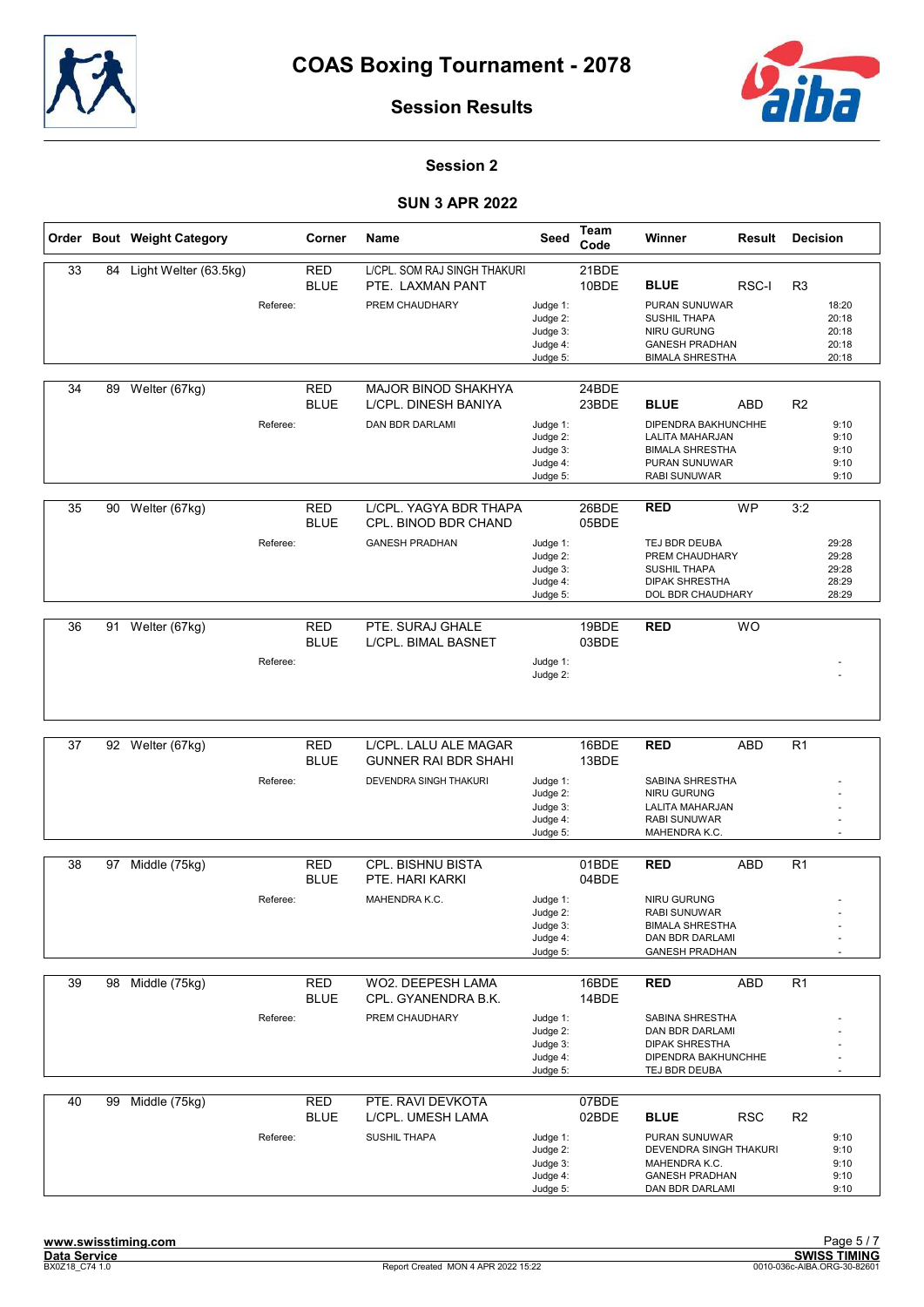



## Session 2

|    |     | Order Bout Weight Category |          | Corner                    | <b>Name</b>                                                                      | Seed                                                     | <b>Team</b><br>Code | Winner                                                                                                                           | Result    | <b>Decision</b> |                                           |
|----|-----|----------------------------|----------|---------------------------|----------------------------------------------------------------------------------|----------------------------------------------------------|---------------------|----------------------------------------------------------------------------------------------------------------------------------|-----------|-----------------|-------------------------------------------|
| 41 | 100 | Middle (75kg)              | Referee: | <b>RED</b><br><b>BLUE</b> | PTE UMESH NEUPANE<br>PTE. ISHWOR BASNET<br><b>GANESH PRADHAN</b>                 | Judge 1:<br>Judge 2:<br>Judge 3:<br>Judge 4:<br>Judge 5: | 24BDE<br>10BDE      | <b>BLUE</b><br>TEJ BDR DEUBA<br><b>DIPAK SHRESTHA</b><br><b>SABINA SHRESTHA</b><br><b>RABI SUNUWAR</b><br><b>BIMALA SHRESTHA</b> | <b>WP</b> | 3:2             | 30:27<br>28:29<br>29:28<br>28:29<br>28:29 |
| 42 | 105 | Light Heavy (80kg)         | Referee: | RED<br><b>BLUE</b>        | L/CPL. SUJAN KUMAR SHRESTHA<br>L/CPL. HARKA BADWAL<br><b>UMESH LAMA</b>          | Judge 1:<br>Judge 2:<br>Judge 3:<br>Judge 4:<br>Judge 5: | 03BDE<br>21BDE      | <b>BLUE</b><br>DAN BDR DARLAMI<br><b>NIRU GURUNG</b><br>PREM CHAUDHARY<br><b>SUSHIL THAPA</b><br>DOL BDR CHAUDHARY               | <b>WP</b> | 4:1             | 28:29<br>27:30<br>28:29<br>27:30<br>29:28 |
| 43 | 106 | Light Heavy (80kg)         | Referee: | <b>RED</b><br><b>BLUE</b> | PTE. DIPENDRA DHIMAL<br>CPL. KESHAV KUMAR KASAI<br>DEVENDRA SINGH THAKURI        | Judge 1:<br>Judge 2:<br>Judge 3:<br>Judge 4:<br>Judge 5: | 14BDE<br>23BDE      | <b>RED</b><br><b>PURAN SUNUWAR</b><br>TEJ BDR DEUBA<br><b>GANESH PRADHAN</b><br>MAHENDRA K.C.<br><b>RABI SUNUWAR</b>             | <b>WP</b> | 5:0             | 30:27<br>30:27<br>30:27<br>30:27<br>30:27 |
| 44 | 107 | Light Heavy (80kg)         | Referee: | <b>RED</b><br><b>BLUE</b> | PTE. BINOD BUDA MAGAR<br><b>SGT. HOME BDR PARIYAR</b><br><b>TARARAM SHRESTHA</b> | Judge 1:<br>Judge 2:<br>Judge 3:<br>Judge 4:<br>Judge 5: | 26BDE<br>10BDE      | <b>BLUE</b><br><b>SUSHIL THAPA</b><br><b>BIMALA SHRESTHA</b><br>NIRU GURUNG<br>MAHENDRA K.C.<br><b>RABI SUNUWAR</b>              | <b>WP</b> | 5:0             | 27:30<br>28:29<br>28:29<br>27:30<br>28:29 |
| 45 | 108 | Light Heavy (80kg)         | Referee: | <b>RED</b><br><b>BLUE</b> | PTE. MOHAN RAJ JOSHI<br><b>SGT. DAMBAR BDR BHAT</b>                              | Judge 1:<br>Judge 2:                                     | 05BDE<br>15BDE      | <b>RED</b>                                                                                                                       | <b>WO</b> |                 |                                           |
| 46 | 113 | Heavy (92kg)               | Referee: | <b>RED</b><br><b>BLUE</b> | C. SGT. DHAULAY SING DHAMI<br>L/CPL. DHAN BDR BOGATI<br>DIPENDRA BAKHUNCHHE      | Judge 1:<br>Judge 2:<br>Judge 3:<br>Judge 4:<br>Judge 5: | 28BDE<br>26BDE      | <b>RED</b><br><b>UMESH LAMA</b><br>DEVENDRA SINGH THAKURI<br>DOL BDR CHAUDHARY<br><b>GANESH PRADHAN</b><br>SABINA SHRESTHA       | <b>WP</b> | 5:0             | 30:27<br>29:28<br>29:28<br>30:27<br>29:28 |
| 47 |     | 114 Heavy (92kg)           | Referee: | RED<br><b>BLUE</b>        | <b>SGT. BHIM BDR NEPALI</b><br>L/CPL. PABIN CHAUDHARY<br>DEVENDRA SINGH THAKURI  | Judge 1:<br>Judge 2:<br>Judge 3:<br>Judge 4:<br>Judge 5: | 05BDE<br>02BDE      | <b>BLUE</b><br><b>DIPAK SHRESTHA</b><br>TEJ BDR DEUBA<br><b>SUSHIL THAPA</b><br>NIRU GURUNG<br>RABI SUNUWAR                      | ABD       | R <sub>3</sub>  | 17:19<br>18:18<br>18:18<br>18:18<br>17:19 |
| 48 | 115 | Heavy (92kg)               | Referee: | <b>RED</b><br>BLUE        | PTE. SANTOSH SHRESTHA<br>CPL. TARKA RAJ BHATT<br><b>UMESH LAMA</b>               | Judge 1:<br>Judge 2:<br>Judge 3:<br>Judge 4:<br>Judge 5: | 24BDE<br>27BDE      | <b>RED</b><br>PREM CHAUDHARY<br>DOL BDR CHAUDHARY<br>SABINA SHRESTHA<br><b>GANESH PRADHAN</b><br><b>BIMALA SHRESTHA</b>          | <b>WO</b> |                 |                                           |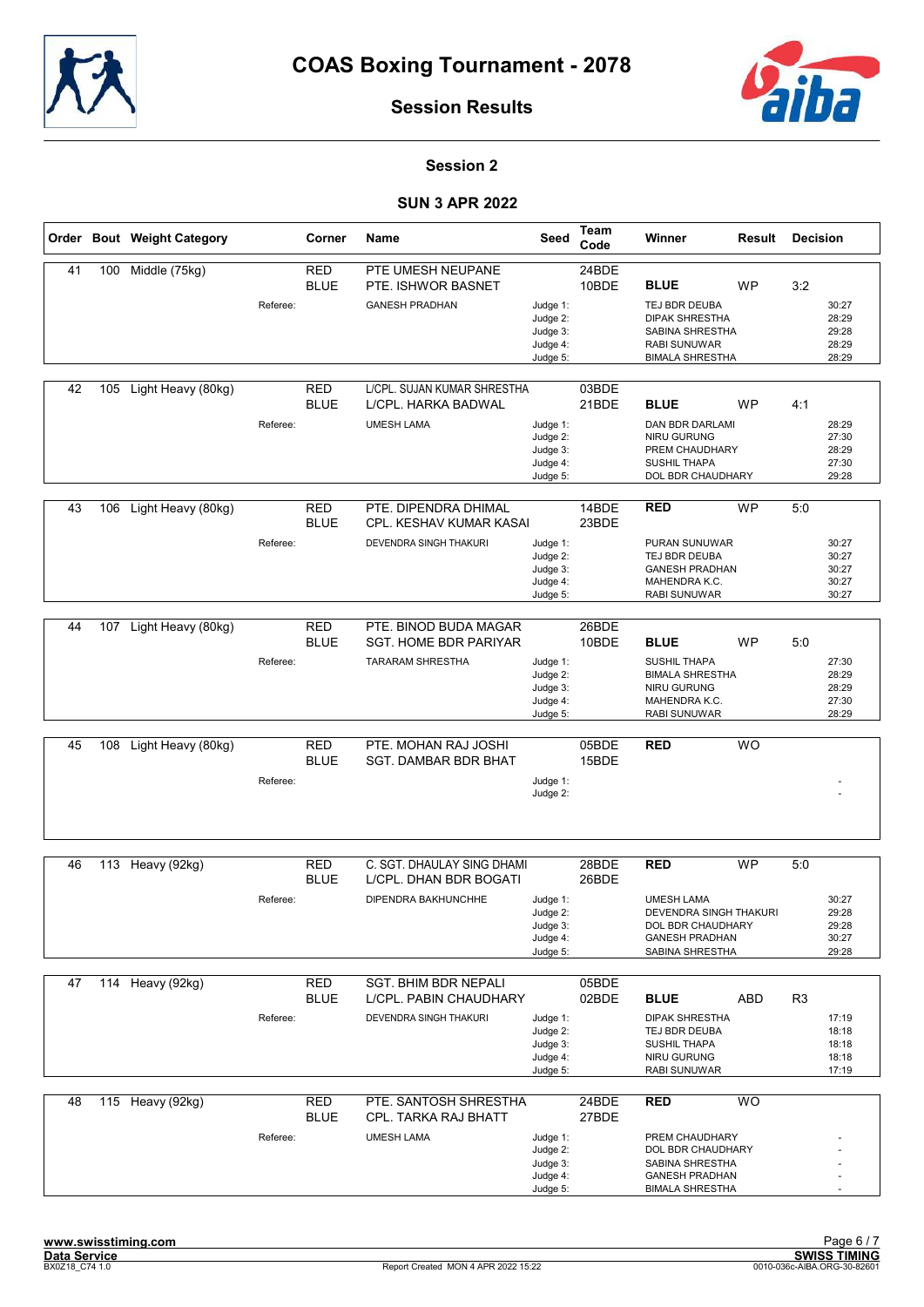



## Session 2

## SUN 3 APR 2022

|    |     | Order Bout Weight Category |          | Corner                    | Name                                            | Seed                                                     | <b>Team</b><br>Code | Winner                                                                                                    | <b>Result</b> | <b>Decision</b> |                                           |
|----|-----|----------------------------|----------|---------------------------|-------------------------------------------------|----------------------------------------------------------|---------------------|-----------------------------------------------------------------------------------------------------------|---------------|-----------------|-------------------------------------------|
| 49 |     | 116 Heavy (92kg)           |          | <b>RED</b>                | PTE. PADAM THAPA                                |                                                          | 22BDE               |                                                                                                           |               |                 |                                           |
|    |     |                            |          | <b>BLUE</b>               | <b>CPL. DHAK BDR TAMANG</b>                     |                                                          | 10BDE               | <b>BLUE</b>                                                                                               | <b>ABD</b>    | R <sub>2</sub>  |                                           |
|    |     |                            | Referee: |                           | <b>UMESH LAMA</b>                               | Judge 1:<br>Judge 2:<br>Judge 3:<br>Judge 4:<br>Judge 5: |                     | PREM CHAUDHARY<br>DOL BDR CHAUDHARY<br>SABINA SHRESTHA<br><b>GANESH PRADHAN</b><br><b>BIMALA SHRESTHA</b> |               |                 | 9:10<br>9:10<br>9:10<br>9:10<br>9:10      |
| 50 | 121 | Super Heavy (92+kg)        |          | <b>RED</b>                | PTE. KEDAR PARSAD CHAUREL                       |                                                          | 14BDE               |                                                                                                           |               |                 |                                           |
|    |     |                            |          | <b>BLUE</b>               | <b>CPL. GANESH KARKI</b>                        |                                                          | 02BDE               | <b>BLUE</b>                                                                                               | <b>RSC</b>    | R1              |                                           |
|    |     |                            | Referee: |                           | <b>TARARAM SHRESTHA</b>                         | Judge 1:<br>Judge 2:<br>Judge 3:<br>Judge 4:<br>Judge 5: |                     | <b>GANESH PRADHAN</b><br><b>NIRU GURUNG</b><br>SABINA SHRESTHA<br><b>DIPAK SHRESTHA</b><br>PREM CHAUDHARY |               |                 |                                           |
| 51 | 122 | Super Heavy (92+kg)        |          | <b>RED</b><br><b>BLUE</b> | CPL. BUDDHI BDR GURUNG<br>L/CPL. DAN BDR NEPALI |                                                          | 27BDE<br>07BDE      | <b>BLUE</b>                                                                                               | <b>WO</b>     |                 |                                           |
|    |     |                            | Referee: |                           | DIPENDRA BAKHUNCHHE                             | Judge 1:<br>Judge 2:<br>Judge 3:<br>Judge 4:<br>Judge 5: |                     | <b>BIMALA SHRESTHA</b><br><b>RABI SUNUWAR</b><br>PURAN SUNUWAR<br>MAHENDRA K.C.<br>TEJ BDR DEUBA          |               |                 | $\ddot{\phantom{1}}$                      |
|    |     |                            |          |                           |                                                 |                                                          |                     |                                                                                                           |               |                 |                                           |
| 52 | 123 | Super Heavy (92+kg)        |          | <b>RED</b><br><b>BLUE</b> | COY SGT. AJIT CHAUDHARY<br>PTE. SITARAM THARU   |                                                          | 24BDE<br>01BDE      | <b>BLUE</b>                                                                                               | RSC-I         | R <sub>3</sub>  |                                           |
|    |     |                            | Referee: |                           | DEVENDRA SINGH THAKURI                          | Judge 1:<br>Judge 2:<br>Judge 3:<br>Judge 4:<br>Judge 5: |                     | <b>DIPAK SHRESTHA</b><br>RABI SUNUWAR<br><b>NIRU GURUNG</b><br>PREM CHAUDHARY<br>SUSHIL THAPA             |               |                 | 19:19<br>20:18<br>20:18<br>19:19<br>20:18 |
| 53 | 124 | Super Heavy (92+kg)        |          | <b>RED</b>                | L/CPL. HIRALAL THAPA                            |                                                          | 19BDE               |                                                                                                           |               |                 |                                           |
|    |     |                            |          | <b>BLUE</b>               | <b>SGT. UMESH PUN</b>                           |                                                          | 23BDE               | <b>BLUE</b>                                                                                               | <b>WO</b>     |                 |                                           |
|    |     |                            | Referee: |                           | DIPENDRA BAKHUNCHHE                             | Judge 1:<br>Judge 2:<br>Judge 3:<br>Judge 4:             |                     | PREM CHAUDHARY<br><b>GANESH PRADHAN</b><br><b>BIMALA SHRESTHA</b><br>TEJ BDR DEUBA                        |               |                 |                                           |

Judge 5:

SABINA SHRESTHA

-

| <b>LEGEND</b>       |                       |              |                                     |     |                         |    |               |                             |
|---------------------|-----------------------|--------------|-------------------------------------|-----|-------------------------|----|---------------|-----------------------------|
|                     | Preferred winner      | ABD          | Abandon                             | DSQ | <b>Disqualification</b> | Rn | Round number  |                             |
| <b>RSC</b>          | Referee Stops Contest | <b>RSC-I</b> | Referee Stops Contest - Injury      | WO  | Walkover                | WP | Win on points |                             |
|                     |                       |              |                                     |     |                         |    |               |                             |
|                     | www.swisstiming.com   |              |                                     |     |                         |    |               | Page 7/7                    |
| <b>Data Service</b> |                       |              |                                     |     |                         |    |               | <b>SWISS TIMING</b>         |
| BX0Z18 C74 1.0      |                       |              | Report Created MON 4 APR 2022 15:22 |     |                         |    |               | 0010-036c-AIBA.ORG-30-82601 |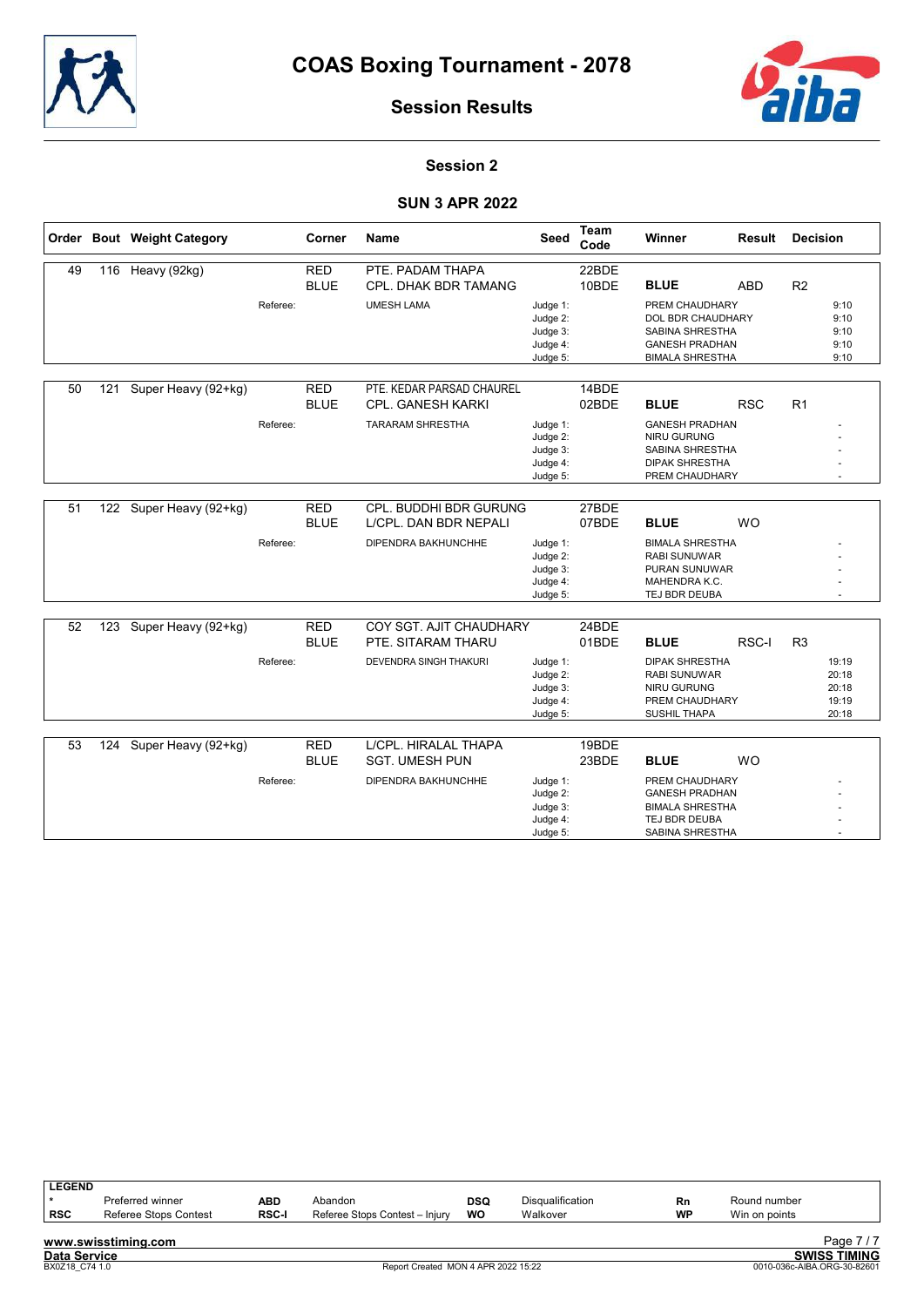



### Session 3

## **WED 6 APR 2022**

|              |     | Order Bout Weight Category |          | Corner                    | Name                                                    | Seed                                                     | Team<br>Code   | Winner                                                                                                            | Result    | <b>Decision</b>                                  |
|--------------|-----|----------------------------|----------|---------------------------|---------------------------------------------------------|----------------------------------------------------------|----------------|-------------------------------------------------------------------------------------------------------------------|-----------|--------------------------------------------------|
| $\mathbf{1}$ | 129 | Minimum (48kg)             |          | <b>RED</b><br><b>BLUE</b> | PTE. MANOJ GAUTAM<br><b>GUNNER YAMRAJ THAPA MAGAR</b>   |                                                          | 28BDE<br>16BDE | <b>RED</b>                                                                                                        | <b>WP</b> | 3:2                                              |
|              |     |                            | Referee: |                           | DEVENDRA SINGH THAKURI                                  | Judge 1:<br>Judge 2:<br>Judge 3:<br>Judge 4:<br>Judge 5: |                | PREM CHAUDHARY<br><b>DIPAK SHRESTHA</b><br>TEJ BDR DEUBA<br><b>UMESH LAMA</b><br>HARI CHANDRA KHADKA              |           | 28:29<br>29:28<br>30:27<br>28:29<br>29:28        |
| 2            | 130 | Minimum (48kg)             |          | <b>RED</b><br><b>BLUE</b> | PTE. RAJU RAWAT<br>L/CPL. BINDO BDR BHAT                |                                                          | 01BDE<br>15BDE | <b>RED</b>                                                                                                        | <b>WO</b> |                                                  |
|              |     |                            | Referee: |                           |                                                         | Judge 1:<br>Judge 2:                                     |                |                                                                                                                   |           |                                                  |
| 3            |     | 131 Fly (51kg)             |          | <b>RED</b><br><b>BLUE</b> | PTE. BIMAL GHARTI<br>L/CPL. SUBAS TAMANG                |                                                          | 28BDE<br>02BDE | <b>BLUE</b>                                                                                                       | <b>WP</b> | 5:0                                              |
|              |     |                            | Referee: |                           | HARI CHANDRA KHADKA                                     | Judge 1:<br>Judge 2:<br>Judge 3:<br>Judge 4:<br>Judge 5: |                | <b>BIMALA SHRESTHA</b><br><b>NIRU GURUNG</b><br><b>GANESH PRADHAN</b><br><b>RABI SUNUWAR</b><br>DOL BDR CHAUDHARY |           | 27:30<br>27:30<br>27:30<br>27:30<br>27:30        |
| 4            |     | 132 Fly (51kg)             |          | <b>RED</b>                | PTE. PADAM KUWAR                                        |                                                          | 27BDE          |                                                                                                                   |           |                                                  |
|              |     |                            | Referee: | <b>BLUE</b>               | PTE. NIJAN LIMBU<br><b>SUSHIL THAPA</b>                 | Judge 1:<br>Judge 2:<br>Judge 3:<br>Judge 4:<br>Judge 5: | 03BDE          | <b>BLUE</b><br>SABINA SHRESTHA<br>LALITA MAHARJAN<br><b>DIPAK SHRESTHA</b><br>PREM CHAUDHARY<br>TEJ BDR DEUBA     | <b>WP</b> | 5:0<br>26:30<br>26:30<br>26:30<br>27:29<br>26:30 |
| 5            | 133 | Bantam (54kg)              |          | <b>RED</b>                | PTE. HEMANTA KUWAR                                      |                                                          | 28BDE          |                                                                                                                   |           |                                                  |
|              |     |                            |          | <b>BLUE</b>               | PTE. JEEVAN GURUNG                                      |                                                          | 06BDE          | <b>BLUE</b>                                                                                                       | <b>WP</b> | 4:1                                              |
|              |     |                            | Referee: |                           | <b>DIPAK SHRESTHA</b>                                   | Judge 1:<br>Judge 2:<br>Judge 3:<br>Judge 4:<br>Judge 5: |                | ARJUN SIGU<br><b>UMESH LAMA</b><br>HARI CHANDRA KHADKA<br>DEVENDRA SINGH THAKURI<br>DOL BDR CHAUDHARY             |           | 26:29<br>28:27<br>26:29<br>27:28<br>26:29        |
| 6            | 134 | Bantam (54kg)              |          | <b>RED</b>                | PTE. JAYANTA MAINALI                                    |                                                          | 01BDE          | <b>RED</b>                                                                                                        | <b>WO</b> |                                                  |
|              |     |                            | Referee: | <b>BLUE</b>               | L/CPL. MISCHAL DIP SUNUWAR                              | Judge 1:                                                 | 14BDE          |                                                                                                                   |           |                                                  |
|              |     |                            |          |                           |                                                         | Judge 2:                                                 |                |                                                                                                                   |           |                                                  |
| 7            |     | 135 Light (60kg)           |          | RED<br><b>BLUE</b>        | PTE. PARMESHOR KUNWAR<br>PTE. PAWAN NEPALI              |                                                          | 23BDE<br>02BDE | <b>RED</b>                                                                                                        | RSC-I     | R <sub>1</sub>                                   |
|              |     |                            | Referee: |                           | <b>BIMALA SHRESTHA</b>                                  | Judge 1:<br>Judge 2:<br>Judge 3:<br>Judge 4:<br>Judge 5: |                | <b>GANESH PRADHAN</b><br><b>SUSHIL THAPA</b><br>TEJ BDR DEUBA<br>DIPENDRA BAKHUNCHHE<br>MAHENDRA K.C.             |           |                                                  |
| 8            | 136 | Light (60kg)               |          | <b>RED</b><br><b>BLUE</b> | <b>GUNNER BABU RAM MAGAR</b><br>PTE. BHUPESH KUMAR VHAM |                                                          | 16BDE<br>04BDE | <b>RED</b>                                                                                                        | <b>WP</b> | 5:0                                              |
|              |     |                            | Referee: |                           | <b>UMESH LAMA</b>                                       | Judge 1:<br>Judge 2:<br>Judge 3:<br>Judge 4:<br>Judge 5: |                | RABI SUNUWAR<br><b>ARJUN SIGU</b><br>HARI CHANDRA KHADKA<br>DIPENDRA BAKHUNCHHE<br>DEVENDRA SINGH THAKURI         |           | 30:27<br>29:28<br>30:27<br>29:28<br>29:28        |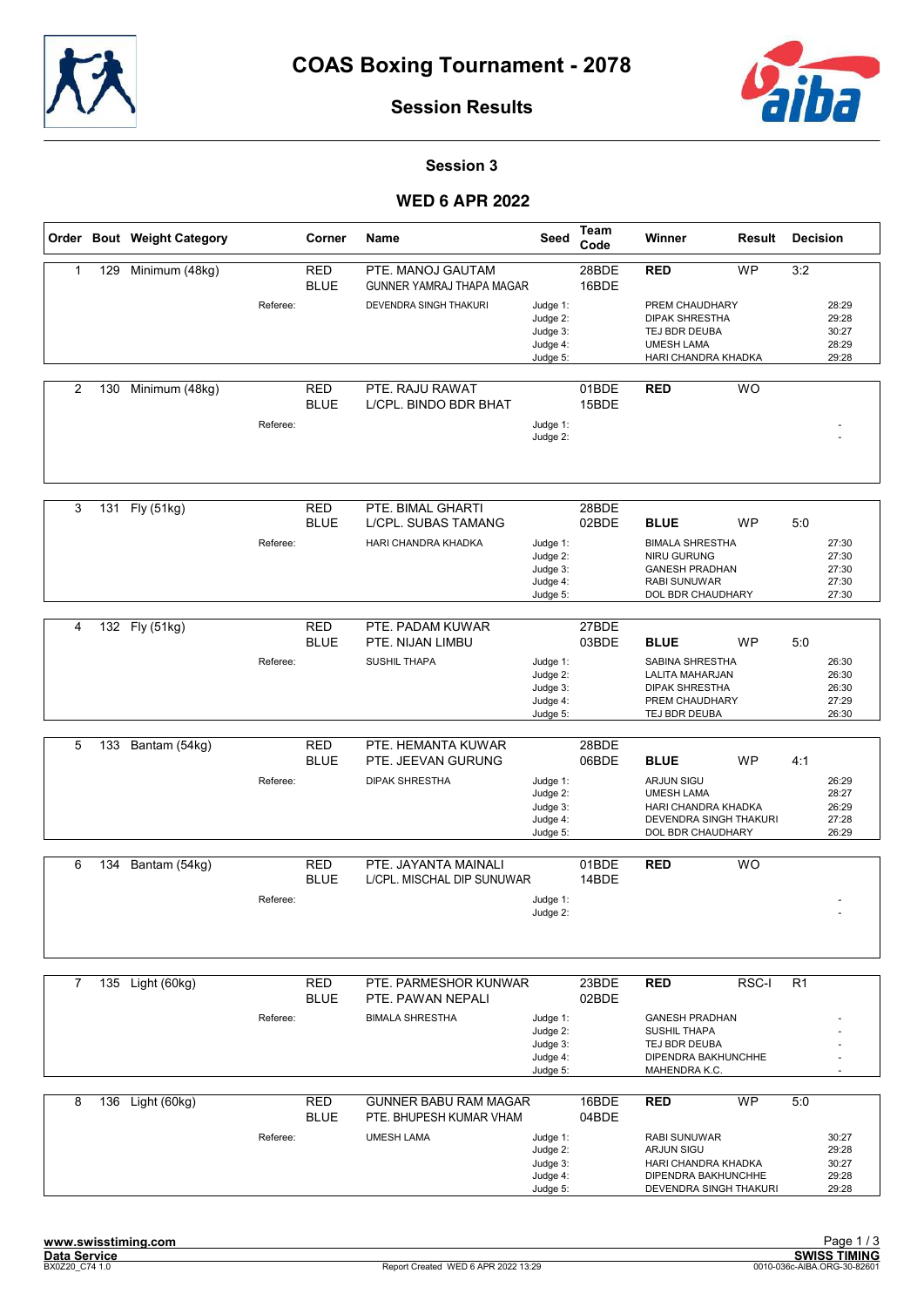



Session 3

## **WED 6 APR 2022**

|    |     | Order Bout Weight Category |          | Corner                    | Name                                                                     | Seed                                                     | Team<br>Code   | Winner                                                                                                                      | Result    | <b>Decision</b> |                                           |
|----|-----|----------------------------|----------|---------------------------|--------------------------------------------------------------------------|----------------------------------------------------------|----------------|-----------------------------------------------------------------------------------------------------------------------------|-----------|-----------------|-------------------------------------------|
| 9  | 137 | Light Welter (63.5kg)      | Referee: | <b>RED</b><br><b>BLUE</b> | PTE. PRAKASH SHRESTHA<br>PTE. MANOJ RANA<br>PREM CHAUDHARY               | Judge 1:<br>Judge 2:<br>Judge 3:<br>Judge 4:<br>Judge 5: | 26BDE<br>28BDE | <b>BLUE</b><br><b>GANESH PRADHAN</b><br>PURAN SUNUWAR<br><b>SUSHIL THAPA</b><br><b>DIPAK SHRESTHA</b><br>SABINA SHRESTHA    | <b>WP</b> | 5:0             | 27:30<br>27:30<br>27:30<br>28:29<br>27:30 |
| 10 | 138 | Light Welter (63.5kg)      | Referee: | <b>RED</b><br><b>BLUE</b> | GUNNER SUJAN SUNARI MAGAR<br>PTE. SUJIT THARU<br>DOL BDR CHAUDHARY       | Judge 1:<br>Judge 2:<br>Judge 3:<br>Judge 4:<br>Judge 5: | 16BDE<br>14BDE | <b>RED</b><br><b>ARJUN SIGU</b><br>TEJ BDR DEUBA<br><b>RABI SUNUWAR</b><br>NIRU GURUNG<br>PREM CHAUDHARY                    | <b>WP</b> | 5:0             | 30:27<br>30:27<br>30:27<br>30:27<br>30:27 |
| 11 |     | 139 Welter (67kg)          | Referee: | <b>RED</b><br><b>BLUE</b> | L/CPL. HARI PULAMI<br><b>SGT. PRAKASH GIRI</b><br>HARI CHANDRA KHADKA    | Judge 1:<br>Judge 2:<br>Judge 3:<br>Judge 4:<br>Judge 5: | 28BDE<br>10BDE | <b>RED</b><br>MAHENDRA K.C.<br>SABINA SHRESTHA<br><b>LALITA MAHARJAN</b><br><b>BIMALA SHRESTHA</b><br>PURAN SUNUWAR         | <b>WP</b> | 5:0             | 29:28<br>29:28<br>29:28<br>29:28<br>29:28 |
| 12 | 140 | Welter (67kg)              | Referee: | <b>RED</b><br><b>BLUE</b> | L/CPL. DINESH BANIYA<br>L/CPL. LALU ALE MAGAR                            | Judge 1:<br>Judge 2:                                     | 23BDE<br>16BDE | <b>BLUE</b>                                                                                                                 | <b>WO</b> |                 |                                           |
| 13 | 141 | Middle (75kg)              | Referee: | <b>RED</b><br><b>BLUE</b> | PTE. BUDDHI MAN MAGAR<br>CPL. RAJKUMAR TAMANG<br>DIPENDRA BAKHUNCHHE     | Judge 1:<br>Judge 2:<br>Judge 3:<br>Judge 4:<br>Judge 5: | 28BDE<br>22BDE | <b>RED</b><br><b>UMESH LAMA</b><br>DEVENDRA SINGH THAKURI<br>DOL BDR CHAUDHARY<br>MAHENDRA K.C.<br>PREM CHAUDHARY           | <b>WP</b> | 3:2             | 30:27<br>28:29<br>30:27<br>28:29<br>29:28 |
| 14 |     | 142 Middle (75kg)          | Referee: | <b>RED</b><br><b>BLUE</b> | WO2. DEEPESH LAMA<br>L/CPL. UMESH LAMA                                   | Judge 1:<br>Judge 2:                                     | 16BDE<br>02BDE | <b>RED</b>                                                                                                                  | <b>WO</b> |                 |                                           |
| 15 |     | 143 Light Heavy (80kg)     | Referee: | <b>RED</b><br><b>BLUE</b> | CPL. KRISHNA RAJ SHAHI<br>CPL. MUNAL PUN MAGAR                           | Judge 1:<br>Judge 2:                                     | 02BDE<br>09BDE | <b>RED</b>                                                                                                                  | <b>WO</b> |                 |                                           |
| 16 |     | 144 Light Heavy (80kg)     | Referee: | <b>RED</b><br><b>BLUE</b> | PTE. DIPENDRA DHIMAL<br>SGT. HOME BDR PARIYAR<br><b>TARARAM SHRESTHA</b> | Judge 1:<br>Judge 2:<br>Judge 3:<br>Judge 4:<br>Judge 5: | 14BDE<br>10BDE | <b>BLUE</b><br><b>UMESH LAMA</b><br>DEVENDRA SINGH THAKURI<br>MAHENDRA K.C.<br>DIPENDRA BAKHUNCHHE<br><b>DIPAK SHRESTHA</b> | WP        | 5:0             | 27:30<br>27:30<br>27:30<br>27:30<br>28:29 |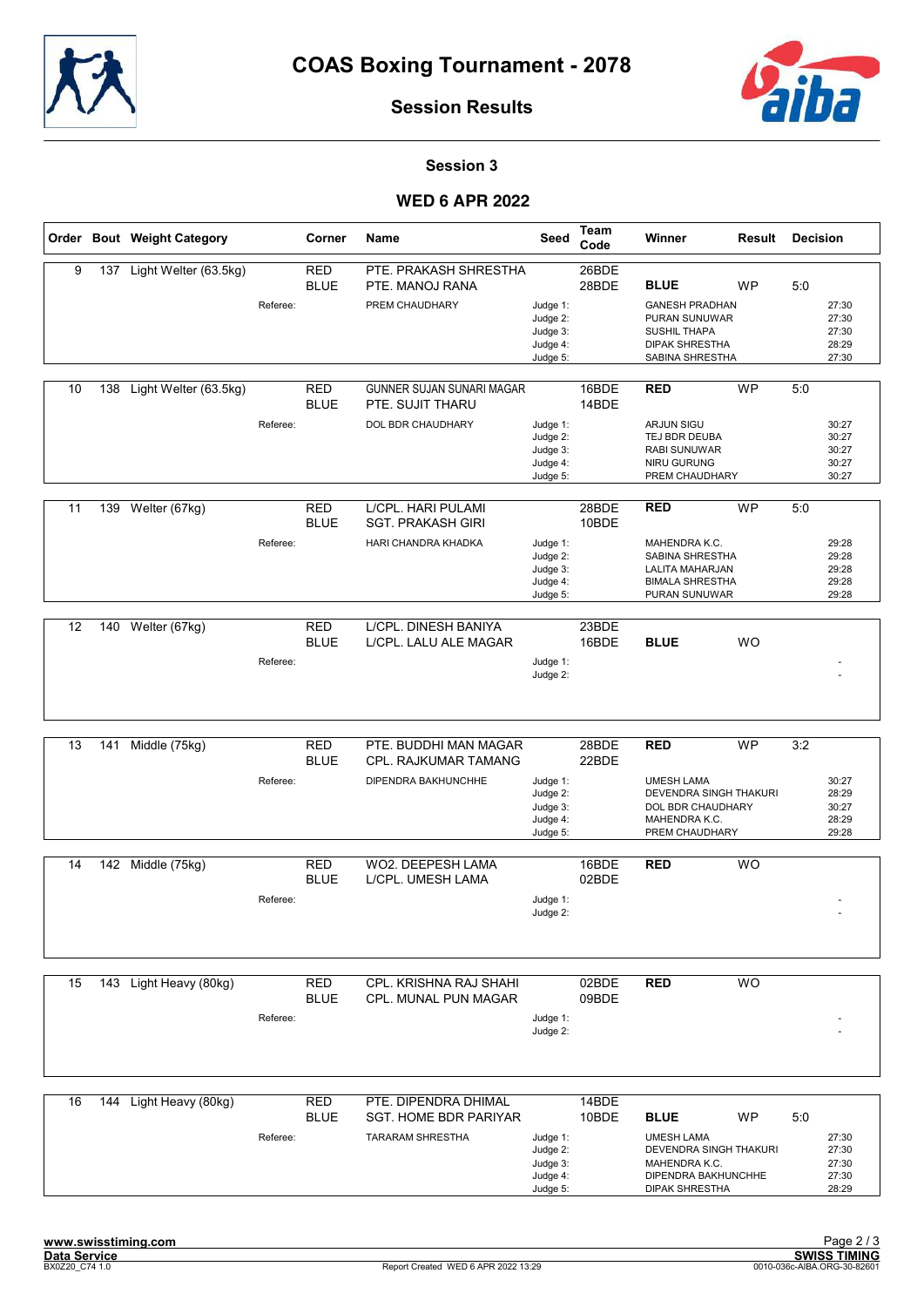



### Session 3

## **WED 6 APR 2022**

|    |     | Order Bout Weight Category |          | Corner                    | <b>Name</b>                                           | Seed                                                     | <b>Team</b><br>Code | Winner                                                                                                              | Result     | <b>Decision</b> |                                           |
|----|-----|----------------------------|----------|---------------------------|-------------------------------------------------------|----------------------------------------------------------|---------------------|---------------------------------------------------------------------------------------------------------------------|------------|-----------------|-------------------------------------------|
| 17 | 145 | Heavy (92kg)               |          | <b>RED</b><br><b>BLUE</b> | <b>CPL. NAWARAJ SHRESTHA</b><br>L/CPL. MADAN KARKI    |                                                          | 01BDE<br>16BDE      | <b>BLUE</b>                                                                                                         | <b>WP</b>  | 3:2             |                                           |
|    |     |                            | Referee: |                           | <b>UMESH LAMA</b>                                     | Judge 1:<br>Judge 2:<br>Judge 3:<br>Judge 4:<br>Judge 5: |                     | <b>ARJUN SIGU</b><br><b>DOL BDR CHAUDHARY</b><br><b>RABI SUNUWAR</b><br><b>NIRU GURUNG</b><br>LALITA MAHARJAN       |            |                 | 28:29<br>30:27<br>29:28<br>28:29<br>28:29 |
| 18 | 146 | Heavy (92kg)               |          | <b>RED</b><br><b>BLUE</b> | L/CPL. PABIN CHAUDHARY<br><b>CPL. DHAK BDR TAMANG</b> |                                                          | 02BDE<br>10BDE      | <b>RED</b>                                                                                                          | <b>DSQ</b> | R <sub>2</sub>  |                                           |
|    |     |                            | Referee: |                           | <b>DEVENDRA SINGH THAKURI</b>                         | Judge 1:<br>Judge 2:<br>Judge 3:<br>Judge 4:<br>Judge 5: |                     | <b>DIPAK SHRESTHA</b><br><b>PURAN SUNUWAR</b><br><b>BIMALA SHRESTHA</b><br><b>SUSHIL THAPA</b><br>MAHENDRA K.C.     |            |                 | 9:9<br>9:9<br>9:9<br>10:8<br>9:9          |
| 19 | 147 | Super Heavy (92+kg)        |          | <b>RED</b><br><b>BLUE</b> | CPL. REMU CHAUDHARI<br><b>CPL. GANESH KARKI</b>       |                                                          | 13BDE<br>02BDE      | <b>BLUE</b>                                                                                                         | <b>ABD</b> | R1              |                                           |
|    |     |                            | Referee: |                           | DIPENDRA BAKHUNCHHE                                   | Judge 1:<br>Judge 2:<br>Judge 3:<br>Judge 4:<br>Judge 5: |                     | <b>TARARAM SHRESTHA</b><br><b>NIRU GURUNG</b><br><b>GANESH PRADHAN</b><br>PREM CHAUDHARY<br>SABINA SHRESTHA         |            |                 |                                           |
| 20 | 148 | Super Heavy (92+kg)        |          | <b>RED</b><br><b>BLUE</b> | PTE. ARJUN K.C.<br><b>SGT. UMESH PUN</b>              |                                                          | 28BDE<br>23BDE      | <b>BLUE</b>                                                                                                         | <b>ABD</b> | R <sub>1</sub>  |                                           |
|    |     |                            | Referee: |                           | <b>UMESH LAMA</b>                                     | Judge 1:<br>Judge 2:<br>Judge 3:<br>Judge 4:<br>Judge 5: |                     | <b>RABI SUNUWAR</b><br><b>SUSHIL THAPA</b><br><b>BIMALA SHRESTHA</b><br><b>LALITA MAHARJAN</b><br>DOL BDR CHAUDHARY |            |                 |                                           |

| <b>LEGEND</b>       |                     |            |                         |    |              |              |                                |
|---------------------|---------------------|------------|-------------------------|----|--------------|--------------|--------------------------------|
| ABD                 | Abandon             | <b>DSQ</b> | <b>Disqualification</b> | Rn | Round number | <b>RSC-I</b> | Referee Stops Contest - Injury |
| l wo                | Walkover            | <b>WP</b>  | Win on points           |    |              |              |                                |
|                     | www.swisstiming.com |            |                         |    |              |              | Page $3/3$                     |
| <b>Data Service</b> |                     |            |                         |    |              |              | <b>SWISS TIMING</b>            |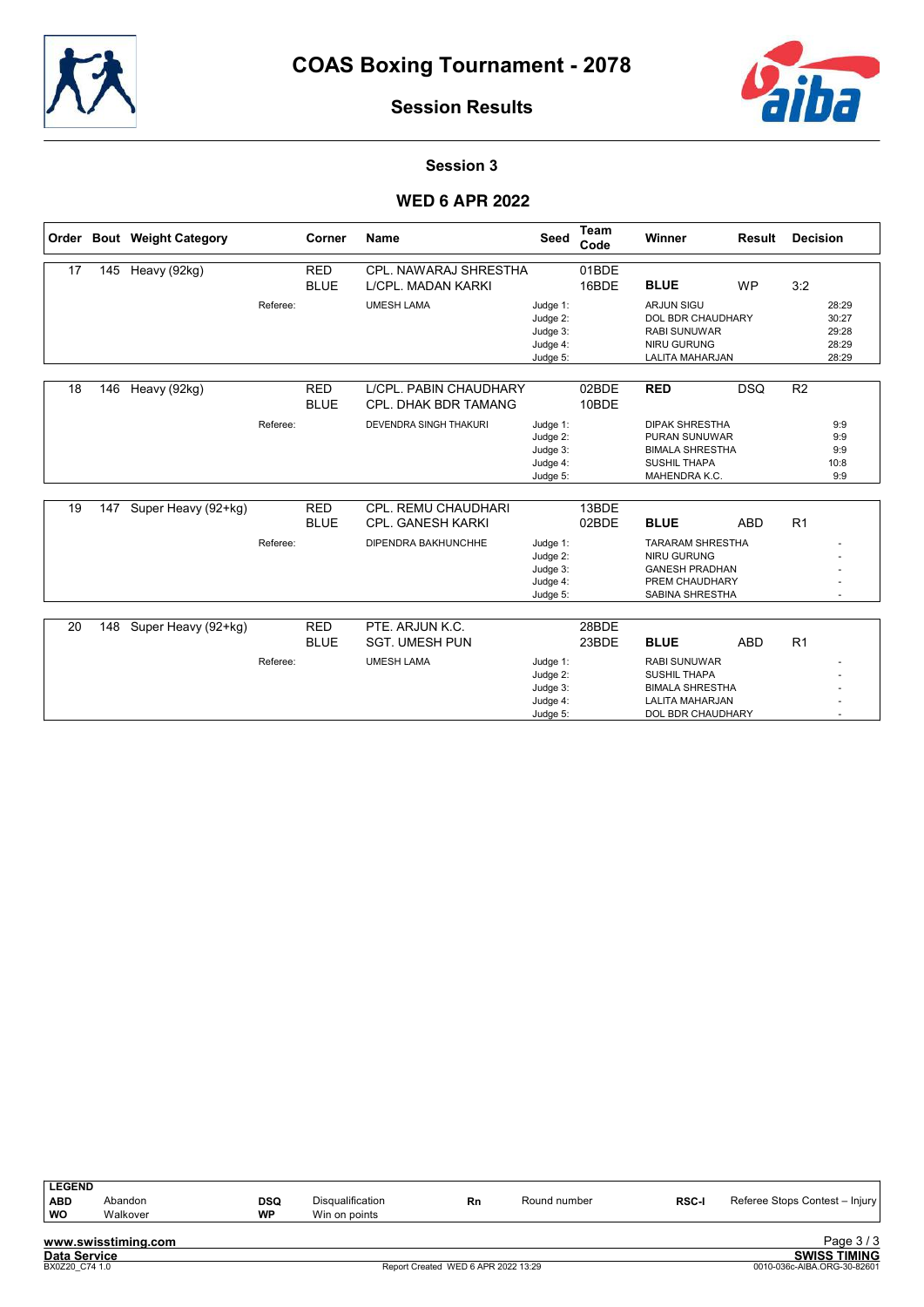



# **Finals Results**

#### TUE 5 APR 2022 START TIME:

|                |     | <b>Bout Weight Category</b> | <b>Name</b><br>Medal         |                                                                  | Seed | Team<br>Code   | Winner      | Result     | <b>Decision</b> |
|----------------|-----|-----------------------------|------------------------------|------------------------------------------------------------------|------|----------------|-------------|------------|-----------------|
| $\mathbf{1}$   | 149 | Minimum (48kg)              | <b>GOLD</b><br><b>SILVER</b> | PTE. MANOJ GAUTAM<br>PTE. RAJU RAWAT                             |      | 28BDE<br>01BDE | <b>RED</b>  | <b>WP</b>  | 5:0             |
|                |     |                             |                              | BRONZE GUNNER YAMRAJ THAPA MAGAR<br>BRONZE L/CPL. BINDO BDR BHAT |      | 16BDE<br>15BDE |             |            |                 |
| 2              |     | 150 Fly (51kg)              | GOLD<br><b>SILVER</b>        | L/CPL. SUBAS TAMANG<br>PTE. NIJAN LIMBU                          |      | 02BDE<br>03BDE | <b>RED</b>  | <b>RSC</b> | R1              |
|                |     |                             |                              | BRONZE PTE. BIMAL GHARTI                                         |      | 28BDE          |             |            |                 |
|                |     |                             |                              | BRONZE PTE. PADAM KUWAR                                          |      | 27BDE          |             |            |                 |
| 3              | 151 | Bantam (54kg)               | <b>GOLD</b><br><b>SILVER</b> | PTE. JAYANTA MAINALI<br>PTE. JEEVAN GURUNG                       |      | 01BDE<br>06BDE | <b>BLUE</b> | <b>WP</b>  | 5:0             |
|                |     |                             |                              | BRONZE L/CPL. MISCHAL DIP SUNUWAR<br>BRONZE PTE. HEMANTA KUWAR   |      | 14BDE<br>28BDE |             |            |                 |
| 4              |     | 152 Light (60kg)            | GOLD<br><b>SILVER</b>        | <b>GUNNER BABU RAM MAGAR</b><br>PTE. PARMESHOR KUNWAR            |      | 16BDE<br>23BDE | <b>BLUE</b> | <b>WO</b>  |                 |
|                |     |                             |                              | BRONZE PTE, BHUPESH KUMAR VHAM<br>BRONZE PTE. PAWAN NEPALI       |      | 04BDE<br>02BDE |             |            |                 |
|                |     |                             |                              |                                                                  |      |                |             |            |                 |
| 5              |     | 153 Light Welter (63.5kg)   | <b>GOLD</b><br><b>SILVER</b> | <b>GUNNER SUJAN SUNARI MAGAR</b><br>PTE. MANOJ RANA              |      | 16BDE<br>28BDE | <b>BLUE</b> | <b>WP</b>  | 5:0             |
|                |     |                             |                              | BRONZE PTE, SUJIT THARU<br>BRONZE PTE. PRAKASH SHRESTHA          |      | 14BDE<br>26BDE |             |            |                 |
|                |     |                             |                              | L/CPL. LALU ALE MAGAR                                            |      |                | <b>BLUE</b> | KO         | R <sub>2</sub>  |
| 6              |     | 154 Welter (67kg)           | GOLD<br><b>SILVER</b>        | L/CPL. HARI PULAMI                                               |      | 16BDE<br>28BDE |             |            |                 |
|                |     |                             |                              | BRONZE L/CPL. DINESH BANIYA<br>BRONZE SGT. PRAKASH GIRI          |      | 23BDE<br>10BDE |             |            |                 |
| $\overline{7}$ |     | 155 Middle (75kg)           | GOLD<br><b>SILVER</b>        | WO2. DEEPESH LAMA<br>PTE. BUDDHI MAN MAGAR                       |      | 16BDE<br>28BDE | <b>BLUE</b> | <b>WO</b>  |                 |
|                |     |                             |                              | BRONZE L/CPL. UMESH LAMA<br>BRONZE CPL. RAJKUMAR TAMANG          |      | 02BDE<br>22BDE |             |            |                 |
|                |     |                             |                              |                                                                  |      |                |             |            |                 |
| 8              |     | 156 Light Heavy (80kg)      | GOLD<br><b>SILVER</b>        | CPL. KRISHNA RAJ SHAHI<br><b>SGT. HOME BDR PARIYAR</b>           |      | 02BDE<br>10BDE | <b>RED</b>  | <b>WP</b>  | 5:0             |
|                |     |                             |                              | BRONZE CPL. MUNAL PUN MAGAR<br>BRONZE PTE. DIPENDRA DHIMAL       |      | 09BDE<br>14BDE |             |            |                 |
|                |     |                             | <b>GOLD</b>                  | L/CPL. MADAN KARKI                                               |      | 16BDE          | <b>RED</b>  | <b>WP</b>  | 5:0             |
| 9              |     | 157 Heavy (92kg)            | <b>SILVER</b>                | L/CPL. PABIN CHAUDHARY                                           |      | 02BDE          |             |            |                 |
|                |     |                             |                              | BRONZE CPL. NAWARAJ SHRESTHA<br>BRONZE CPL. DHAK BDR TAMANG      |      | 01BDE<br>10BDE |             |            |                 |
|                |     |                             |                              |                                                                  |      |                | <b>BLUE</b> |            |                 |
| 10             |     | 158 Super Heavy (92+kg)     | <b>GOLD</b><br><b>SILVER</b> | <b>SGT. UMESH PUN</b><br><b>CPL. GANESH KARKI</b>                |      | 23BDE<br>02BDE |             | WP         | 5:0             |
|                |     |                             |                              | BRONZE PTE. ARJUN K.C.<br>BRONZE CPL. REMU CHAUDHARI             |      | 28BDE<br>13BDE |             |            |                 |

| l LEGEND            |                       |              |                                      |             |                         |           |                             |  |
|---------------------|-----------------------|--------------|--------------------------------------|-------------|-------------------------|-----------|-----------------------------|--|
|                     | Preferred winner      | ABD          | Abandon                              | <b>BDSQ</b> | Double Disqualification | DKO       | Double Knockout             |  |
| DSQ                 | Disqualification      | KO           | Knockout                             | NC          | No Contest              | Rn        | Round number                |  |
| RSC                 | Referee Stops Contest | <b>RSC-I</b> | Referee Stops Contest - Injury       | WO          | Walkover                | <b>WP</b> | Win on points               |  |
|                     | www.swisstiming.com   |              |                                      |             |                         |           | Page $1/1$                  |  |
| <b>Data Service</b> |                       |              |                                      |             |                         |           | <b>SWISS TIMING</b>         |  |
| BX0 C74F 3.0        |                       |              | Report Created THU 14 APR 2022 18:34 |             |                         |           | 0010-036c-AIBA.ORG-30-82601 |  |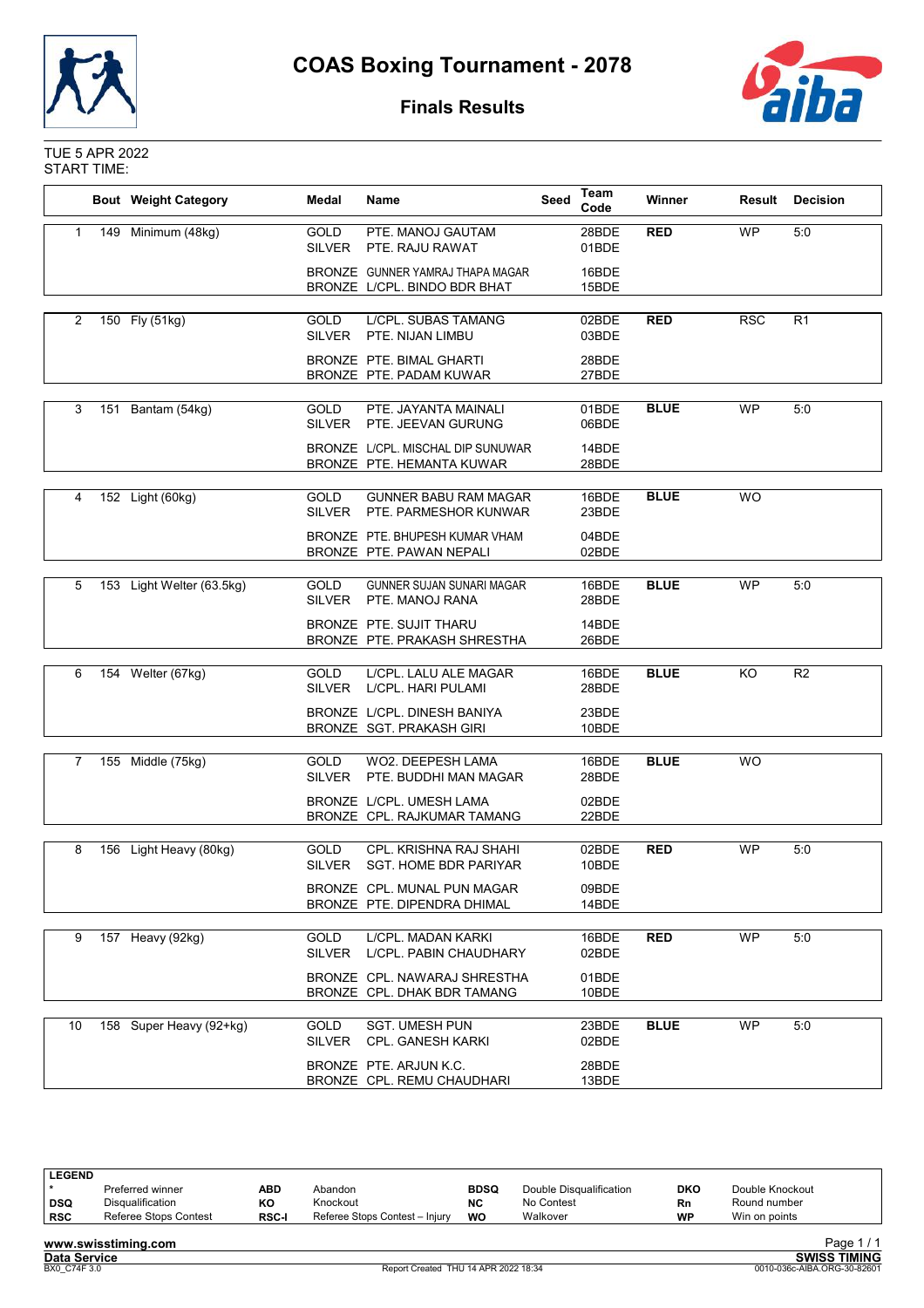

Minimum (48 kg)



Draw Sheet

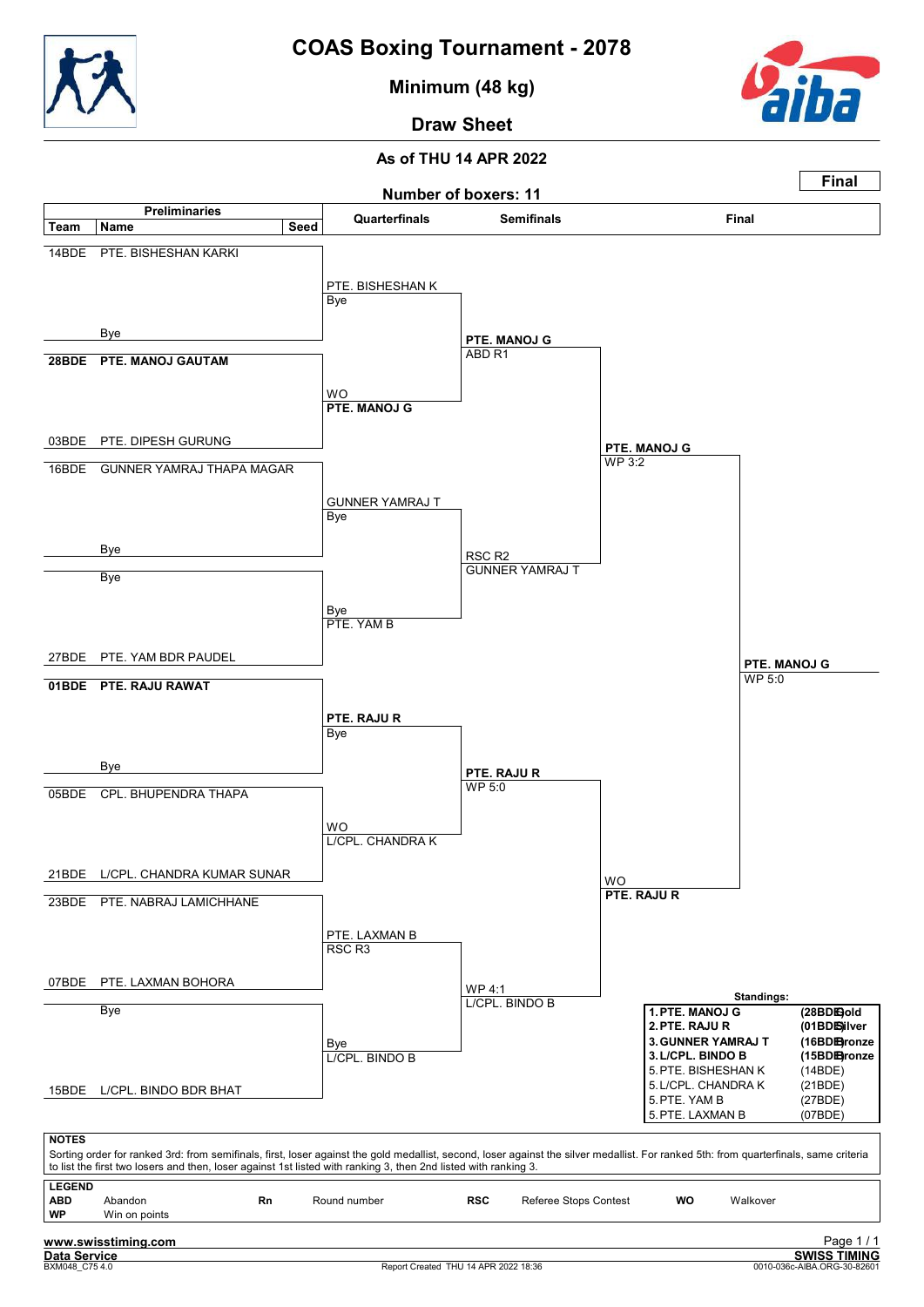

Fly (51 kg)



Draw Sheet

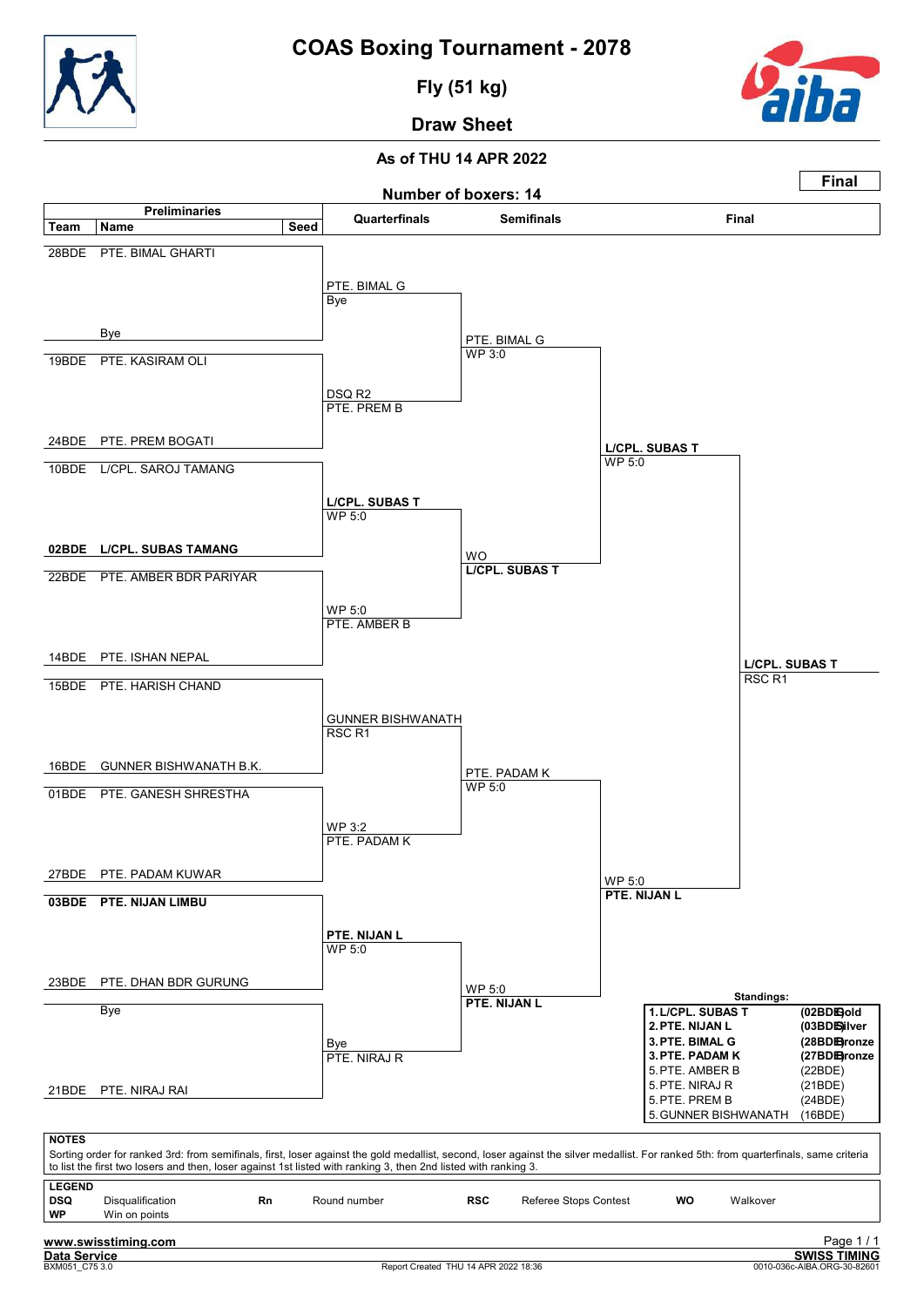

Bantam (54 kg)



Draw Sheet

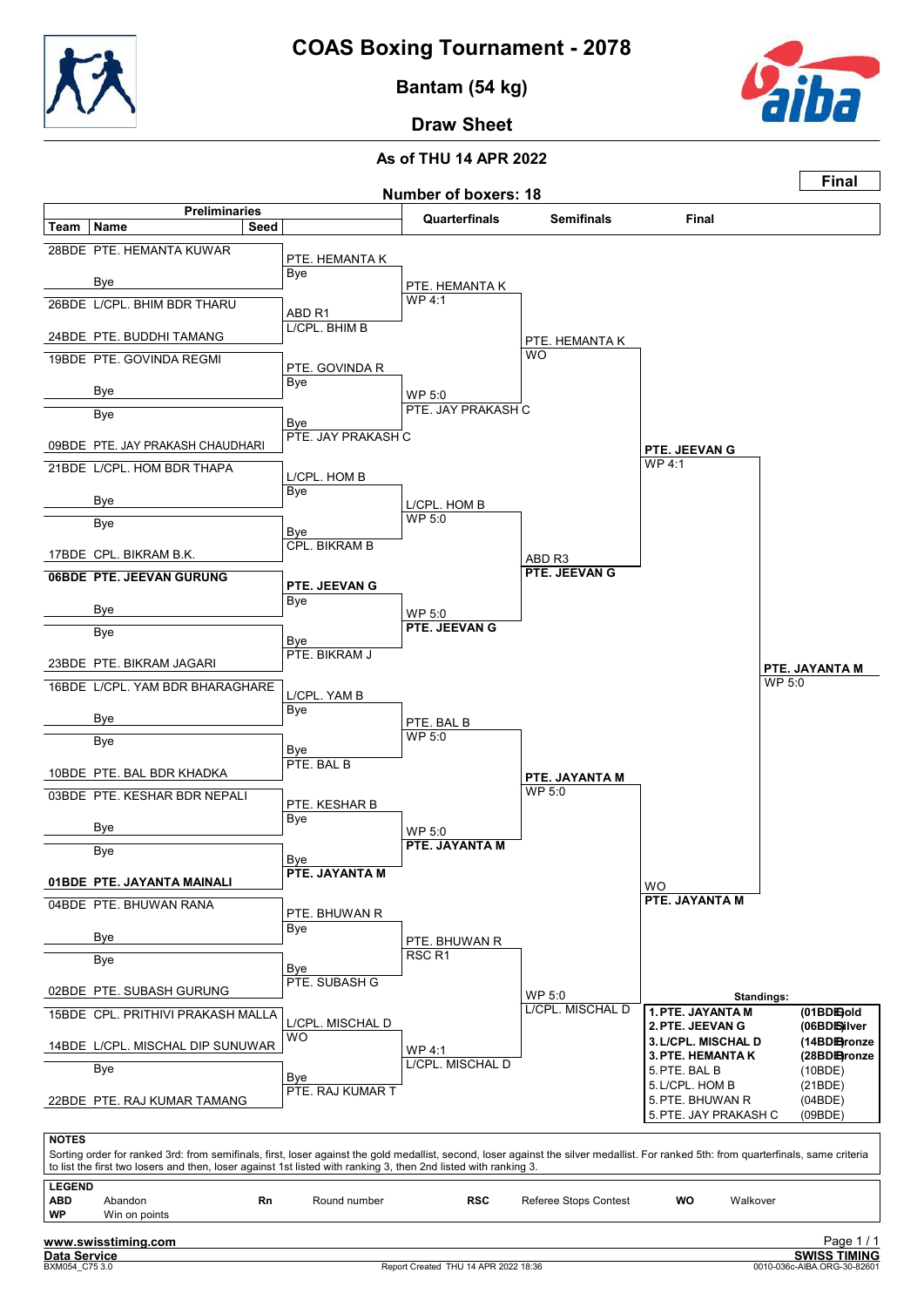

Light (60 kg)



Draw Sheet

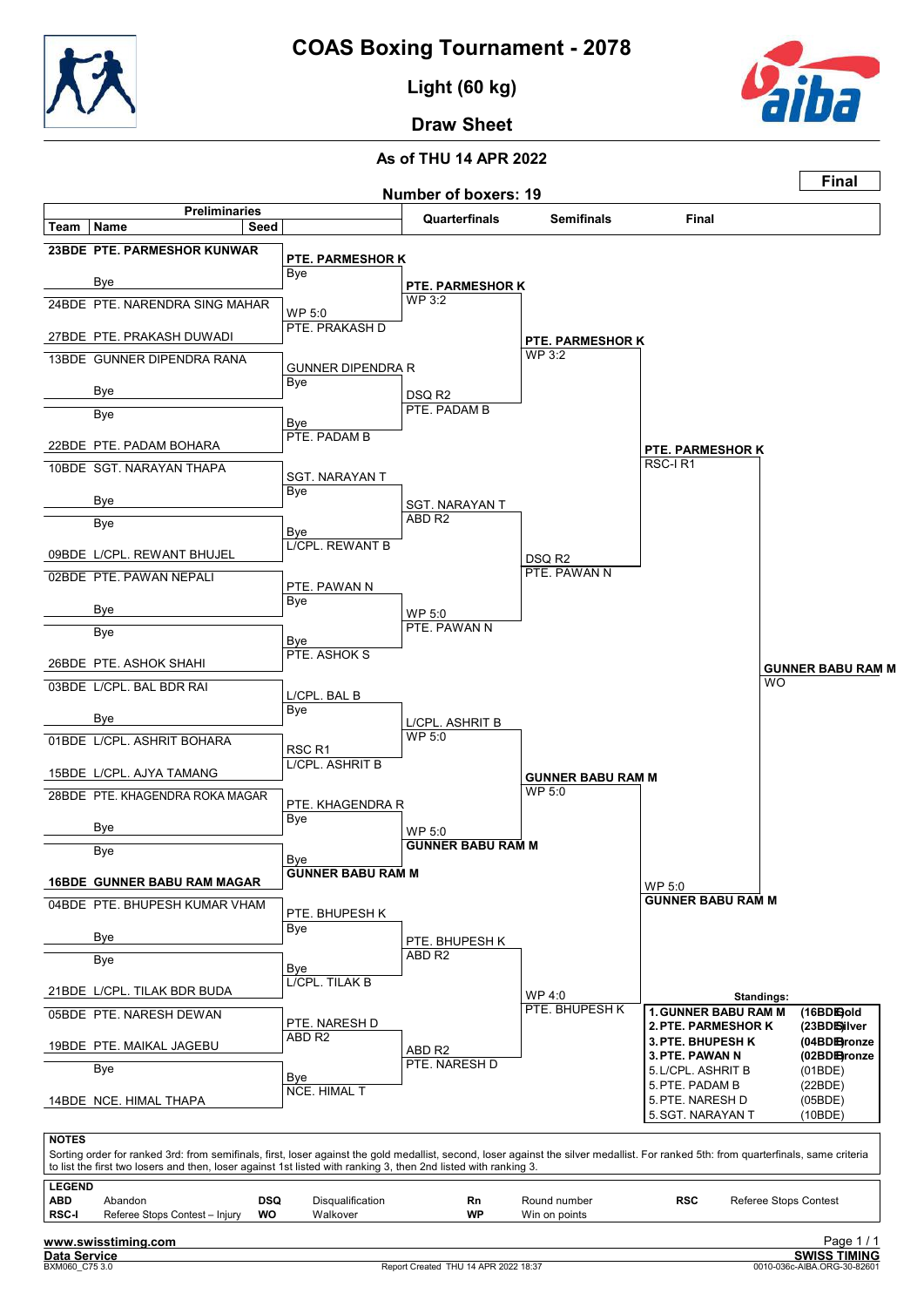

Light Welter (63.5 kg)



Draw Sheet

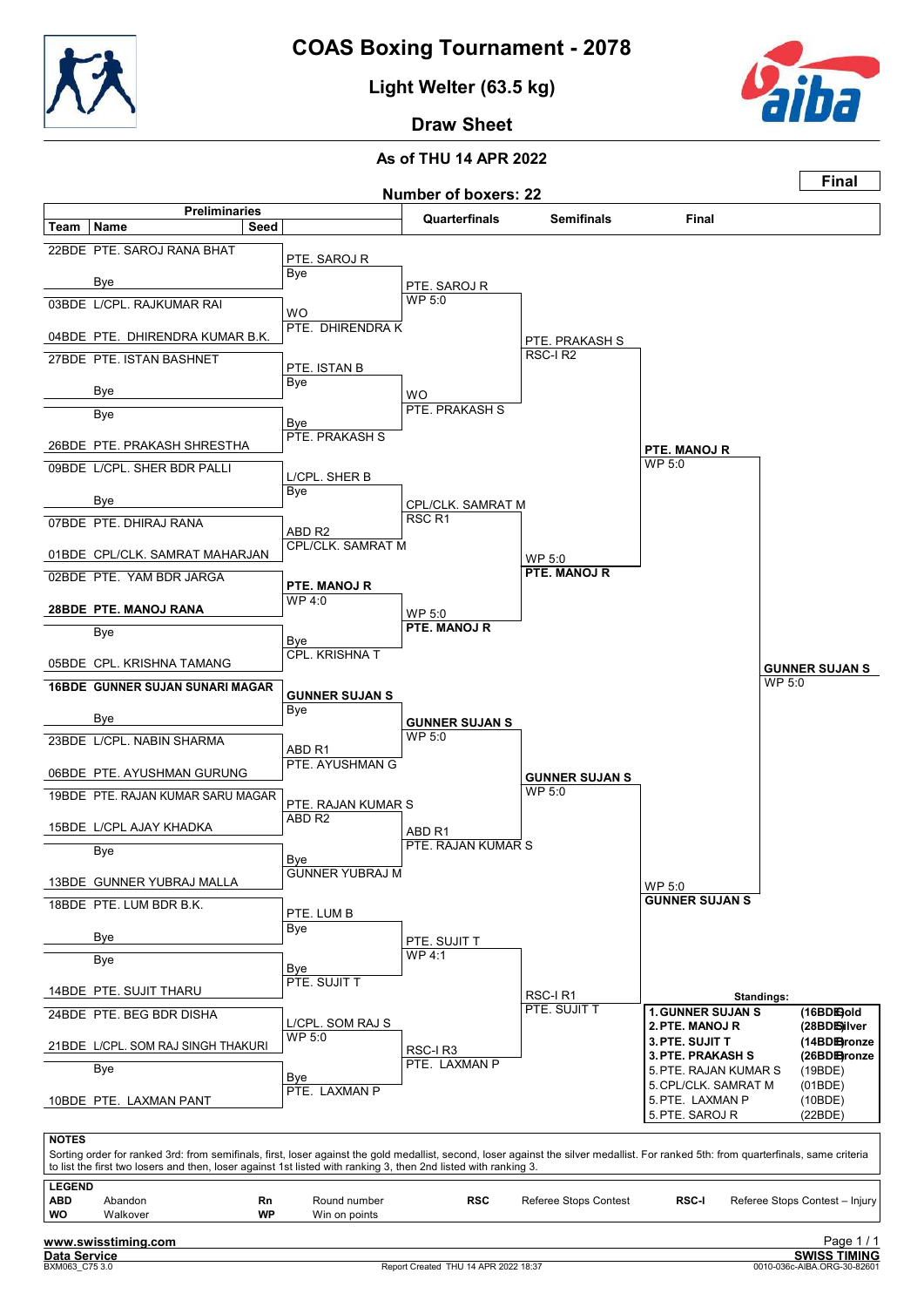

Welter (67 kg)



Draw Sheet

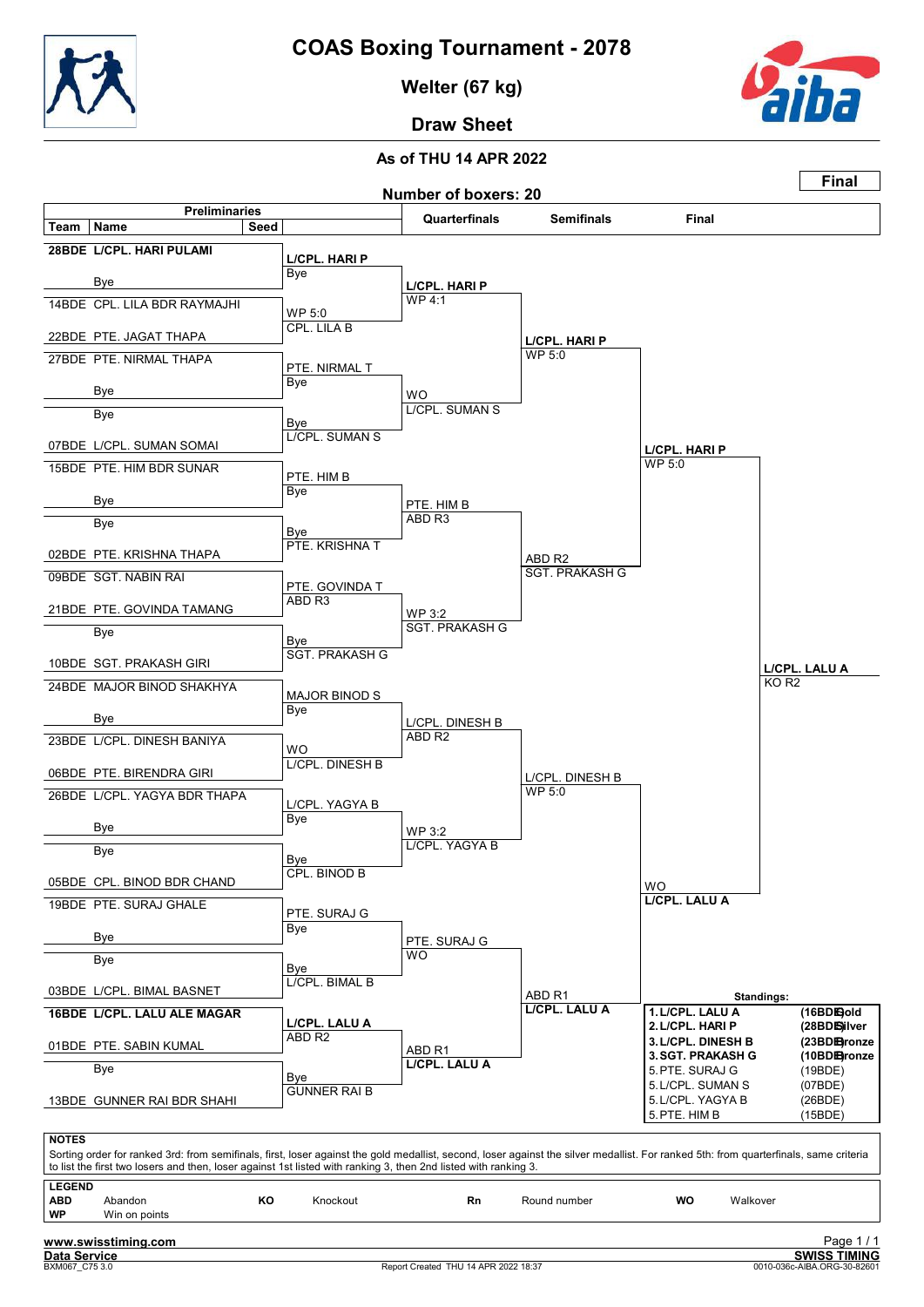

Middle (75 kg)



Draw Sheet

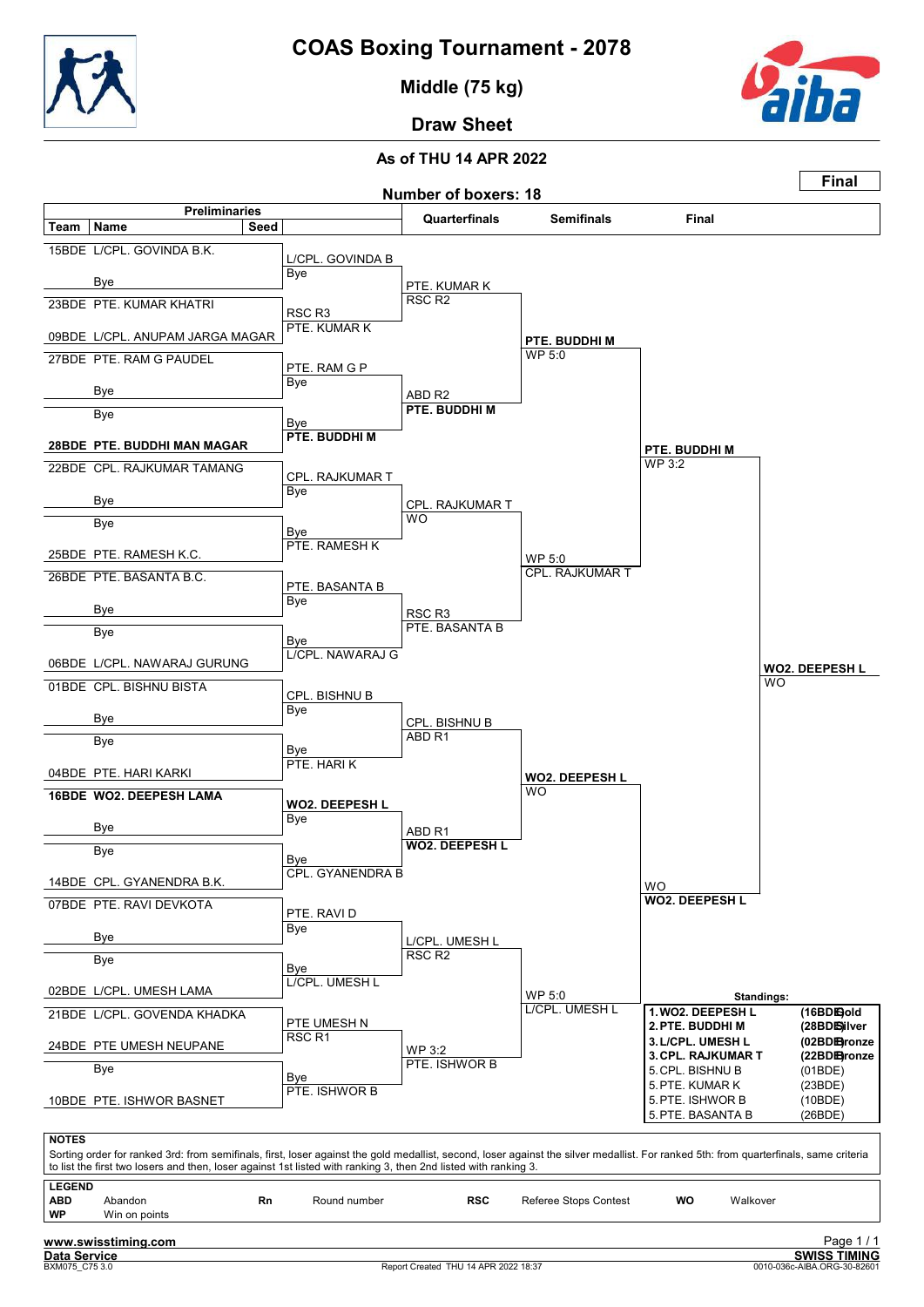

Light Heavy (80 kg)



Draw Sheet

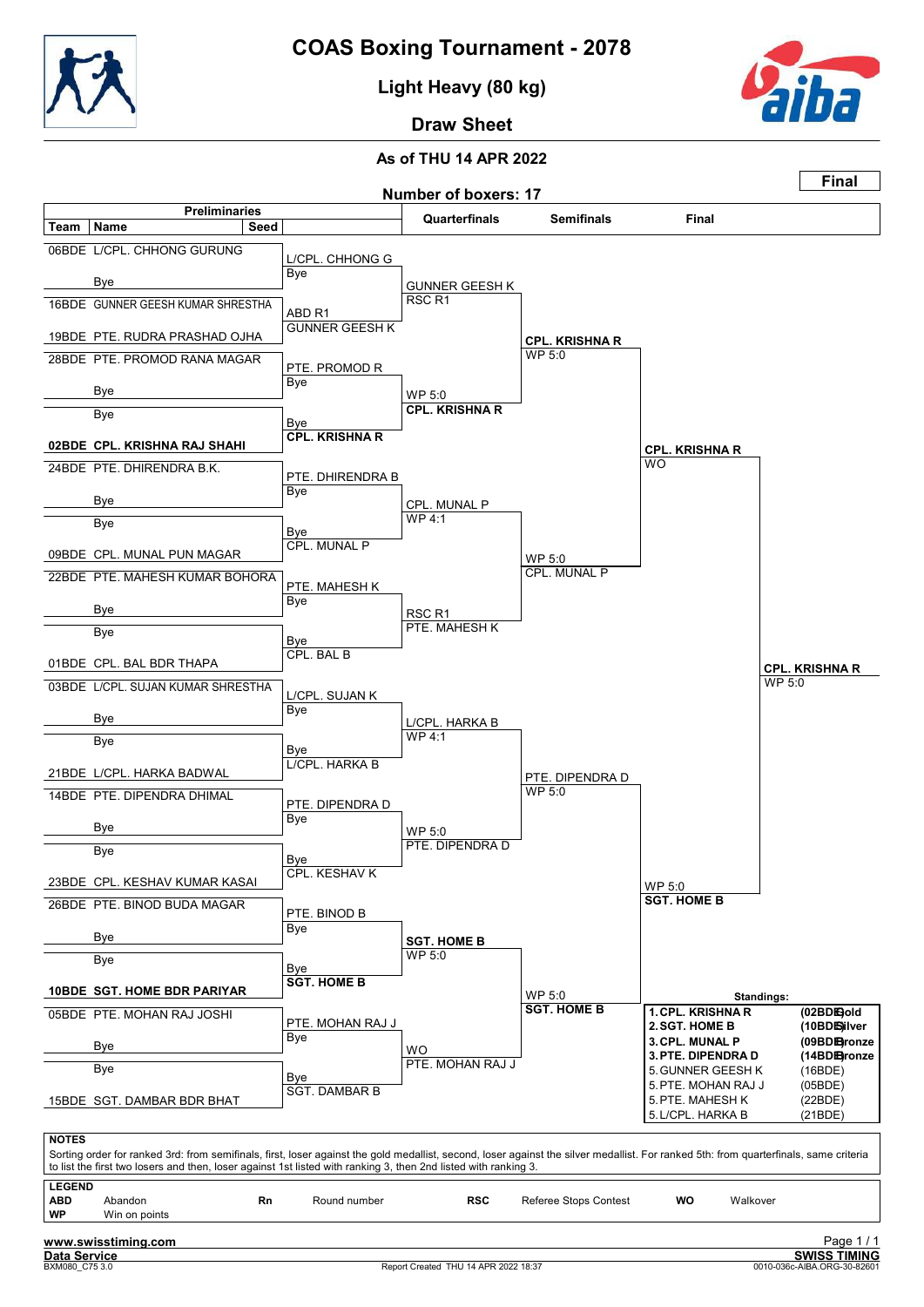

Heavy (92 kg)



Draw Sheet

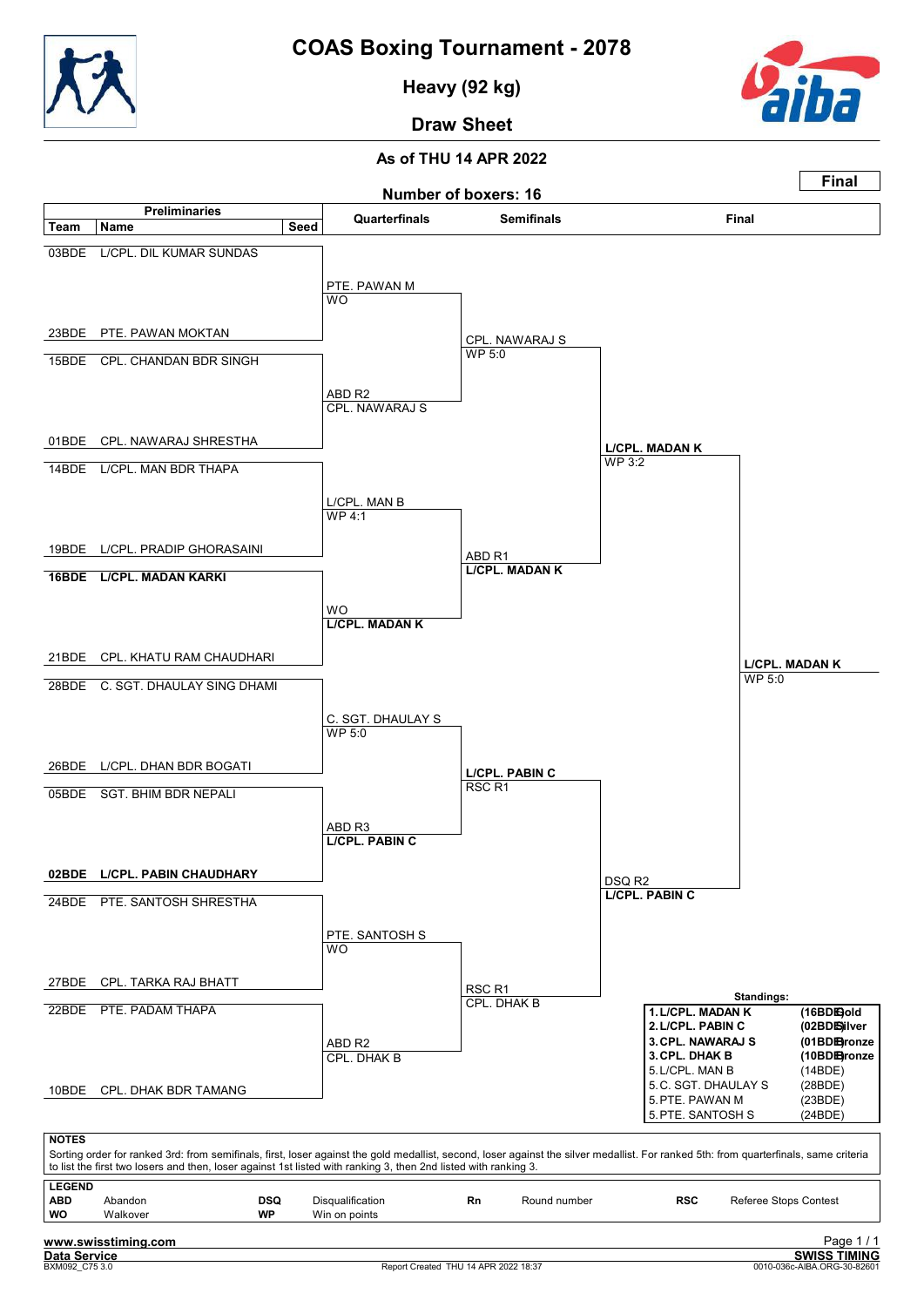



# Medallists by Weight Category

## As of THU 14 APR 2022

### After 10 of 10 Events

| <b>Weight Category</b> | Date      | Medal         | Name                         | <b>Team Code</b> |
|------------------------|-----------|---------------|------------------------------|------------------|
| Minimum (48kg)         | TUE 5 APR | <b>GOLD</b>   | PTE. MANOJ GAUTAM            | 28BDE            |
|                        |           | <b>SILVER</b> | PTE. RAJU RAWAT              | 01BDE            |
|                        |           | <b>BRONZE</b> | GUNNER YAMRAJ THAPA MAGAR    | 16BDE            |
|                        |           | <b>BRONZE</b> | L/CPL. BINDO BDR BHAT        | 15BDE            |
| Fly (51kg)             | TUE 5 APR | <b>GOLD</b>   | L/CPL. SUBAS TAMANG          | 02BDE            |
|                        |           | <b>SILVER</b> | PTE. NIJAN LIMBU             | 03BDE            |
|                        |           | <b>BRONZE</b> | PTE. BIMAL GHARTI            | 28BDE            |
|                        |           | <b>BRONZE</b> | PTE. PADAM KUWAR             | 27BDE            |
| Bantam (54kg)          | TUE 5 APR | <b>GOLD</b>   | PTE. JAYANTA MAINALI         | 01BDE            |
|                        |           | <b>SILVER</b> | PTE. JEEVAN GURUNG           | 06BDE            |
|                        |           | <b>BRONZE</b> | L/CPL. MISCHAL DIP SUNUWAR   | 14BDE            |
|                        |           | <b>BRONZE</b> | PTE. HEMANTA KUWAR           | 28BDE            |
| Light (60kg)           | TUE 5 APR | <b>GOLD</b>   | <b>GUNNER BABU RAM MAGAR</b> | 16BDE            |
|                        |           | <b>SILVER</b> | PTE. PARMESHOR KUNWAR        | 23BDE            |
|                        |           | <b>BRONZE</b> | PTE. BHUPESH KUMAR VHAM      | 04BDE            |
|                        |           | <b>BRONZE</b> | PTE. PAWAN NEPALI            | 02BDE            |
| Light Welter (63.5kg)  | TUE 5 APR | <b>GOLD</b>   | GUNNER SUJAN SUNARI MAGAR    | 16BDE            |
|                        |           | <b>SILVER</b> | PTE. MANOJ RANA              | 28BDE            |
|                        |           | <b>BRONZE</b> | PTE. SUJIT THARU             | 14BDE            |
|                        |           | <b>BRONZE</b> | PTE. PRAKASH SHRESTHA        | 26BDE            |
| Welter (67kg)          | TUE 5 APR | GOLD          | L/CPL. LALU ALE MAGAR        | 16BDE            |
|                        |           | <b>SILVER</b> | L/CPL. HARI PULAMI           | 28BDE            |
|                        |           | <b>BRONZE</b> | L/CPL. DINESH BANIYA         | 23BDE            |
|                        |           | <b>BRONZE</b> | <b>SGT. PRAKASH GIRI</b>     | 10BDE            |
| Middle (75kg)          | TUE 5 APR | GOLD          | WO2. DEEPESH LAMA            | 16BDE            |
|                        |           | <b>SILVER</b> | PTE. BUDDHI MAN MAGAR        | 28BDE            |
|                        |           | <b>BRONZE</b> | L/CPL. UMESH LAMA            | 02BDE            |
|                        |           | <b>BRONZE</b> | CPL. RAJKUMAR TAMANG         | 22BDE            |
| Light Heavy (80kg)     | TUE 5 APR | <b>GOLD</b>   | CPL. KRISHNA RAJ SHAHI       | 02BDE            |
|                        |           | <b>SILVER</b> | <b>SGT. HOME BDR PARIYAR</b> | 10BDE            |
|                        |           | <b>BRONZE</b> | CPL. MUNAL PUN MAGAR         | 09BDE            |
|                        |           | <b>BRONZE</b> | PTE. DIPENDRA DHIMAL         | 14BDE            |
| Heavy (92kg)           | TUE 5 APR | <b>GOLD</b>   | L/CPL. MADAN KARKI           | 16BDE            |
|                        |           | <b>SILVER</b> | L/CPL. PABIN CHAUDHARY       | 02BDE            |
|                        |           | <b>BRONZE</b> | CPL. NAWARAJ SHRESTHA        | 01BDE            |
|                        |           | <b>BRONZE</b> | CPL. DHAK BDR TAMANG         | 10BDE            |
| Super Heavy (92+kg)    | TUE 5 APR | <b>GOLD</b>   | <b>SGT. UMESH PUN</b>        | 23BDE            |
|                        |           | <b>SILVER</b> | CPL. GANESH KARKI            | 02BDE            |
|                        |           | <b>BRONZE</b> | PTE. ARJUN K.C.              | 28BDE            |
|                        |           | <b>BRONZE</b> | CPL. REMU CHAUDHARI          | 13BDE            |

**NOTES** 

Sorting order for ranked 3rd: from semifinals, first, loser against the gold medallist, second, loser against the silver medallist.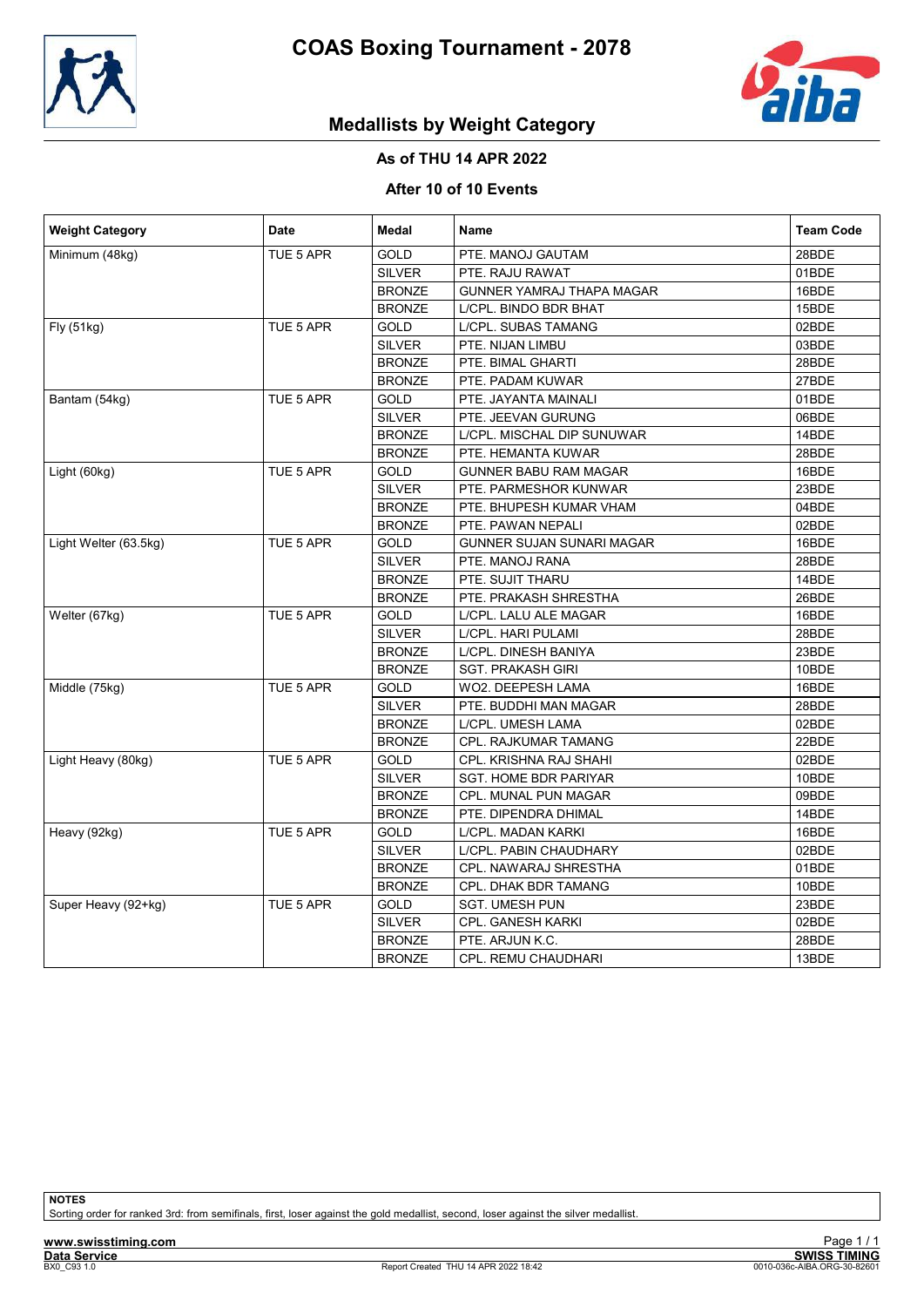

Minimum (48kg)



┑

Fly (51kg)

# Top List

## As of THU 14 APR 2022

| Rank           | Name                                               | Seed | Team           | Rank         | Name                                                     | Seed | Team           |  |  |
|----------------|----------------------------------------------------|------|----------------|--------------|----------------------------------------------------------|------|----------------|--|--|
| 1              | PTE. MANOJ GAUTAM                                  |      | 28BDE          | 1            | <b>L/CPL. SUBAS TAMANG</b>                               |      | 02BDE          |  |  |
| $\overline{2}$ | PTE. RAJU RAWAT                                    |      | 01BDE          | 2            | PTE. NIJAN LIMBU                                         |      | 03BDE          |  |  |
| 3              | <b>GUNNER YAMRAJ THAPA MAGAR</b>                   |      | 16BDE          | 3            | PTE. BIMAL GHARTI                                        |      | 28BDE          |  |  |
| 3              | <b>LICPL. BINDO BDR BHAT</b>                       |      | 15BDE          | 3            | PTE. PADAM KUWAR                                         |      | 27BDE          |  |  |
| 5              | PTE. BISHESHAN KARKI                               |      | 14BDE          | 5            | PTE. AMBER BDR PARIYAR                                   |      | 22BDE          |  |  |
| 5              | L/CPL. CHANDRA KUMAR SUNAR                         |      | 21BDE          | 5            | PTE. NIRAJ RAI                                           |      | 21BDE          |  |  |
| 5              | PTE. YAM BDR PAUDEL                                |      | 27BDE          | 5            | PTE. PREM BOGATI                                         |      | 24BDE          |  |  |
| 5              | PTE. LAXMAN BOHORA                                 |      | 07BDE          | 5            | <b>GUNNER BISHWANATH B.K.</b>                            |      | 16BDE          |  |  |
| 9              | PTE. DIPESH GURUNG                                 |      | 03BDE          | 9            | L/CPL. SAROJ TAMANG                                      |      | 10BDE          |  |  |
| 9              | CPL. BHUPENDRA THAPA                               |      | 05BDE          | 9            | PTE. DHAN BDR GURUNG                                     |      | 23BDE          |  |  |
|                |                                                    |      |                |              |                                                          |      |                |  |  |
|                | Bantam (54kg)                                      |      |                |              | Light (60kg)                                             |      |                |  |  |
| Rank           | <b>Name</b>                                        | Seed | Team           | Rank         | Name                                                     | Seed | Team           |  |  |
| 1              | PTE. JAYANTA MAINALI                               |      | 01BDE          | $\mathbf{1}$ | <b>GUNNER BABU RAM MAGAR</b>                             |      | 16BDE          |  |  |
| 2              | PTE. JEEVAN GURUNG                                 |      | 06BDE          | 2            | PTE. PARMESHOR KUNWAR                                    |      | 23BDE          |  |  |
| 3              | LICPL. MISCHAL DIP SUNUWAR                         |      | 14BDE          | 3            | PTE. BHUPESH KUMAR VHAM                                  |      | 04BDE          |  |  |
| 3              | PTE. HEMANTA KUWAR                                 |      | 28BDE          | 3            | PTE. PAWAN NEPALI                                        |      | 02BDE          |  |  |
| 5              | PTE. BAL BDR KHADKA                                |      | 10BDE          | 5            | L/CPL. ASHRIT BOHARA                                     |      | 01BDE          |  |  |
| 5              | L/CPL. HOM BDR THAPA                               |      | 21BDE          | 5            | PTE. PADAM BOHARA                                        |      | 22BDE          |  |  |
| 5              | PTE. BHUWAN RANA                                   |      | 04BDE          | 5            | PTE. NARESH DEWAN                                        |      | 05BDE          |  |  |
| 5              | PTE. JAY PRAKASH CHAUDHARI                         |      | 09BDE          | 5            | SGT. NARAYAN THAPA                                       |      | 10BDE          |  |  |
| 9              | PTE. KESHAR BDR NEPALI                             |      | 03BDE          | 9            | PTE. KHAGENDRA ROKA MAGAR                                |      | 28BDE          |  |  |
| 9              | PTE. BIKRAM JAGARI                                 |      | 23BDE          | 9            | PTE. PRAKASH DUWADI                                      |      | 27BDE          |  |  |
|                |                                                    |      |                |              |                                                          |      |                |  |  |
|                | Light Welter (63.5kg)                              |      |                |              | Welter (67kg)                                            |      |                |  |  |
| Rank           | <b>Name</b>                                        | Seed | Team           | Rank         | Name                                                     | Seed | Team           |  |  |
| 1              | <b>GUNNER SUJAN SUNARI MAGAR</b>                   |      | 16BDE<br>28BDE | $\mathbf{1}$ | <b>L/CPL. LALU ALE MAGAR</b>                             |      | 16BDE          |  |  |
| 2<br>3         | PTE. MANOJ RANA                                    |      | 14BDE          | 2<br>3       | <b>L/CPL. HARI PULAMI</b><br><b>L/CPL. DINESH BANIYA</b> |      | 28BDE<br>23BDE |  |  |
| 3              | PTE. SUJIT THARU<br>PTE. PRAKASH SHRESTHA          |      | 26BDE          | 3            | <b>SGT. PRAKASH GIRI</b>                                 |      | 10BDE          |  |  |
| 5              |                                                    |      | 19BDE          | 5            | PTE. SURAJ GHALE                                         |      | 19BDE          |  |  |
| 5              | PTE. RAJAN KUMAR SARU MAGAR                        |      | 01BDE          | 5            | L/CPL. SUMAN SOMAI                                       |      | 07BDE          |  |  |
| 5              | CPL/CLK. SAMRAT MAHARJAN                           |      | 10BDE          | 5            | L/CPL. YAGYA BDR THAPA                                   |      | 26BDE          |  |  |
| 5              | PTE. LAXMAN PANT                                   |      | 22BDE          | 5            |                                                          |      |                |  |  |
| 9              | PTE. SAROJ RANA BHAT                               |      | 06BDE          | 9            | PTE. HIM BDR SUNAR                                       |      | 15BDE          |  |  |
| 9              | PTE. AYUSHMAN GURUNG<br><b>CPL. KRISHNA TAMANG</b> |      | 05BDE          | 9            | <b>GUNNER RAI BDR SHAHI</b>                              |      | 13BDE<br>14BDE |  |  |
|                |                                                    |      |                |              | CPL. LILA BDR RAYMAJHI                                   |      |                |  |  |
|                | Middle (75kg)                                      |      |                |              | Light Heavy (80kg)                                       |      |                |  |  |
| Rank           | <b>Name</b>                                        | Seed | Team           | Rank         | <b>Name</b>                                              | Seed | Team           |  |  |
| 1              | <b>WO2. DEEPESH LAMA</b>                           |      | 16BDE          | 1            | <b>CPL. KRISHNA RAJ SHAHI</b>                            |      | 02BDE          |  |  |
| 2              | PTE. BUDDHI MAN MAGAR                              |      | 28BDE          | 2            | <b>SGT. HOME BDR PARIYAR</b>                             |      | 10BDE          |  |  |
| 3              | <b>L/CPL. UMESH LAMA</b>                           |      | 02BDE          | 3            | <b>CPL. MUNAL PUN MAGAR</b>                              |      | 09BDE          |  |  |
| 3              | <b>CPL. RAJKUMAR TAMANG</b>                        |      | 22BDE          | 3            | PTE. DIPENDRA DHIMAL                                     |      | 14BDE          |  |  |
| 5              | <b>CPL. BISHNU BISTA</b>                           |      | 01BDE          | 5            | <b>GUNNER GEESH KUMAR SHRESTHA</b>                       |      | 16BDE          |  |  |
| 5              | PTE. KUMAR KHATRI                                  |      | 23BDE          | 5            | PTE. MOHAN RAJ JOSHI                                     |      | 05BDE          |  |  |
| 5              | PTE. ISHWOR BASNET                                 |      | 10BDE          | 5            | PTE. MAHESH KUMAR BOHORA                                 |      | 22BDE          |  |  |
| 5              | PTE. BASANTA B.C.                                  |      | 26BDE          | 5            | L/CPL. HARKA BADWAL                                      |      | 21BDE          |  |  |
| 9              | CPL. GYANENDRA B.K.                                |      | 14BDE          | 9            | PTE. PROMOD RANA MAGAR                                   |      | 28BDE          |  |  |
| 9              | PTE. RAM G PAUDEL                                  |      | 27BDE          | 9            | PTE. BINOD BUDA MAGAR                                    |      | 26BDE          |  |  |
|                |                                                    |      |                |              |                                                          |      |                |  |  |
|                | Heavy (92kg)                                       |      |                |              | Super Heavy (92+kg)                                      |      |                |  |  |
| Rank           | Name                                               | Seed | Team           | Rank         | Name                                                     | Seed | Team           |  |  |
| 1              | <b>L/CPL. MADAN KARKI</b>                          |      | 16BDE          | 1            | <b>SGT. UMESH PUN</b>                                    |      | 23BDE          |  |  |
| 2              | <b>L/CPL. PABIN CHAUDHARY</b>                      |      | 02BDE          | 2            | <b>CPL. GANESH KARKI</b>                                 |      | 02BDE          |  |  |
| 3              | <b>CPL. NAWARAJ SHRESTHA</b>                       |      | 01BDE          | 3            | PTE. ARJUN K.C.                                          |      | 28BDE          |  |  |
| 3              | <b>CPL. DHAK BDR TAMANG</b>                        |      | 10BDE          | 3            | <b>CPL. REMU CHAUDHARI</b>                               |      | 13BDE          |  |  |
| 5              | L/CPL. MAN BDR THAPA                               |      | 14BDE          | 5            | LICPL. BIR BDR GURUNG                                    |      | 06BDE<br>07BDE |  |  |
| 5              | C. SGT. DHAULAY SING DHAMI                         |      | 28BDE          |              | 5<br>LICPL. DAN BDR NEPALI                               |      |                |  |  |
| 5              | PTE. PAWAN MOKTAN                                  |      | 23BDE          |              | 5<br>PTE. SITARAM THARU<br>01BDE                         |      |                |  |  |
| 5              | PTE. SANTOSH SHRESTHA                              |      | 24BDE          | 5            | SGT. JAYA RAM KARKI                                      |      | 21BDE          |  |  |
| 9              | CPL. KHATU RAM CHAUDHARI                           |      | 21BDE          | 9            | L/CPL. HIRALAL THAPA                                     |      | 19BDE          |  |  |
| 9              | <b>SGT. BHIM BDR NEPALI</b>                        |      | 05BDE          | 9            | PTE. KEDAR PARSAD CHAUREL                                |      | 14BDE          |  |  |
|                |                                                    |      |                |              |                                                          |      |                |  |  |

**NOTES** 

Sorting order for ranked 3rd: from semifinals, first, loser against the gold medallist, second, loser against the silver medallist. For ranked 5th: from quarterfinals, same criteria<br>to list the first two losers and then, l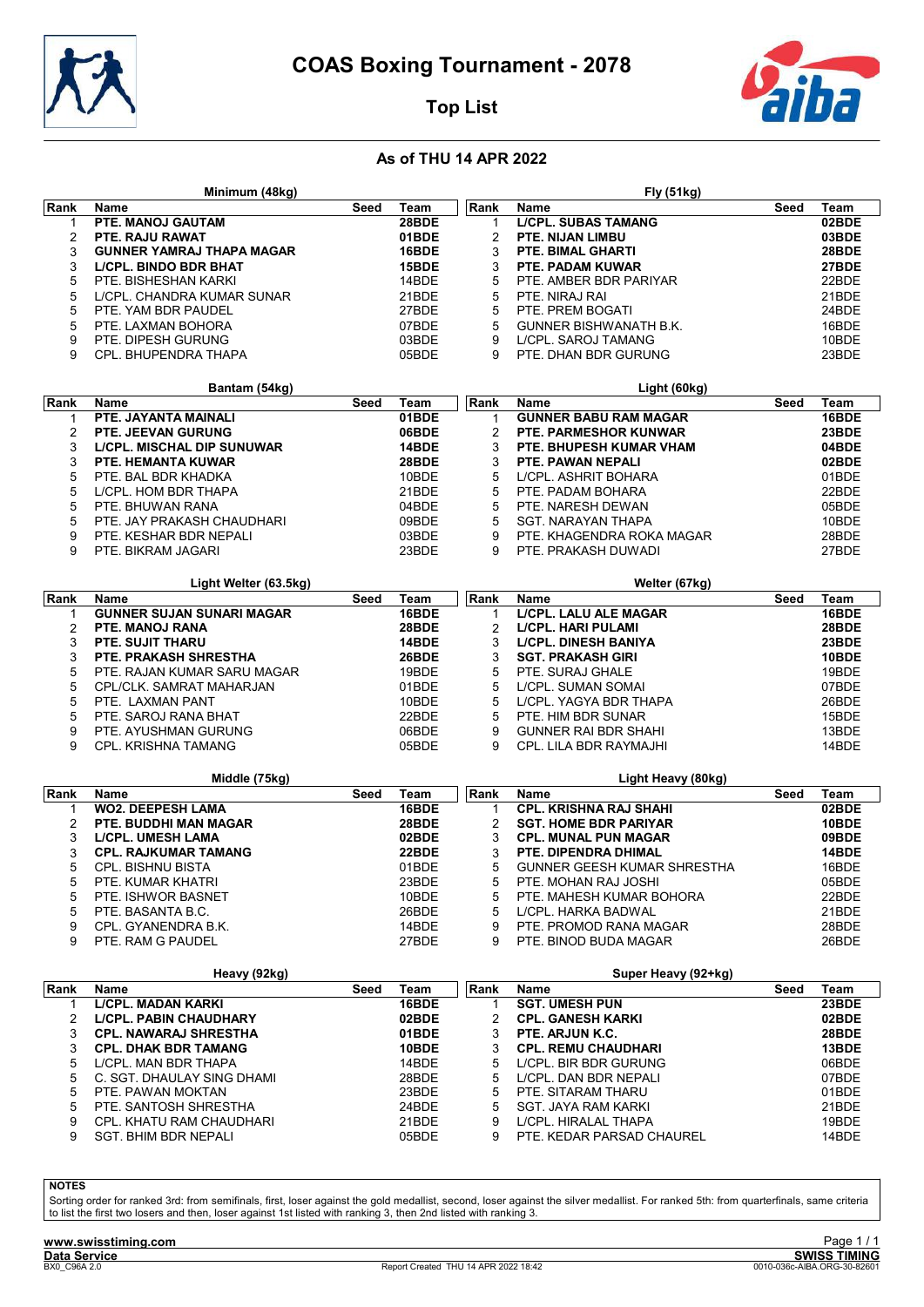



# Medal Standings

## As of THU 14 APR 2022

## After 10 of 10 Events

| Rank           | Team                | G  | s            | в            | <b>Tot</b> | Rank<br>by<br><b>Total</b> |
|----------------|---------------------|----|--------------|--------------|------------|----------------------------|
| 1              | 16BDE - No. 16 BDE  | 5  |              | 1            | 6          | $=2$                       |
| 2              | $02BDE - No. 2 BDE$ | 2  | 2            | 2            | 6          | $=2$                       |
| 3              | 28BDE - No. 28 BDE  | 1  | 3            | 3            | 7          | 1                          |
| 4              | 01BDE - No. 1 BDE   | 1  | $\mathbf{1}$ | $\mathbf{1}$ | 3          | $=4$                       |
| 4              | 23BDE - No. 23 BDE  | 1  | 1            | $\mathbf{1}$ | 3          | $=4$                       |
| 6              | 10BDE - No. 10 BDE  |    | 1            | 2            | 3          | $=4$                       |
| 7              | 03BDE - No. 3 BDE   |    | 1            |              | 1          | $=8$                       |
| $\overline{7}$ | $06BDE - No. 6 BDE$ |    | 1            |              | 1          | $=8$                       |
| 9              | 14BDE - No. 14 BDE  |    |              | 3            | 3          | $=4$                       |
| 10             | $04BDE - No. 4 BDE$ |    |              | 1            | 1          | $=8$                       |
| 10             | 09BDE - No. 9 BDE   |    |              | 1            | 1          | $=8$                       |
| 10             | 13BDE - No. 13 BDE  |    |              | 1            | 1          | $=8$                       |
| 10             | 15BDE - No. 15 BDE  |    |              | 1            | 1          | $= 8$                      |
| 10             | 22BDE - No. 22 BDE  |    |              | 1            | 1          | $=8$                       |
| 10             | 26BDE - No. 26 BDE  |    |              | 1            | 1          | $= 8$                      |
| 10             | 27BDE - No. 27 BDE  |    |              | 1            | 1          | $=8$                       |
|                | Total:              | 10 | 10           | 20           | 40         |                            |

www.swisstiming.com Data Service SWISS TIMING Exage T/T<br>
BXVISS TIMING<br>
Report Created THU 14 APR 2022 18:42 0010-036c-AIBA.ORG-30-82601 LEGEND<br>=<br>G Equal sign indicates that two or more NOCs share the same rank by total **B** B B B Bronze<br>Gold **S** Silver **Tot** Total G Gold **S** Silver **S** Silver **Tot** Total Page 1 / 1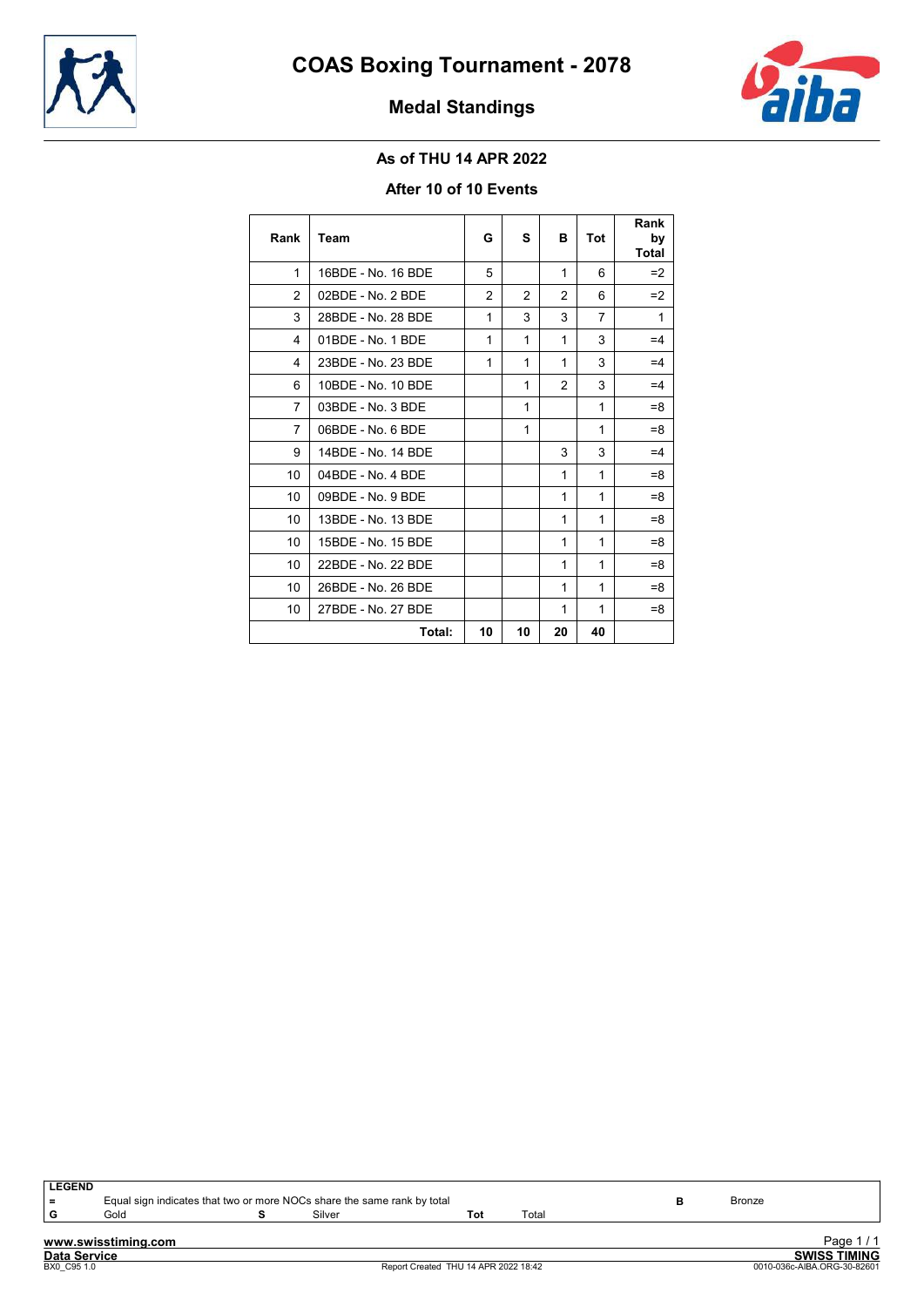



# Ranking by Team

## As of THU 14 APR 2022

|      | Team<br>Code | <b>Boxers</b>  | <b>Victories</b> |                |               |                |              | <b>Bouts</b>        |               | <b>Points</b>       |                |              |                |                           |
|------|--------------|----------------|------------------|----------------|---------------|----------------|--------------|---------------------|---------------|---------------------|----------------|--------------|----------------|---------------------------|
| Rank |              |                | <b>Prelims</b>   | Semi<br>finals | <b>Finals</b> | Lost           | <b>Bouts</b> | per<br><b>Boxer</b> | <b>Points</b> | per<br><b>Boxer</b> | G              | s            | B              | <b>Total</b>              |
|      | 16BDE        | 10             | 15               | 5              | 5             | 5              | 30           | 3.0                 | 40            | 4.0                 | 5              |              |                | 6                         |
| 2    | 02BDE        | 9              | 12               | $\overline{4}$ | 2             | 7              | 25           | 2.8                 | 26            | 2.9                 | $\overline{2}$ | 2            | $\overline{2}$ | $\,6\,$                   |
| 3    | 28BDE        | 10             | 14               | 4              | $\mathbf{1}$  | 9              | 28           | 2.8                 | 25            | 2.5                 | 1              | 3            | 3              | $\overline{7}$            |
| 4    | 01BDE        | 10             | 11               | $\overline{2}$ | 1             | 9              | 23           | 2.3                 | 18            | 1.8                 | $\mathbf{1}$   | $\mathbf{1}$ | 1              | $\mathsf 3$               |
| 5    | 23BDE        | 10             | 10               | $\overline{2}$ | $\mathbf{1}$  | 9              | 22           | 2.2                 | 17            | 1.7                 | $\mathbf{1}$   | $\mathbf{1}$ | 1              | $\overline{3}$            |
| 6    | 10BDE        | 8              | 10               | 1              |               | 8              | 19           | 2.4                 | 12            | 1.5                 |                | $\mathbf{1}$ | $\overline{2}$ | $\overline{3}$            |
| 7    | 14BDE        | 10             | 9                |                |               | 10             | 19           | 1.9                 | 9             | 0.9                 |                |              | 3              | $\overline{\overline{3}}$ |
| 8    | 22BDE        | 8              | 6                |                |               | 8              | 14           | 1.8                 | 6             | 0.8                 |                |              |                | $\mathbf{1}$              |
| 9    | 06BDE        | 6              | 3                | $\mathbf{1}$   |               | 6              | 10           | 1.7                 | 5             | 0.8                 |                | $\mathbf{1}$ |                | 1                         |
| 10   | 26BDE        | $\overline{7}$ | 5                |                |               | $\overline{7}$ | 12           | 1.7                 | 5             | 0.7                 |                |              | 1              | $\mathbf 1$               |
| 11   | 21BDE        | 10             | 5                |                |               | 10             | 15           | 1.5                 | 5             | 0.5                 |                |              |                |                           |
| 12   | 03BDE        | 8              | $\overline{c}$   | $\mathbf{1}$   |               | 8              | 11           | 1.4                 | 4             | 0.5                 |                | $\mathbf{1}$ |                |                           |
| 13   | 04BDE        | 4              | 4                |                |               | 4              | 8            | 2.0                 | 4             | 1.0                 |                |              | 1              |                           |
| 14   | 09BDE        | 6              | $\mathbf{3}$     |                |               | 6              | 9            | 1.5                 | 3             | 0.5                 |                |              |                | 1                         |
| 14   | 27BDE        | 8              | 3                |                |               | 8              | 11           | 1.4                 | 3             | 0.4                 |                |              | 1              | $\mathbf 1$               |
| 16   | 05BDE        | 6              | 3                |                |               | 6              | 9            | 1.5                 | 3             | 0.5                 |                |              |                |                           |
| 16   | 07BDE        | 5              | 3                |                |               | 5              | 8            | 1.6                 | 3             | 0.6                 |                |              |                |                           |
| 16   | 19BDE        | 8              | 3                |                |               | 8              | 11           | 1.4                 | 3             | 0.4                 |                |              |                |                           |
| 16   | 24BDE        | 9              | 3                |                |               | 9              | 12           | 1.3                 | 3             | 0.3                 |                |              |                |                           |
| 20   | 13BDE        | 4              | $\overline{c}$   |                |               | 4              | 6            | 1.5                 | $\mathbf{2}$  | 0.5                 |                |              | 1              | 1                         |
| 20   | 15BDE        | 9              | $\overline{c}$   |                |               | 9              | 11           | $1.2$               | $\mathbf{2}$  | 0.2                 |                |              |                |                           |
| 22   | 17BDE        |                |                  |                |               |                | 1            | 1.0                 |               |                     |                |              |                |                           |
| 22   | 18BDE        | 1              |                  |                |               |                |              | 1.0                 |               |                     |                |              |                |                           |
| 22   | 25BDE        | 1              |                  |                |               | 1              | 1            | 1.0                 |               |                     |                |              |                |                           |

LEGEND<br>B

www.swisstiming.com Data Service SWISS TIMING Page 1 / 1<br>
SWISS TIMING<br>
0010-036c-AIBA.ORG-30-82601